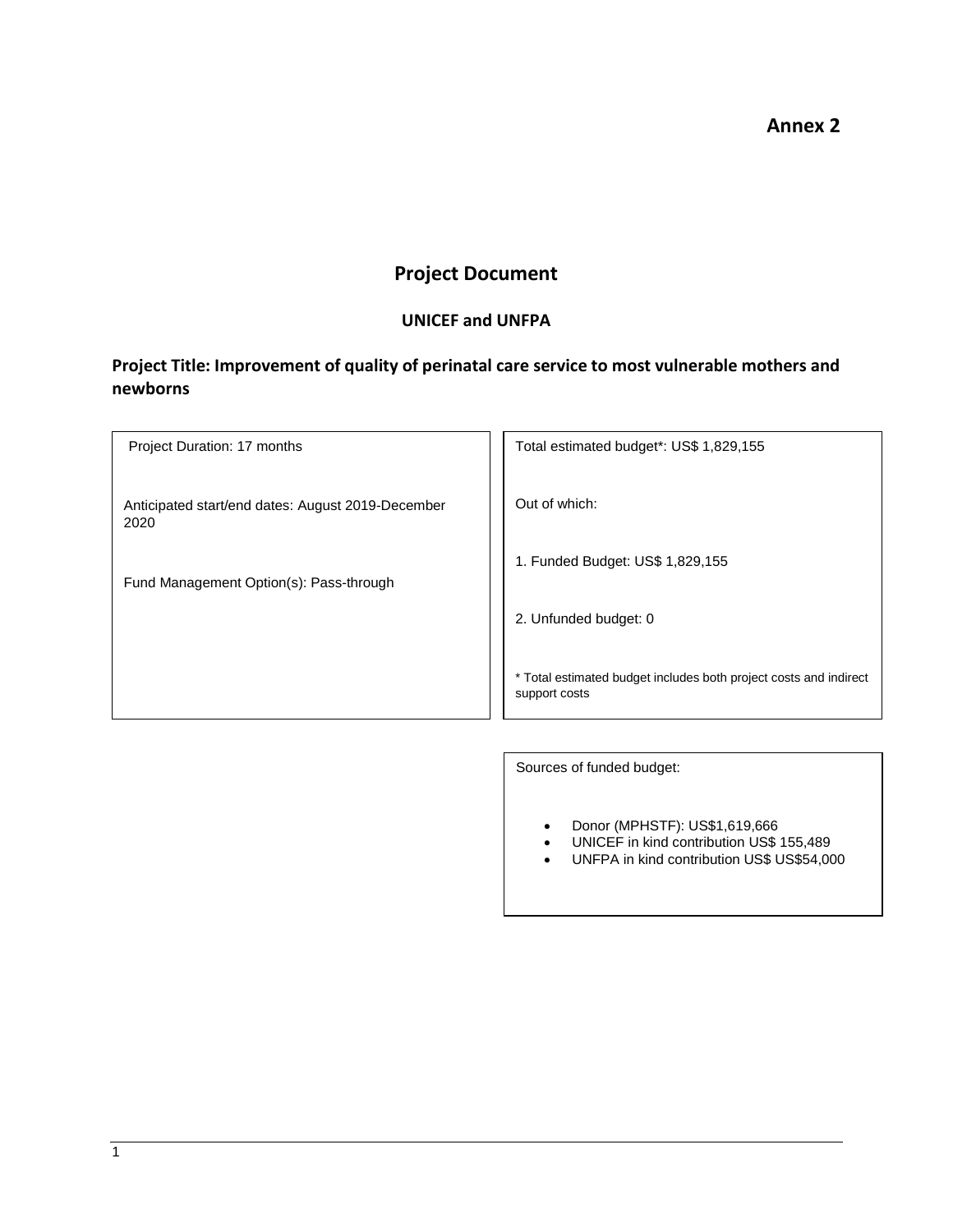| Budget breakdown by source of information and participating UN organization |                    |                                                              |  |  |  |  |  |  |
|-----------------------------------------------------------------------------|--------------------|--------------------------------------------------------------|--|--|--|--|--|--|
| Total budget (US\$):                                                        | 1,829,155          |                                                              |  |  |  |  |  |  |
| Participating UN organization                                               | MPHSTF fund (US\$) | Participating UN organization in kind<br>contribution (US\$) |  |  |  |  |  |  |
| <b>UNICEF</b>                                                               | 980,345            | 155,489                                                      |  |  |  |  |  |  |
|                                                                             |                    |                                                              |  |  |  |  |  |  |
| <b>UNFPA</b>                                                                | 639,322            | 54,000                                                       |  |  |  |  |  |  |
| Total budget (US\$)                                                         | 1,619,666          | 209,489                                                      |  |  |  |  |  |  |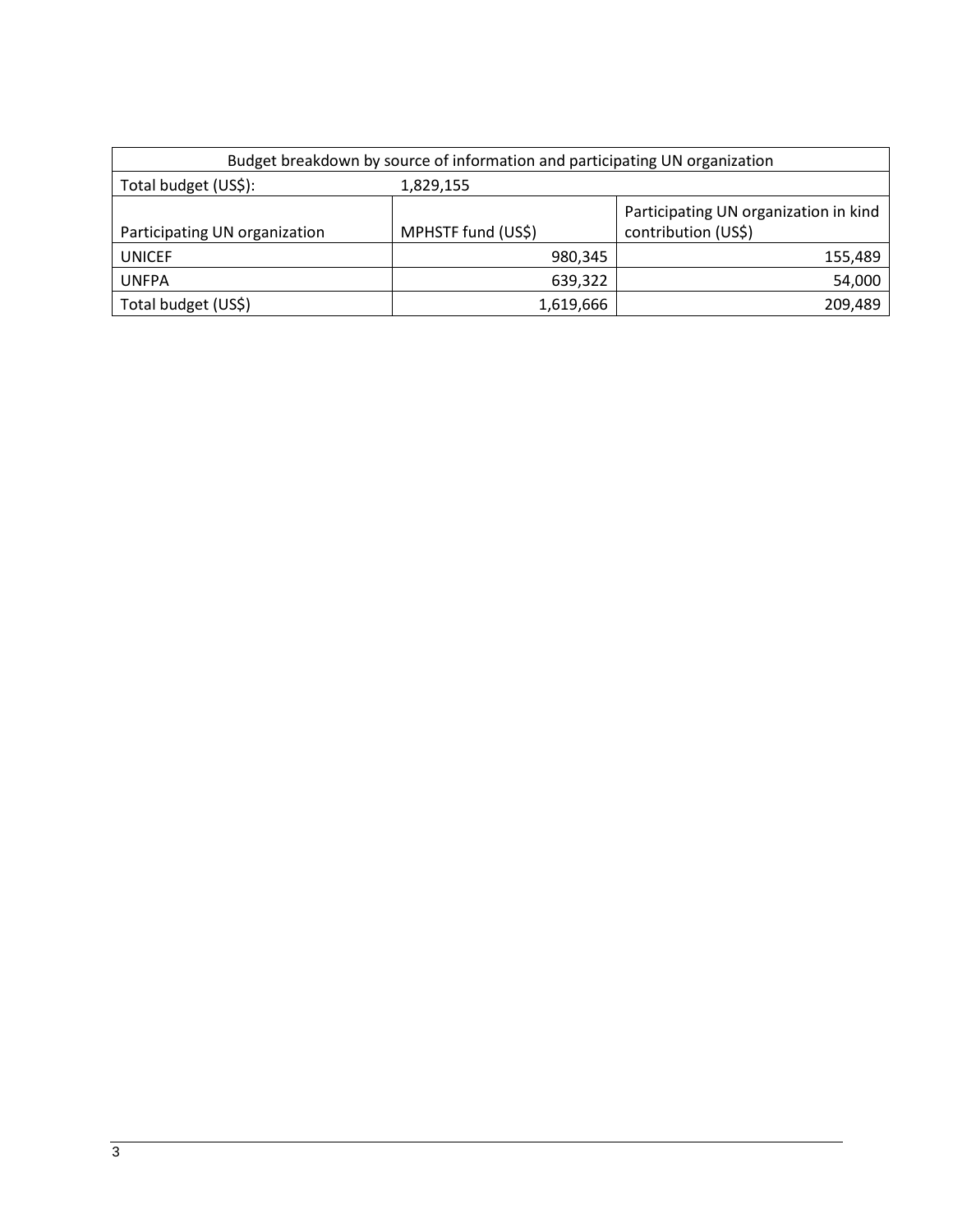## **Table of Contents**

<span id="page-2-0"></span>

| $\mathbf{1}$ . |  |
|----------------|--|
| 2.             |  |
| 3.             |  |
|                |  |
|                |  |
|                |  |
|                |  |
|                |  |
| 4.             |  |
|                |  |
| 5.             |  |
| 6.             |  |
| 7.             |  |
| 8.             |  |
| 9.             |  |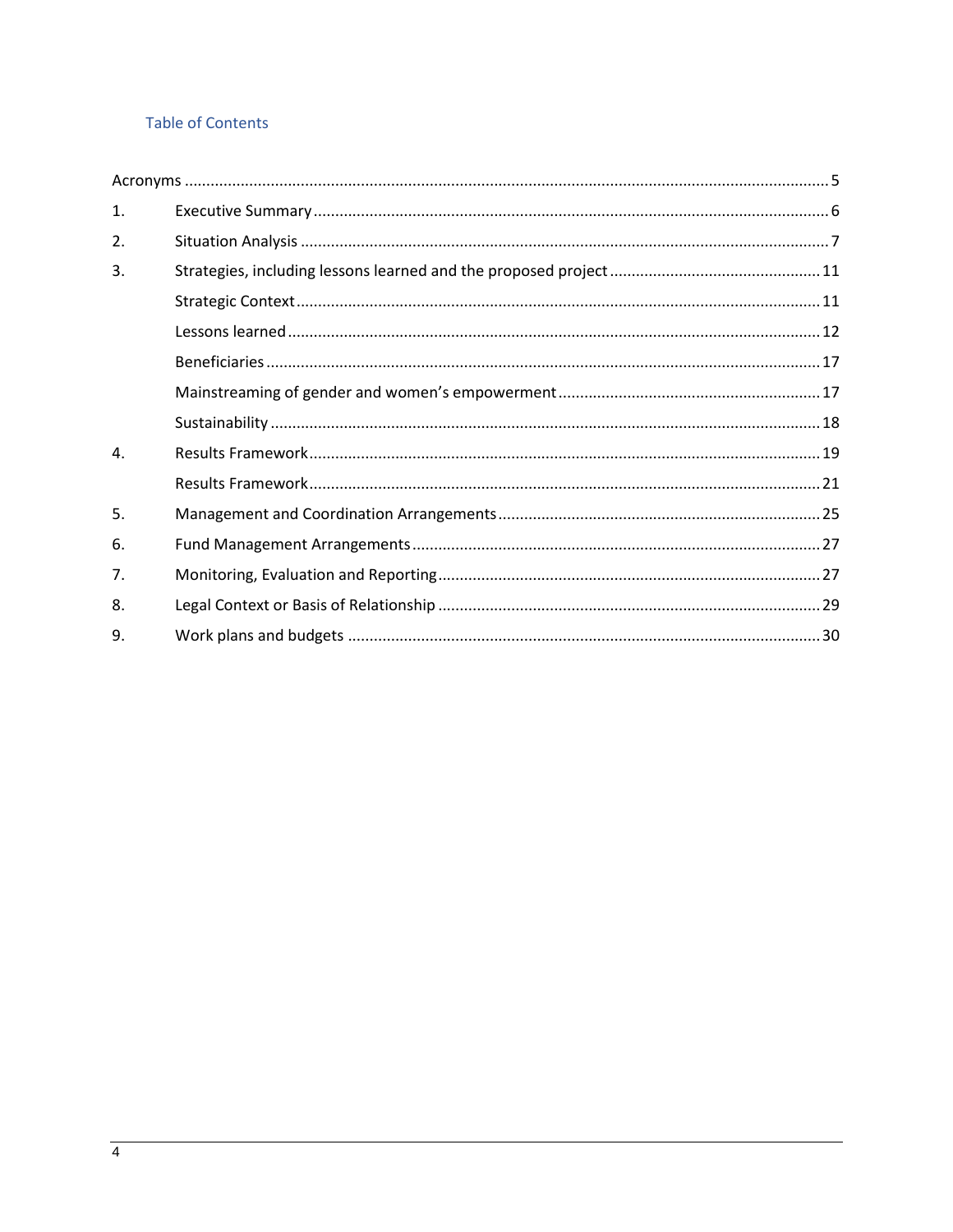## Acronyms

| <b>CSO<sub>s</sub></b> | Civil society organizations                                                                 |
|------------------------|---------------------------------------------------------------------------------------------|
| <b>DIVA</b>            | Diagnose, Intervene, Verify and Adjust                                                      |
| <b>DMU</b>             | <b>District Medical Unit</b>                                                                |
| KbRSSC of O&G          | Karakalpakstan branch of Republic Specialized Scientific Center of<br>Obstetrics-Gynecology |
| M&E                    | Monitoring and evaluation                                                                   |
| <b>MCH</b>             | Maternal and child health                                                                   |
| MoH                    | Ministry of Health                                                                          |
| <b>MPHSTF</b>          | Multi-partner human security trust fund for the Aral Sea Region                             |
| <b>NMR</b>             | Neonatal mortality rate                                                                     |
| <b>NGOs</b>            | Non-government organizations                                                                |
| <b>PUNOs</b>           | Participation UN Organizations                                                              |
| RoK                    | Republic of Karakalpakstan                                                                  |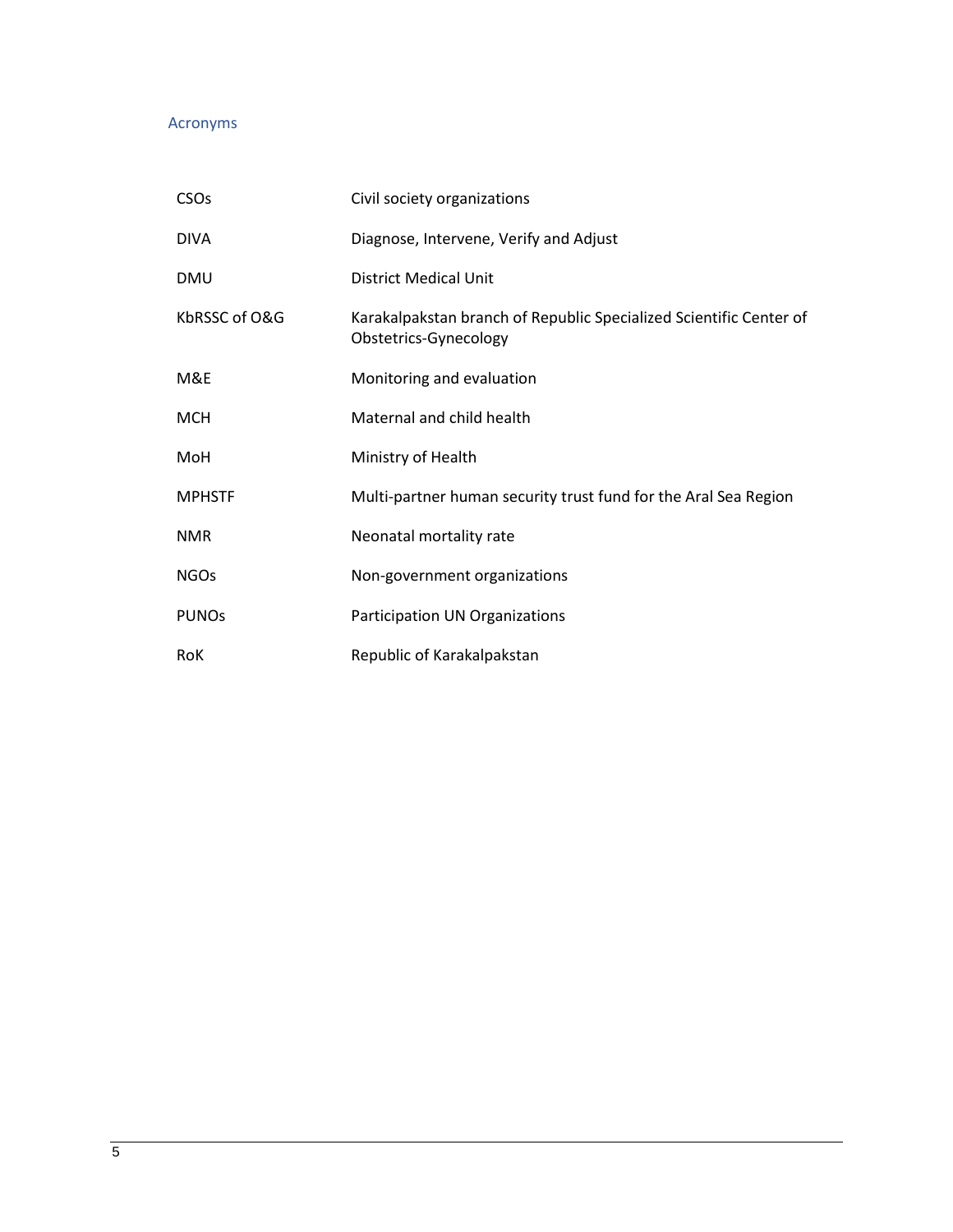### <span id="page-4-0"></span>1. Executive Summary

Uzbekistan's under 5 mortality rate decreased in recent decades largely due to the mortality reduction in the post-neonatal period. Neonatal mortality rate (NMR) reduced at a much slower pace, due in large part to demonstrable sub-standard quality of care<sup>1</sup>. Although maternal mortality ratio (MMR) and stillbirth rate in Uzbekistan have reduced significantly, disparities between Aral Sea region and other regions of the country remain. Most deaths are preventable and/or can be effectively treated. Systemic reform efforts are needed to address health system challenges by upgrading the infrastructure, supplying essential equipment, and improving the quality of care.

The overall goal of this project is to support the Ministries of Health of the Republic of Uzbekistan and the Republic of Karakalpakstan (RoK) to ensure access of population to perinatal service by improving infrastructure and provision of essential equipment for secondary level perinatal referral facilities, and to improve quality of maternal and newborn health service. The project will cover 8 out of 15 districts including 3 districts that have most suffered from land degradation, reduction of biodiversity, climate change, deterioration of the health of the population. Annually, about 20,000 pregnant women and newborns will benefit from this project.

The expected outcome is by 2020 mothers and newborns in the RoK, especially the most vulnerable have received quality perinatal healthcare service. The outputs are:

- Secondary level perinatal care facilities have improved their infrastructure and are equipped with modern equipment to ensure access of population to evidence-based and equity-perinatal health services.
- Health care providers at second level perinatal care facilities have increased capacity to provide quality of care, counselling and support to pregnant women and newborns.

These results aligned with the results framework of UN Multi-Partner Human Security Trust Fund for the Aral Sea region (MPHSTF) and United Nations Development Assistant Framework (UNDAF) outcomes.

The project will use following implementation strategies to achieve results namely, improvement of service delivery, build partnerships, contribute to capacity building and evidence generation. Monitoring and evaluation plan will be put in place at the start of the project. The project will establish a Coordination Council for coordination and project management to ensure smooth implementation and sustainability of the project. The project will also address gender issues and women's empowerment.

To achieve the goal and objectives set for the project, a total of 1,829,155 USD is budgeted including USD 1,619,666 from MPHSTF and USD 209,489 in kind contribution from UNICEF (USD155,489) and UNFPA (USD54,000), for the period of August 2019 to December 2020.

 $\overline{\phantom{a}}$ <sup>1</sup> UNICEF, situation analysis on neonatal health in Uzbekistan 2018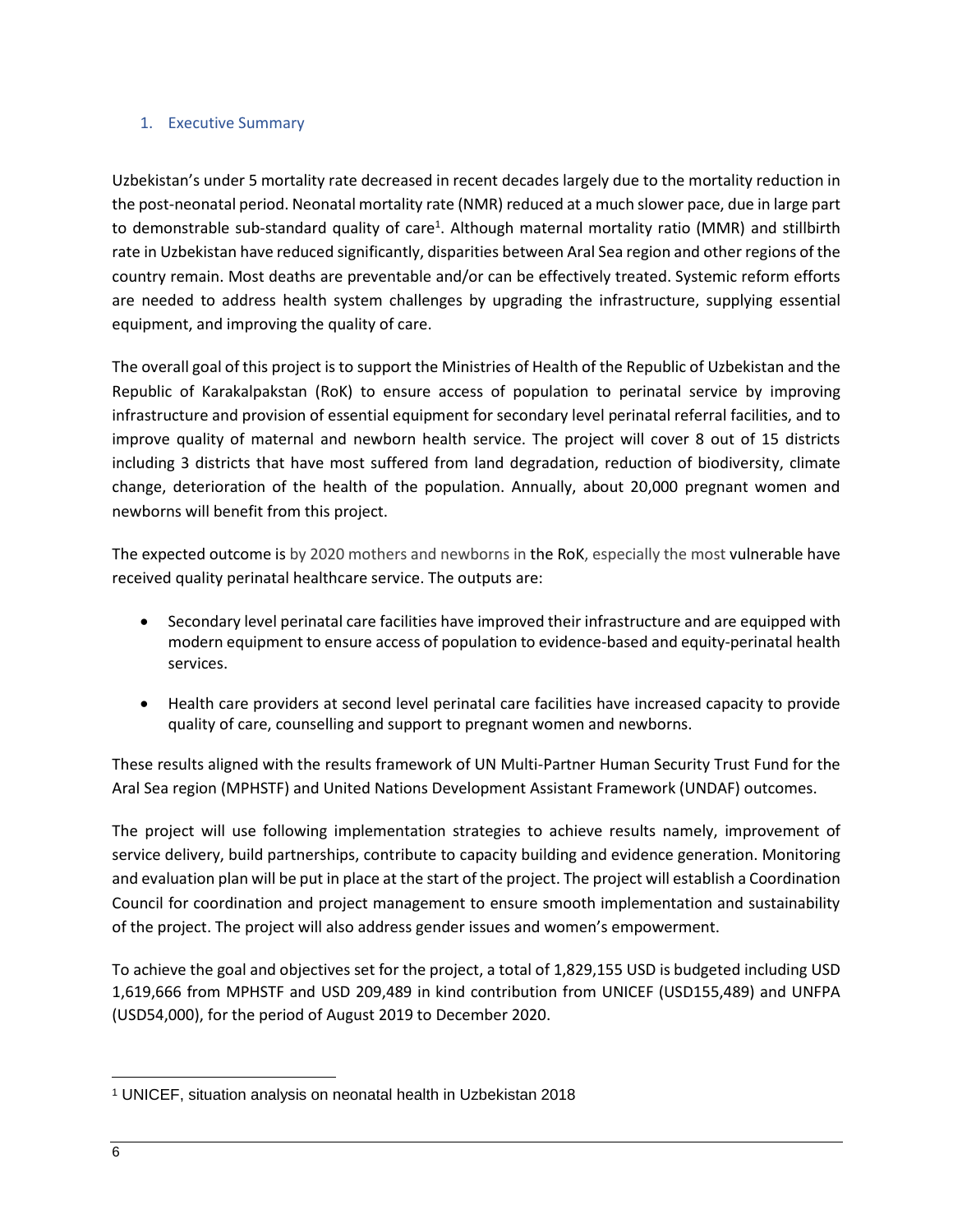### <span id="page-5-0"></span>2. Situation Analysis

The Aral Sea region remains the most vulnerable and deprived region of Uzbekistan. Once the fourth largest inland lake in the world, it is currently down to 10% of its original size. The drying of the Aral Sea has triggered large-scale health, environmental, socio-economic and demographic problems in affected areas.

The climate is naturally arid, therefore the local population has long depended on the water from the Amu Darya for agriculture irrigation, and – in the past - on the Aral Sea for fishing activities. Following the drying up of the Aral Sea and the reduced flow of water in the lower reaches of the river, local livelihoods have become increasingly threatened and multiple interconnected health challenges have emerged.

The low precipitation (100–200 millimetres annually), high summer temperatures of 40°C and low winter temperatures of down to −23°C trigger frequent dust storms which now blow thousands of tonnes of salt and toxic chemicals from the former seabed.

High poverty levels, malnutrition, exposure to dust storms, and the deteriorating quality of drinking water have negatively impacted the health of the local population, resulting in high rates of disease and mortality. The incidence of anemia among children in Karakalpakstan is 30% higher, hematological diseases (leukemia, coagulopathy, etc.) 2.5 times higher, and asthma is 2 times higher than respective national averages.

The maternal mortality ratio (MMR) declined from 33.1 in 2000 to 21.0<sup>2</sup> in 2017 per 100 000 live-births in Uzbekistan. Nevertheless, in Karakalpakstan the ratio at 28.7 in 2018 was considerablly higher than the national average. Most maternal deaths were caused by severe bleeding, pre-eclampsia and sepsis. Therefore, there is still room for improvement since most maternal deaths can be averted if women have timely access to quality maternal health care services to deal with issues related to pregnancy and childbirth. The health of mothers and the condition of childbirth substantially influence the health of newborns. Thus, ensuring the good health of mothers and improving maternal health care is also very important to reducing neonatal mortality.

According to the State Committee on Statistics, in 2000 the infant mortality rate in The RoK totaled 20.5 per 1000 live births, and the neonatal mortality rate was 7 per 1000 live births. By 2013, infant and neonatal mortality rates decreased to 11.4 and 6.2 per 1000 live births respectively. However, this is under-estimated as Uzbekistan did not use standard definition recommended by WHO.

Table 1 shows a slight downward trend in the birth rate in comparison with 2015. The number of stillbirths remains high with a slight decrease. The absolute number of newborn deaths in the first week of life tends to gradually increase. Consequently, the perinatal mortality rate also slightly increased in 2017 then decreased in 2018. In the past four years there has been a growth trend in neonatal mortality.

 $\overline{\phantom{a}}$ 

<sup>2</sup> https://gender.stat.uz/ru/osnovnye-pokazateli/demografiya/smertnost/122-materinskaya-smertnost-ru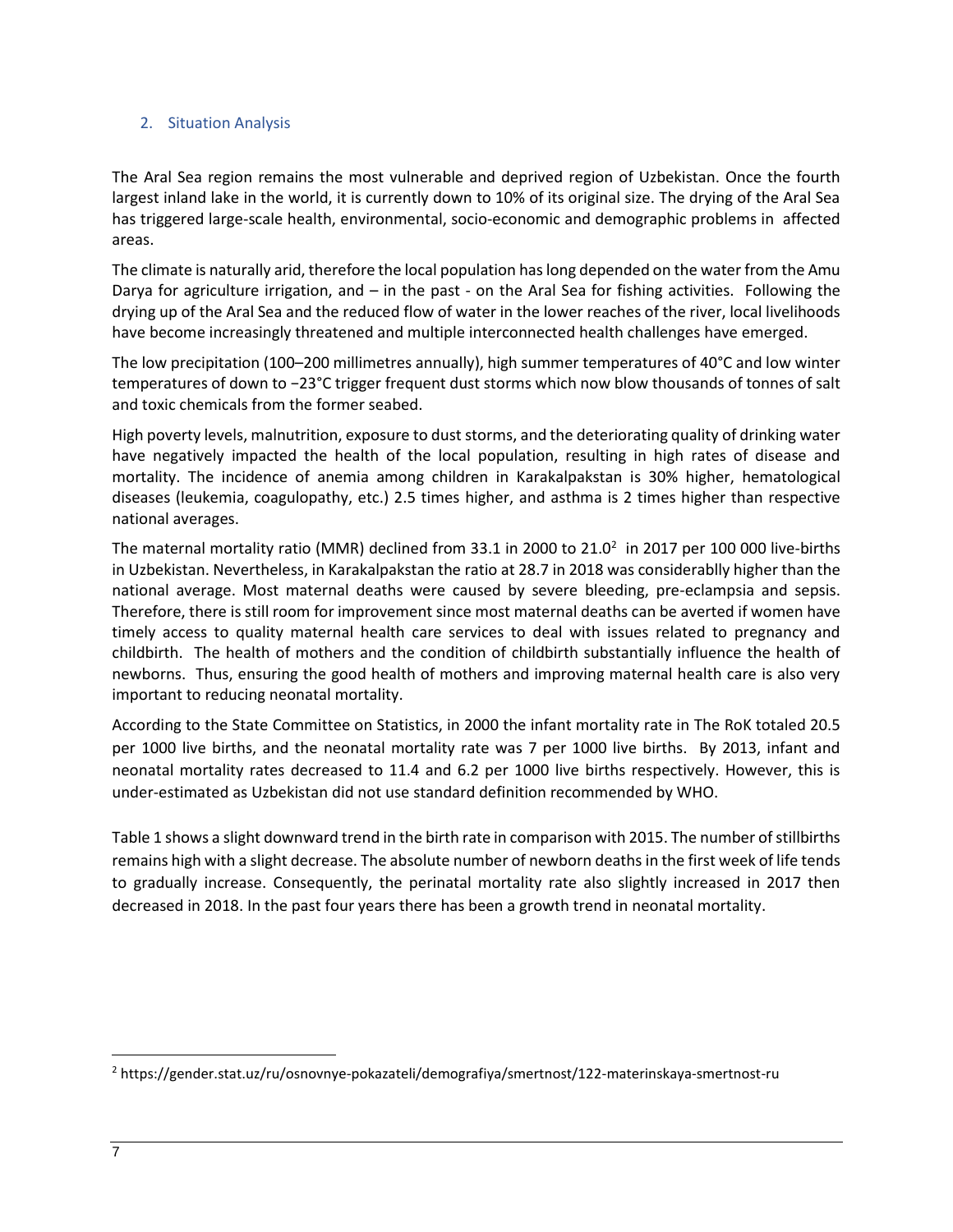|      | mortality<br>Maternal | Abs.<br>number<br>Live births. | Abs.<br>number<br>Stillbirths | period<br>르.<br>Stillbirths<br>antenatal | intranatal period<br>≘.<br>Stillbirths | Deaths in the first 0-6<br>number<br>Abs.<br>days. | Abs.<br>late<br>neonatal period.<br>Deaths in the<br>number | Abs.<br>the<br>neonatal period.<br>으.<br>numher<br>Total deaths | mortality<br>Perinatal | 1000<br>Early neonatal<br>live birth<br>Per<br>mortality. | 1000<br>Late neonatal<br>hirth<br>Per<br>mortality.<br>≝ | mortality<br>1000 live birth<br>Neonatal<br>Per |
|------|-----------------------|--------------------------------|-------------------------------|------------------------------------------|----------------------------------------|----------------------------------------------------|-------------------------------------------------------------|-----------------------------------------------------------------|------------------------|-----------------------------------------------------------|----------------------------------------------------------|-------------------------------------------------|
| 2015 | 31.6                  | 40978                          | 253                           | 246                                      | 7                                      | 294                                                | 47                                                          | 341                                                             | 13.3                   | 7.2                                                       | 1.1                                                      | 8.3                                             |
| 2016 | 25.8                  | 38982                          | 262                           | 255                                      | 7                                      | 302                                                | 59                                                          | 361                                                             | 14.4                   | 7.7                                                       | 1.5                                                      | 9.3                                             |
| 2017 | 13.8                  | 36230                          | 234                           | 224                                      | 10                                     | 325                                                | 66                                                          | 391                                                             | 15.3                   | 9.0                                                       | 1.8                                                      | 10.8                                            |
| 2018 | 28.7                  | 38464                          | 183                           | 179                                      | 4                                      | 326                                                | 57                                                          | 383                                                             | 13.2                   | 8.5                                                       | 1.5                                                      | 10.0                                            |

Table 1. Data on births and mortality, by years (2015, 2016, 2017 and 2018) in Karakalpakstan<sup>3</sup>

Analysis of survival rates of newborns in The Ro $K^1$ across all weight groups (Figure 1) revealed an increase in the survival of babies born at 500-999 grams of body weight from 7.8% in 2015 to 16% in 2018. A slight decrease in survival is observed in the weight group of 1000-1499 grams from 50.4% to 38.5%. Survival of newborns weighing between 1500-2499 grams in 2018 is greater at around 88% but lower than in the majority of other regions of the republic of Uzbekistan. However, this weight group has a large potential for reducing neonatal mortality, as there are effective and affordable nursing technologies to save lives of such newborns.





The leading causes of early neonatal mortality in The RoK are conditions related to prematurity (67.8%), congenital anomalies (9.8%), and infection (8.2%). In the late neonatal period, prematurity (56%) remains as the first reason, but the second cause of deaths is infections (15%) and third is congenital anomalies  $(9\%)^4$ .

The Ministry of Health (MoH) of the Republic of Uzbkistan issued order No. 185 on the Regionalization of Perinatal Services in the Republic of Uzbekistan in 2014. This order approved detailed physical standards for equipment, furniture, medical instruments and assistance kits in maternity hospitals, by level (I, II and III) and specific ward/unit; lists of the skills, knowledge and competencies of specialized staff (e.g. neonatologist, obstetrician etc.) by level and a list and categorization of maternity hospitals in Uzbekistan by level and region.

 $\overline{\phantom{a}}$ 

<sup>3</sup> BABIES matrix data provided by MoH

<sup>4</sup> Ibid.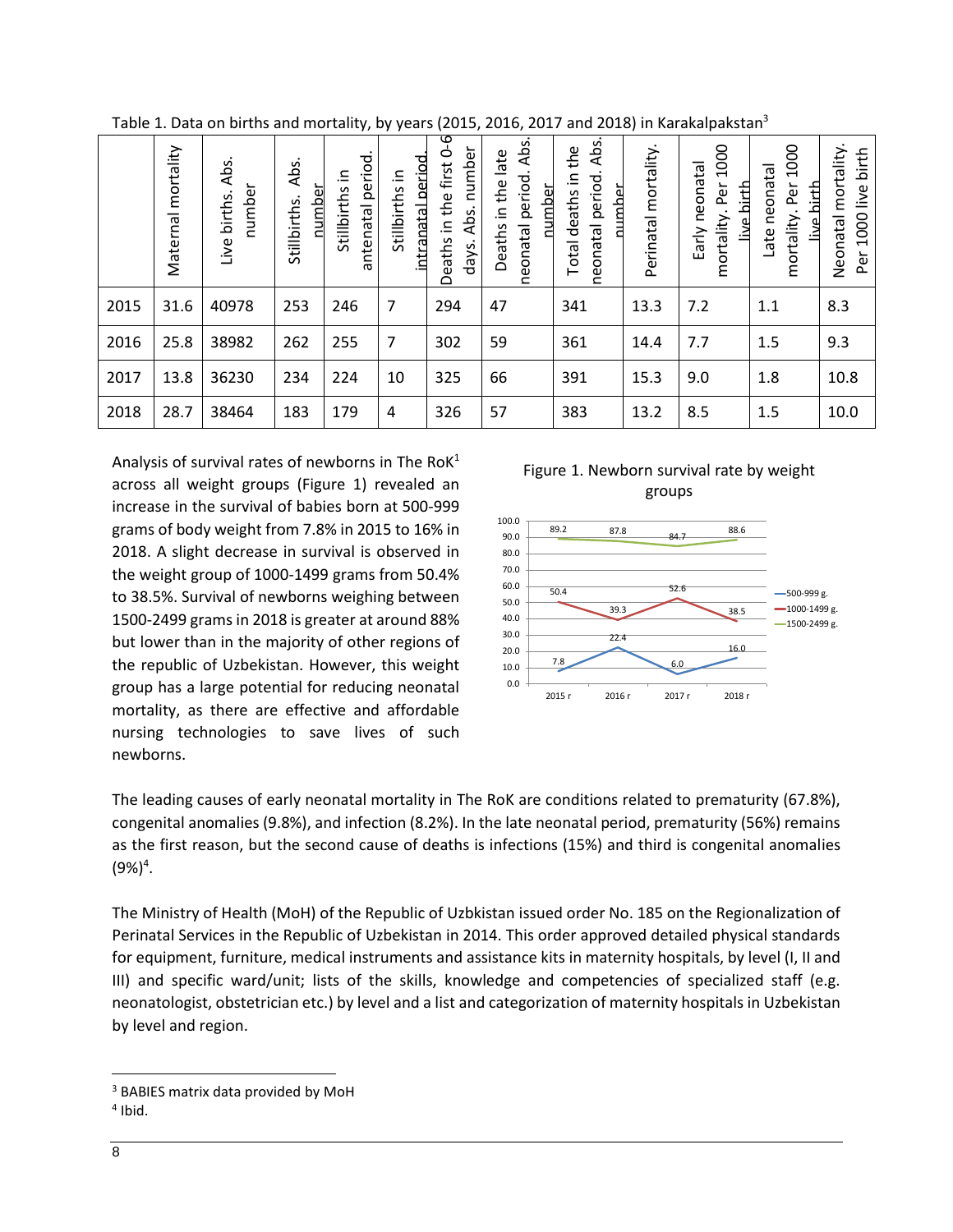According to the order, Level I perinatal care facilities provide services to normal pregnancies/deliveries or with minimal risks during pregnancy/deliveries, having 37 or more weeks of gestation period, and ensure the care of newborns who are healthy or have minimal adaptation problems. Level II perinatal of care facilities provide specialized services to normal pregnancies/deliveries with minimal or high risks of pregnancy/delivery, as well as premature delivery around the 34 weeks of gestation period, and ensure care of newborns, including those who need specialized treatment and care. Level III of perinatal care facilities provide specialized services to normal pregnancies/deliveries with minimal, medium and high risks of pregnancy/delivery, as well as premature delivery before 34 weeks of gestation, ensure care of newborns, including those who need highly specialized and intensive treatment and care, which are not available at the second level.

The MoH of Republic of Uzbekistan with MoH in the RoK decided to give tertiary (level III) facility status to the Karakalpak branch of Republican Specialized Scientific Center of Obstetrician-Genecology (KbRSSC of O&G). The maternity wards at District Medical Unit (DMU) of Beruni and Kungrad districts and maternity ward of Nukus city medical unit were selected as level II perinatal facilities. Remaining maternity hospitals are considered as level I perinatal care facilities.

The tertiary perinatal healthcare institutions in the RoK provide care to more than 70% of newborns with extremely low and very low body weight and to more than 40% of low-weight babies born prematurely. The high birth rate of low-weight babies in the tertiary perinatal center, leads to an overload of intensive care units and intensive care centers as opposed to the situation in primary and secondary perinatal institutions. The overload in tertiary perinatal healthcare institutions can be prevented if level II facilities can provide care based on MoH criteria for regionalization of perinatal services.

The maternity ward of Beruni DMU is providing a service for a population of 181,000 and will be the referral institution for Turtkul and Ellikala districts which have a population of over 360,000. The public service radius of Beruni maternity ward will be around 100 kilometres<sup>5</sup>. The maternity ward of Kungrad DMU is providing a service for a population of 128,000, and will be the referral institution for three districts (Muynak, Shumanay and Konlikul) with a collective population of over 140,000. The public service radius of Kungrad maternity ward will increase and reach for more than 100 kilometres. The maternity ward of Nukus city medical unit will provide service for a population of 331,000 from the capital of the republic and to districts surrounding the city.

Data about major health care indicators on perinatal services is presented in table 2. Annually, more than 8,500 deliveries happen in maternity hospitals selected as second level facilities; this is 23% of the total number of deliveries in The RoK. Undoubtedly, the number of deliveries will soon increase as maternity hospitals will start functioning as referral institutions. Around 10% of deliveries deemed complicated according to referral criteria will be forwarded to referral facilities and will require special care.

 $\overline{a}$ 

<sup>5</sup> Data provided by MoH of the RoK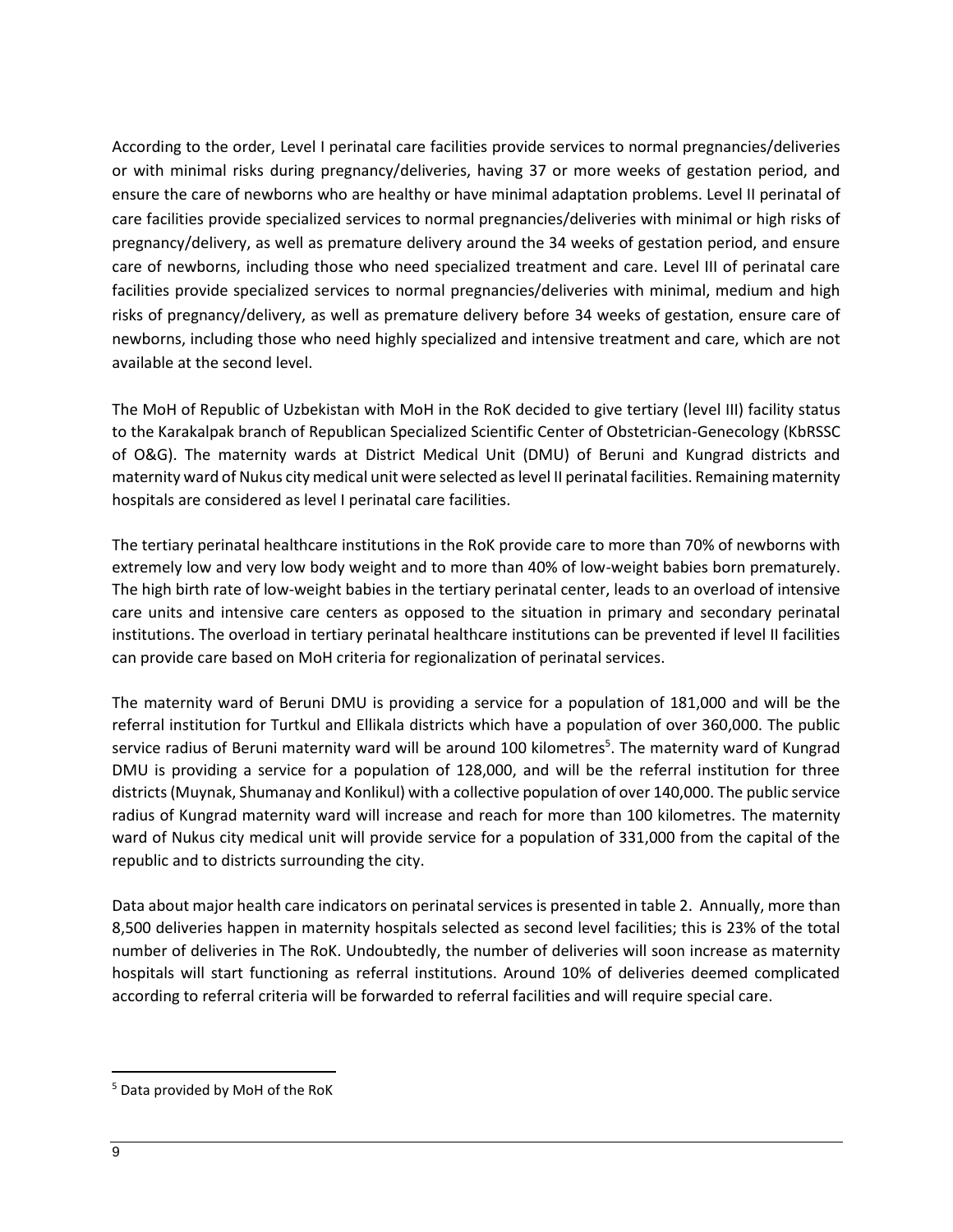|                  | Number of  | of<br>Number | l Fertility | Maternal  | Perinatal | Neonatal  |
|------------------|------------|--------------|-------------|-----------|-----------|-----------|
|                  | population | deliveries   | rate        | mortality | mortality | mortality |
| Beruni district  | 183,900    | 4.618        | 24.1        | 22.5      | 12.0      | 8.0       |
| Kungrad district | 128,500    | 2,676        | 20.1        | 39.1      | 8.6       | 7.2       |
| Nukus city       | 331,164    | 1,568        | 18.8        | 34.2      | 18.7      | 17.5      |

Table 2. Major healthcare indicators of targeted level II perinatal care facilities (2018)<sup>6</sup>

The proportion of complicated deliveries fluctuates from 6% to 16% in these perinatal facilities. One in every 5 pregnant women have pregnancy complications that need special attention and care. The survival rate of newborns in the weight group 1000-1499 grams in second level facilities is 52%. The survival of newborns weighing between 1500-2499 grams in 2018 is 94%. The introduction of effective, evidencebased and affordable medical technologies will help to save 50-75% low birth weight newborns and will result in decreasing neonatal and infant mortality.

An endline study on "Improvement of Mother and Child Health Services. Phase II" project<sup>7</sup> conducted in 2015 allowed for the identification of common problems related to infrastructure, namely: water supply interruptions, no access to hot water, power outages, and insufficient heat/cooling sources in maternity. However, in spite of significant government efforts, level II perinatal care facilities are still facing problems related to infrastructure, for instance, power fluctuation and outages influencing the provision of care for pregnant women and newborns. Beruni district maternity has been facing problems with interrupted water supply and high humidity in some rooms. Oxygen is not available in the delivery rooms and neonatal intensive care units. Wiring for medical equipment requires replacement to ensure the operation of modern equipment in all target facilities. Taking into account the fact that the sharply continental climate in summer time is very hot, cooling equipment in maternity hospitals is also important to ensure comfortable conditions for patients and medical personal.

An assessment visit conducted by UNICEF, UNFPA and MoH of the RoK in 2019 identified that the available equipment did not meet minimum requirements for maternity, surgery and neonatal wards. Most of the equipment was procured around 10 years ago. The available equipment cannot cover the needs of the second level facility to ensure quality of care. Taking into account that the leading cause of neonatal mortality is immaturity, special equipment for low birth weight babies should be in place. Medical staff should also have knowledge and skills to operate modern equipment.

Despite notable improvements over the past years, uneven and sub-optimal quality of care remains an important determinant of the health status of pregnant mothers and newborns. Protocols, guidelines, tools (e.g. the BABIES Matrix) and audit procedures have been introduced in maternity hospitals, however there are indications that their use in case management and record keeping is problematic. The quality of maternal and newborn care has room for improvement in the care for small sick newborns and maternal complications. Laboratory support is performing slightly better; however, some investments are

l <sup>6</sup> Data provided by MoH of the RoK

<sup>7</sup> Ministry of Health of the Republic of Uzbekistan, European Union and UNICEF (2015) Summary of Results. Endline Assessment of the Quality of Outpatient and Inpatient Medical Services Provided to Women and Children In Uzbekistan. Project "Improvement of Mother and Child Health Services. Phase II".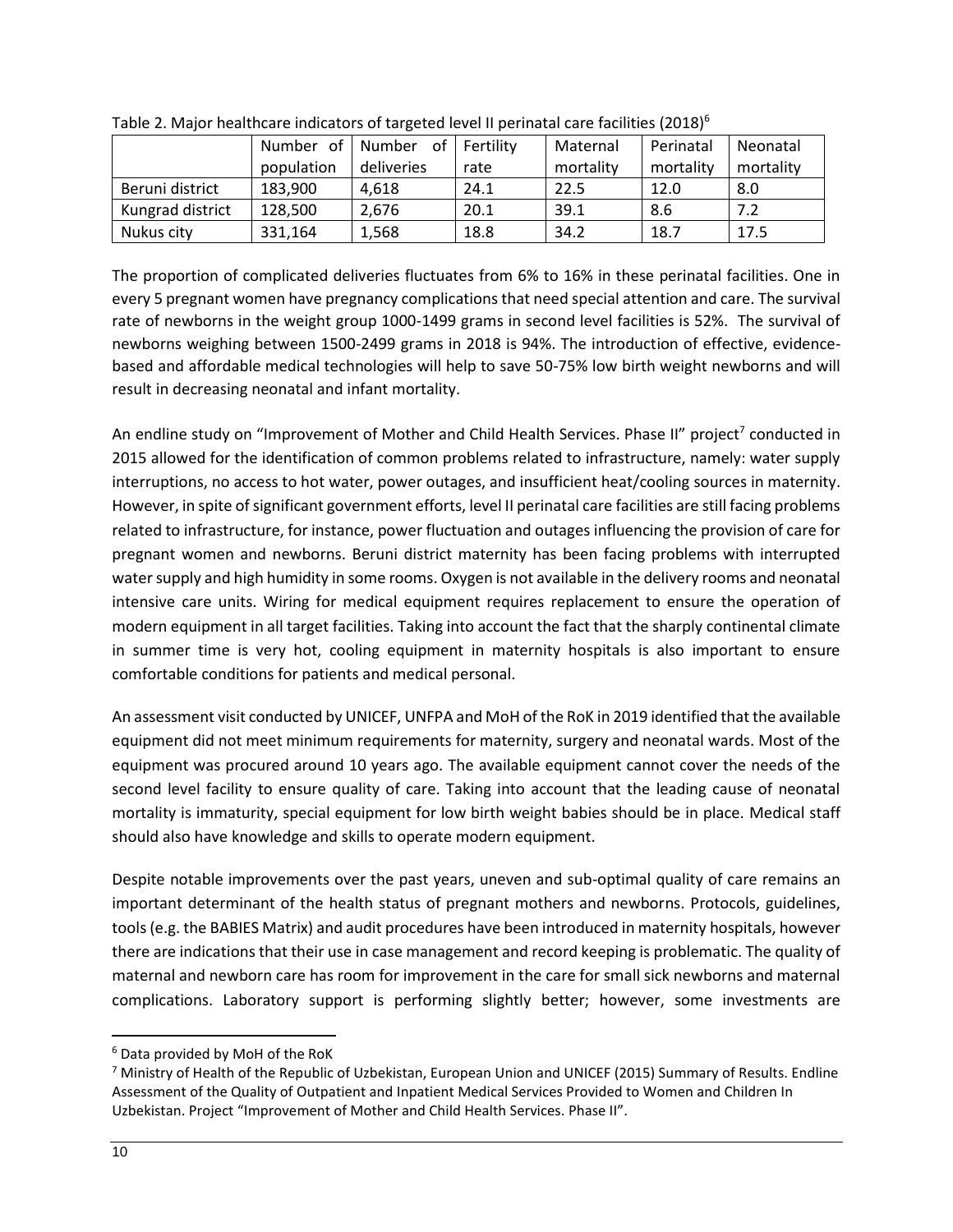necessary to ensure provision of care based on standards. For example, the availability of rapid tests should be improved.

While the availability of health data (e.g. demographics, resources, activity of health facilities, health financing) does not appear to be a concern, the same cannot be said of data quality. The Presidential Decree on health care reforms has indicated the importance of improving health management information systems. The second level perinatal facilities in the RoK have shortcomings in data collected on deliveries, perinatal outcomes and newborn development, therefore, data collection processes, practices and analysis in maternity hospitals should be improved.

According to Uzbekistan National Nutrition Survey data from 2017, exclusive breastfeeding for the first six months in the RoK is 68.8 per cent. There is significant room for improvement in exclusive breastfeeding practice. The knowledge of mothers on newborn danger signs, essential care for newborn and essential care for small babies also requires attention. The counselling skills of health care providers should be improved to ensure appropriate knowledge and practices among the target population to prevent the negative impact of behaviors on the health of the population, especially mothers and newborns.

Overall, while the available evidence highlights the MOH's efforts and commitment towards reforming maternal and newborn care in the RoK and notes improvements over the past few years, serious shortcomings remain. Three level II perinatal facilities do not have appropriate equipment and conditions to ensure the high-quality health services and access to modern life saving technologies for pregnant women and newborns. Significant efforts should be made to ensure quality of care for mothers and newborns. Special attention should be focused on capacity building of health care providers on providing evidence-based care, the use of modern equipment and raising the awareness of the target population. Therefore, the MoH of the Republic of Uzbekistan with the MoH of the RoK has requested UNICEF and UNFPA to support them in establishing level II perinatal care institutions that are in accordance with approved standards of care.

## <span id="page-9-0"></span>3. Strategies, including lessons learned and the proposed project

#### Strategic Context

<span id="page-9-1"></span>The Government of Uzbekistan gives high priority to maternal and child health. The President of the Republic of Uzbekistan Shavkat Mirziyoyev in his speech on 7 March 2019 on the occasion of the upcoming International Women's day, noted that ensuring public health would be the future of the country, and a very important element of public health was the health of women and children. In this regard, he emphasized the importance of perinatal, screening centers, and centers of reproductive health, multidisciplinary and rural family clinics.

Since 2005, the country managed to reduce maternal mortality by 30%, and infant mortality by almost 2.5 times due to early detection and timely treatment. In 2018 alone as a result of screening during pregnancy, the risk of developing severe pathologies in 5,000 newborns was prevented.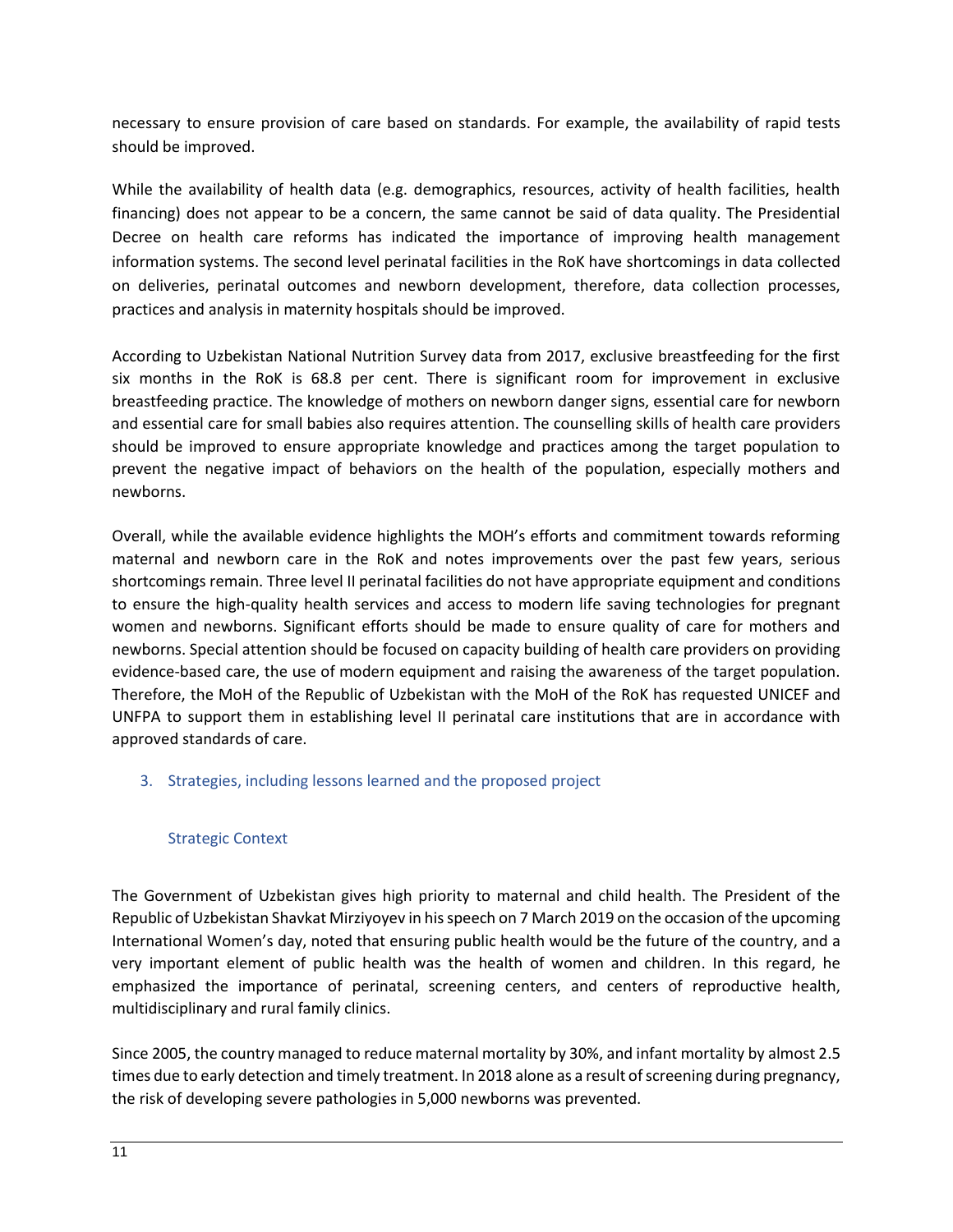According to the Presidential Decree #5590 of 7 December 2018 on reforming the healthcare system in Uzbekistan one of the areas to improve is maternal and child health, especially in the regions. For this, the government gave high priority to equipping and improving the work of level 2 and 3 perinatal institutions. As a result of these actions the government envisions a further reduction of maternal death from 21 in 2017 to 15 in 2025, neonatal death from 7.8 to 5, infant mortality from 11.5 to 7.5, and child (under 5) mortality from 15.4 to 9.8.

Government Resolution #841 on national SDGs extends government's maternal and child health related priorities until 2030 with the following targets:

- By 2030 reduce maternal mortality ratio by one third;
- By 2030 reduce newborn and child (under 5) mortality by half.

A socio-economic survey of the needs of the population in the Aral Sea region conducted in  $2017<sup>8</sup>$  also indicatedthat the quality and accessibility of healthcare services did not meet people's expectations. The programmatic framework of MPHSTF further clarifies this by noting that infant (up to 1 year) and child (up to 5 years) mortality in The RoK is 1.3 and 1.2 times higher than the national average, and maternal mortality rate is 1.5 times higher.

Maternal and child health are at the center of the government's health agenda. The people of Karakalpakstan also voiced health as one of the biggest health insecurities prevalent in the region. Maternal and child health indicators in this region are far lower than national averages. In this regard, the current project proposal focuses on one of the most important and immediate health security issues that the people of Karakalpakstan have.

## Lessons learned

<span id="page-10-0"></span>MoH, UNICEF and European Union "Improvement of Mother and Child Health" Phase II large-scale project in early 2010 had attempted to strengthen institutions and develop capacity in eight regions and has resulted in significant improvement of health care situation in the selected regions in terms of knowledge and specialist skills, practice, and provision of basic equipment and drugs. However, at that time, WHO's quality of care framework was not available. The interventions were not in a systematic way, the monitoring system, procurement and logistics require further improvement. The referral system is also insufficient.<sup>9</sup>

The project will also contribute to the achievement of UNDAF Outcome 4: By 2020, all people benefit from quality, equitable and accessible health services throughout their life course. The project will especially increase the number of health facilities in targeted regions applying newborn and child survival standards/protocols recommended by WHO and UNICEF.

 $\overline{\phantom{a}}$ 

<sup>&</sup>lt;sup>8</sup> A socio-economic survey of the needs of the population in the Aral Sea region, MPHSTF secretariat 2017

<sup>&</sup>lt;sup>9</sup> [Report on the results of the endline assessment of the quality of medical services provided to women, newborns and children at outpatient and inpatient levels in the Republic of Uzbekistan], 2015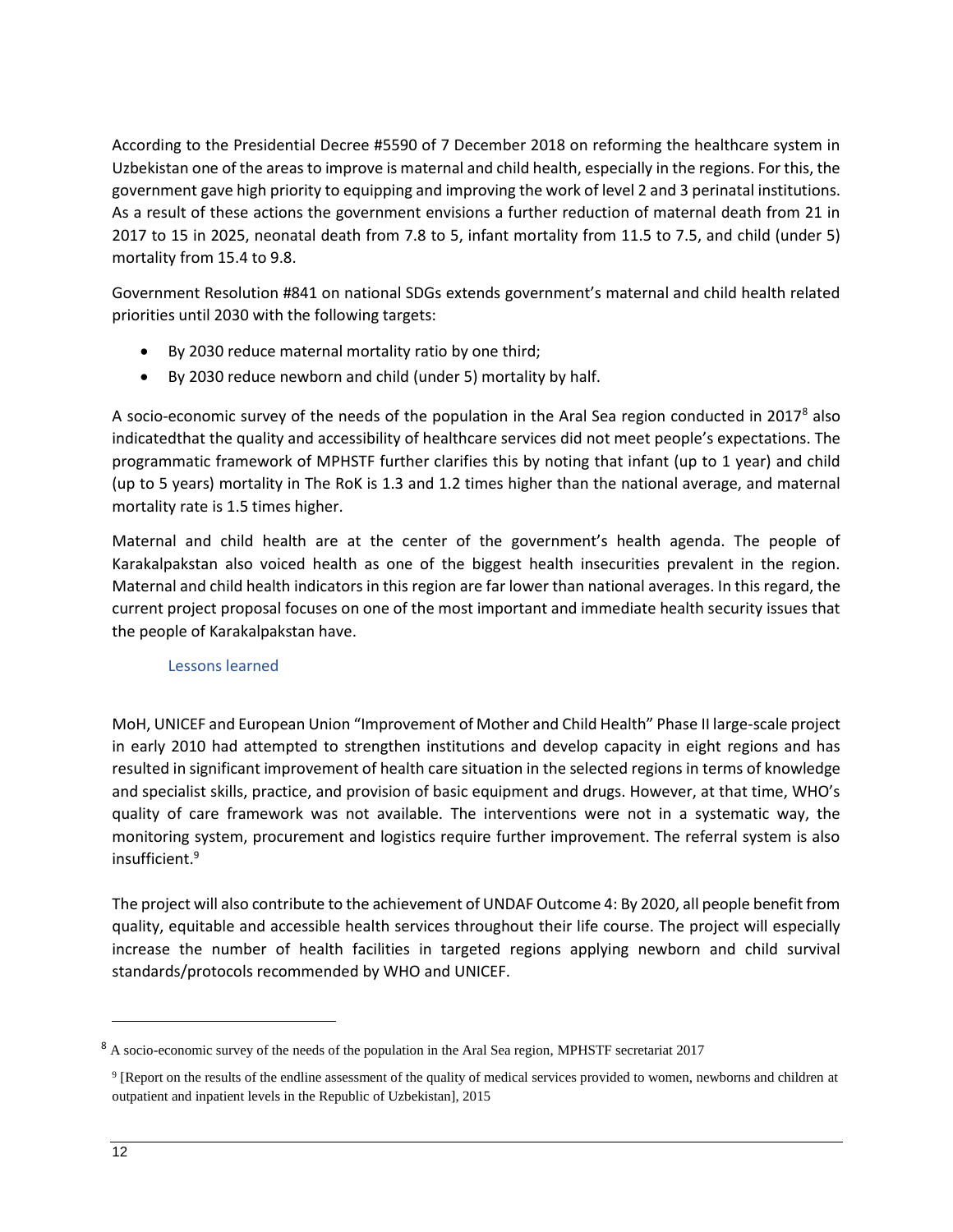The project goal will contribute to human security in the Aral Sea region with a special emphasis on Mother and Newborn Health Care (SDG 3).

**The objectives** of this project is to support the MoH of The RoK:

- to ensure access of population to perinatal service by improving infrastructure and provision of essential equipment for level II perinatal referral facilities
- to increase the quality of mother and newborn health care services, and to increase the awareness of families to make informed choices about health and nutrition.

The expected project outcome, "by 2020 mothers and newborns in The RoK, especially the most vulnerable have received quality perinatal healthcare service", is in line with the MPHSTF result framework OUTCOME 4: The overall health of the local population improved, and healthy lifestyle promoted.

The project will employ following implementation strategy.

## • **Service delivery**

The project will improve the infrastructure of targeted referral facilities by investing in improving water supply, upgrading wiring to ensure uninterrupted power supply for all equipment in the maternity, install ventilation and the air conditioning in key rooms.

The project will also provide essential, modern equipment to three facilities, to ensure access of women with complicated deliveries, sick and small newborns to life saving technologies. The approach will ensure physical assess of vulnerable groups of mothers and newborns from 8 districts of The RoK to appropriate hospital care conditions and critical life-saving equipment. Improved infrastructure and availability of equipment will allow district-level management teams to improve referral system efficiency and the overall performance of the perinatal healthcare system in The RoK.

## • **Partnerships**

UNICEF and UNFPA jointly with the MoH of the Republic of Uzbekistan and Karakalpakstan conducted a rapid needs assessment in three level II facilities. Based on the rapid assessment, a preliminary list of necessary equipment has been developed. Representatives of local governments will be fully involved in project implementation to ensure transparency and accountability. The project will also work in collaboration with the MoH of the Republic of Uzbekistan to ensure the custom clearance of all goods received in the framework of the project realization. UNICEF will contribute to the procurement of equipment by covering the travel costs and per-diems of the international supply specialist. UNICEF and UNFPA will do their best to collocate project implementation staff with the team of the UN Joint Program to ensure synergies and better coordination with the UN JP existing health focus.

## • **Evidence generation**

The project, jointly with national experts, will conduct a baseline assessment of quality of care for mothers and newborns in 8 perinatal care facilities, to identify bottlenecks and key areas of pregnancy, childbirth and newborn care that need to be improved. The WHO tool "Assessment tool for the quality of hospital care for mothers and newborn babies" will be used.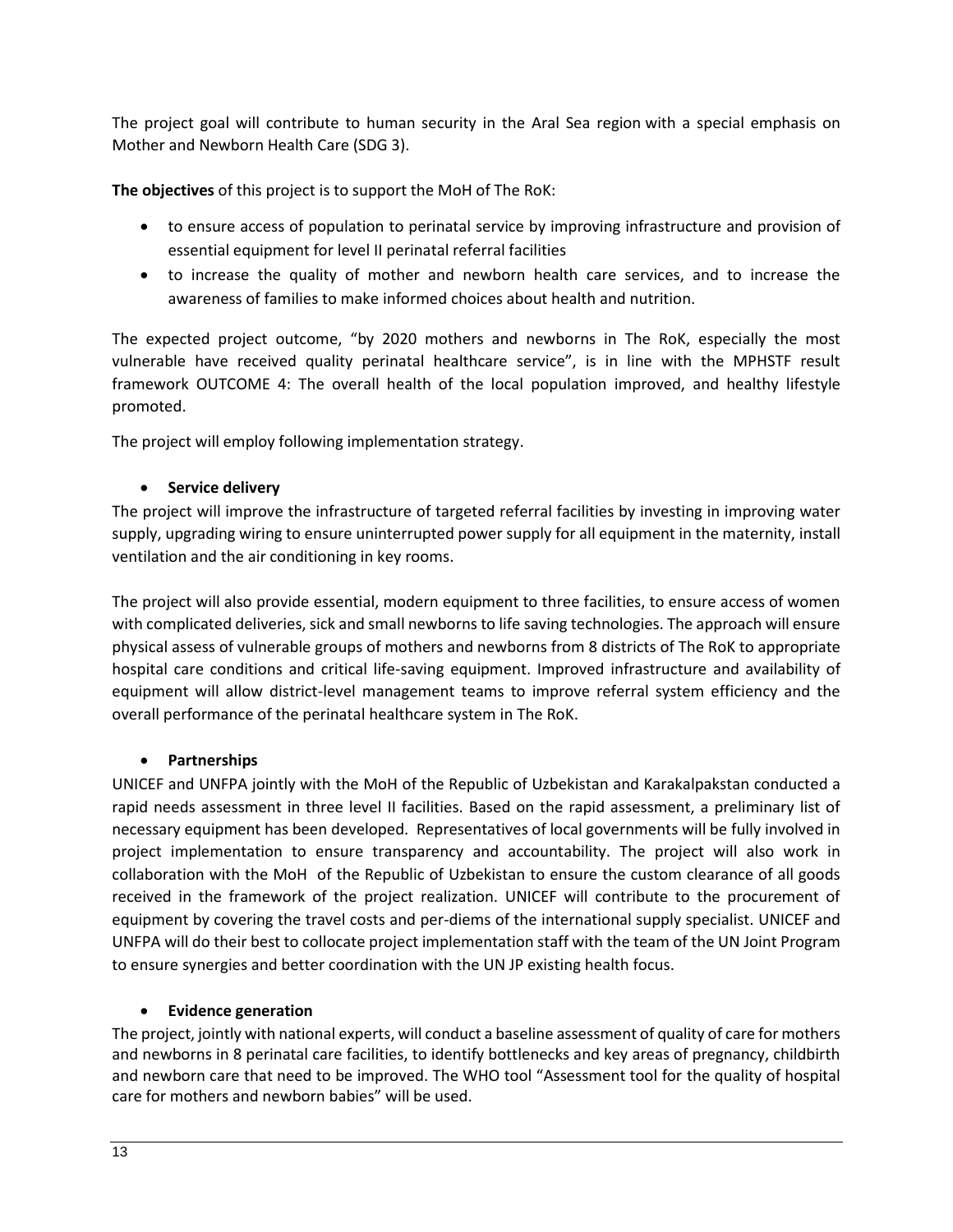Based on the results and recommendation of the assessment of quality of care for mothers and newborns a capacity building and supervision action plan will be developed in collaboration with national, local experts and the project staff. The plan will include critical areas for improving quality of maternal and newborn care. A detailed implementation timeline and responsible specialists which will be used by the project governance team to monitor implementation status.

A final assessment of the project will be done during the last semester of the project to measure achievements against selected indicators. The same WHO tool ("Assessment tool for the quality of hospital care for mothers and newborn babies") used for baseline assessment will be used for this activity. The partners will be involved in the final assessment to ensure accountability. Qualitative data collection will be part of the final assessment and will allow for data collection that is non-numeric, will help to explore how decisions are made and will provide detailed insight. A report with findings and recommendations will be developed and shared with all interested parties. The project will pay special attention to documenting achievements and will develop human interest stories to share with all stakeholders and future potential donors.

The project will also address the shortcomings in data collection through technical support to improve data collection and analysis.

## • **Capacity development**

The program will focus on strengthening the existing perinatal care system with particular focus on capacity development for the effective functioning of level II referral facilities. Before capacity building activities, the project, in consultation with national counterparts, will identify training materials to be used.

Taking into account that the leading cause of neonatal deaths is prematurity, advanced training on care for premature babies will be organized. The national team of trainers will train the team of neonatologists and neonatal nurses on the latest evidence-based technologies.

The project will also provide training in Emergency obstetric care for obstetrician-gynaecologists and midwifes from the selected facilities, in addition to developing practical anaesthesiology skills– resuscitation doctors focused on providing quality intensive care during labour when needed. Technical assistance will be provided for capacity building and establishing supportive supervision.

The MoH has a policy on supervision and the project will use this opportunity to equip health managers and health care providers from selected facilities with expertise on Supportive Supervision. National level experts will be involved in capacity building on supervision. Forty managers and experienced health care providers will be trained on how to perform different types of supportive supervision to ensure the improvement of quality of care in their facilities. The next important step to ensuring the application of new knowledge and skills in every day practice is supportive supervision visits. At least 3 national and local teams of experts (obstetrician-gynecologist, neonatologist and midwife) will visit facilities were staff have been trained, to help them to identify barriers in the implementation of new practices, find solutions and support them in addressing problems. Supervisors will use visits to maintain knowledge and skills gained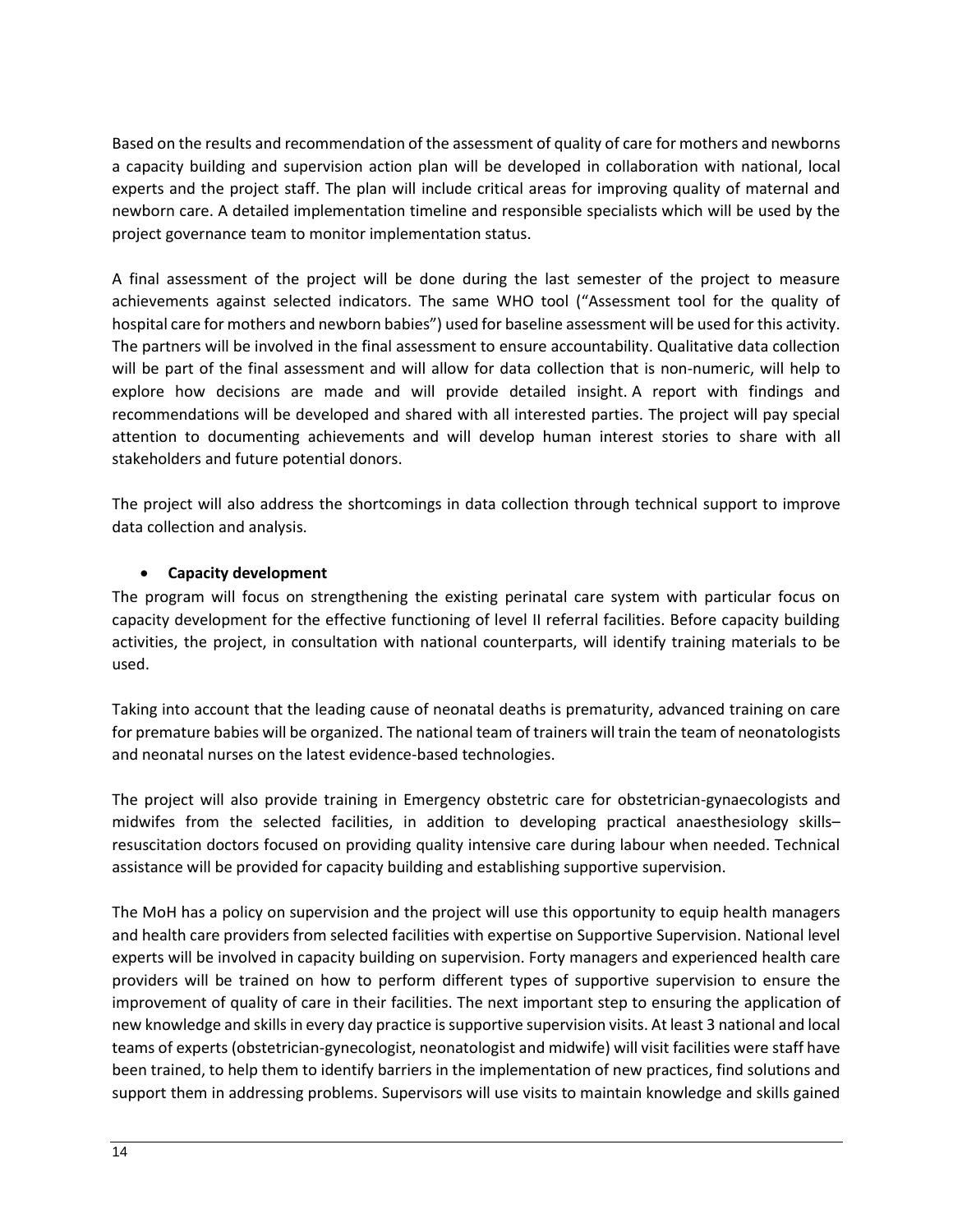during the trainings and to provide practical support in the provision of care for mothers and newborns. Supervisors will provide coaching online or onsite to health care providers. Two visits will be supported by the project, the first two months after training and the second, 6 months after training. The supervisors will work for at least 2 days in each facility.

Another proven way to ensure the sustainability of evidence-based technologies is on-the-job trainings. The top experts (obstetrician-gynecologist, neonatologist, midwife and neonatal nurse) at the national level will work for at least 3 days in selected facilities together with health care providers. The national experts will teach facility staff based on a "peer to peer" approach. Health care professionals from targeted facilities will also receive the opportunity to work in tertiary level national perinatal care facilities to learn in depth about some important and complicated healthcare technologies.

In addition, a perinatal audit and Near Miss Case review will be introduced to ensure a continuous quality improvement process. Effective maternal and perinatal audits are associated with improved quality of care and a reduction of severe adverse outcome. Although maternal audits at the level of care have been formally introduced in The RoK, little information is available about their existence, performance, and practical barriers to their implementation. Perinatal audit implementation is planned by the MoH in 2019 and will help to keep health professionals informed of the deficiencies/successes in their practice. The project will use expertise available at the national level to build capacity and to support implementation at district level in The RoK. Activity will start by capacity building of teams from 8 maternity hospitals (40 managers and health professionals). To ensure, at management level, support, motivation and recognition of need and at the implementation level, motivation, commitment, dedication, insight and expertise, a national expert will provide two supportive supervision visits and will provide technical support in preparing an annual audit report with recommendations.

UNICEF is supporting the MoH of the Republic of Uzbekistan to implement strategies focused on increasing the capacity of health managers to put into practice evidence-based and equity-focused district health system strengthening plans. UNICEF support to District Health System Strengthening resulted in the improvement of regional health system performance by 33 % in Surkhandarya and by 28 % in Khorezm regions by 2018. This was measured by overall quality scores and compared to a 2016 baseline District Health System Bottleneck Assessment. UNICEF will use the experience gained there in The RoK. The project will arrange training of managers on the four steps—Diagnose, Intervene, Verify and Adjust (DIVA) to strengthen the district health system, build managerial capacity and empower communities. 20 health managers from 8 maternity hospitals will be trained how to use the methodology and tools support a systematic examination of supply-side, demand-side and managerial performance bottlenecks, and provides district teams with better data for assessing the effectiveness and quality of the services they provide.

Sixty-three health care providers will be trained in continuous quality improvement. The purpose of continuous quality improvement programs is to improve health care by identifying problems, implementing and monitoring corrective action and studying its effectiveness. An international and national trainer will facilitate the workshop. The cost (fee and travel) of the international expert will be UNICEF's contribution to the project.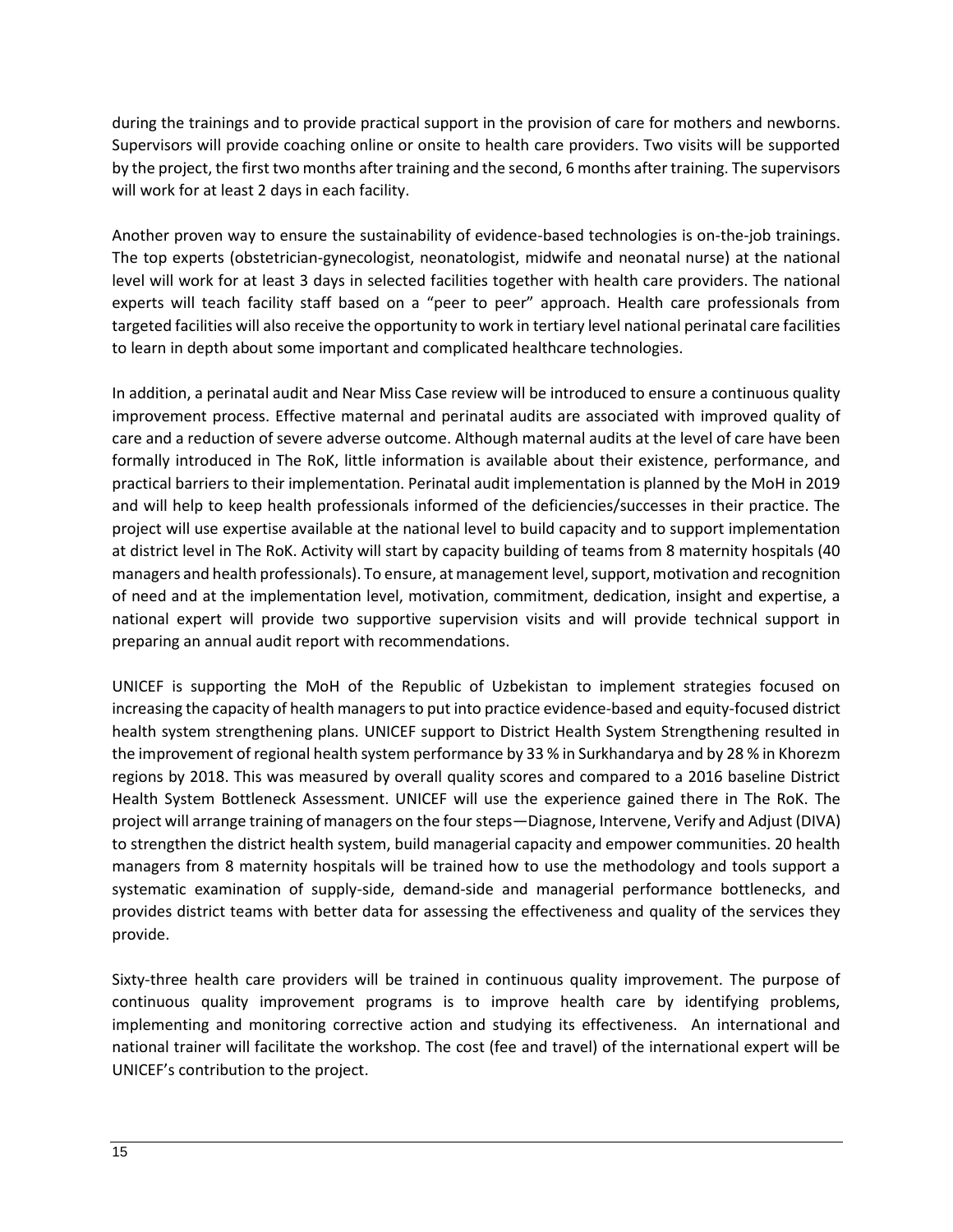The project will support managers to use DIVA as a routine and integrated approach to track the achievement of improved mothers and newborns survival outcomes and will support health professionals to implement continuous quality improvement measurements through technical support and supportive supervision visits. Support will also be provided to ensure that planned and implemented activities are responsive to the specific needs of marginalized groups.

The project will also support experience-exchange and learning visits. This is an instrument to improve the knowledge and practices of the visitors and their organizations, and to integrate the experience gained from the visit into their daily lives. The aim is to exchange experiences and discover new viewpoints and approaches on a specific theme. At least one visit to three level II perinatal facilities will be organized in collaboration with local health authorities.

The project will establish training rooms for health care providers and procure simulation equipment to conduct training.

To implement those strategies, the project will hire two national consultants (one expert in the field of neonatology and the second in obstetrics equipment) to develop a specification of equipment and medical consumables needed for selected level II perinatal care facilities. In addition, the project will hire an national supply officer for nine months to support in the development of the specification of equipment and procurement process. The specification for each type of equipment will be developed in close collaboration with national and regional partners and agreed with the MoH.

As result of the implementation of the above-mentioned strategies, three level II perinatal care facilities will have improved infrastructure and will be equipped with modern equipment to ensure access of the population to evidence-based and equitable perinatal health services

Project team will regularly monitor the progress, identify problems, refine and adapt implementation strategies, and assess the efficiency of interventions. Support will be provided to MoH for review of national and oblast level monitoring and evaluation (M&E) systems on MCH. A system of regular meetings by the district and regional health team will be enhanced/established to stimulate use of information. The project will use an internal monitoring approach to ensure quality of trainings and supervision visits. A joint monitoring team with MoH and MPHSTF will be established to monitor the progress of the project. The project will create a training database for project reporting.

To ensure the sustainability of the project, UNICEF and UNFPA will work at the national level with the MoH of Uzbekistan. UNICEF will provide technical support in developing/adapting 4 guidelines and standards in the field of neonatal care. UNICEF will support the updating of the neonatal care curriculum in pre-service and in-service education for health providers. As a long-term sustainability activity UNICEF will support the MoH in the development of a costed Maternal Newborn Child Health basic package and MNCH indicators by providing international expertise and support from a national working group. In addition, UNICEF will support the development of a quality improvement strategy, mechanism, tools and performance indicators at the national level. An international expert will be recruited by UNICEF and will provide support to the project to implement continues quality improvement activities.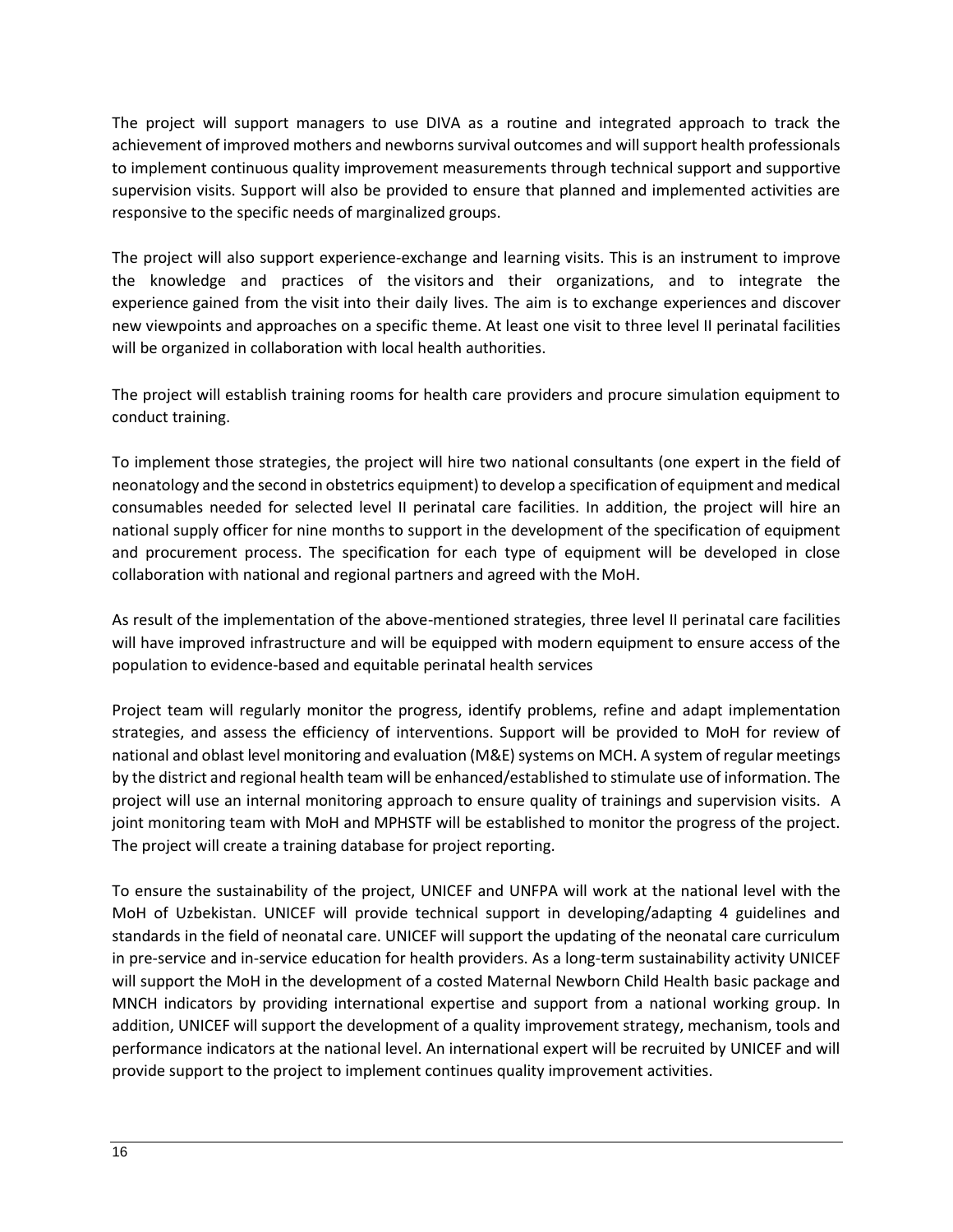The UNICEF child health and wellbeing section chief will allocate 20% of their time to supervising project implementation and providing overall technical guidance on this project. UNICEF finance and administrative officers will allocate 10% of their time to ensuring financial support to this project implementation.

The UNFPA programme analyst on reproductive health will be allocating 20% of his time to the project activities and its implementation, in addition to 10% of time allocation of the Administrative and finance associate for this project.

Improved quality of services and counselling skills will reduce preventable deaths and will attract pregnant women, especially the most vulnerable, to use perinatal care services. By focusing on the most vulnerable, the whole health system will achieve better outcomes for all mothers and newborns.

### Beneficiaries

<span id="page-15-0"></span>There are 1.4 million people living in rural and urban areas of The RoK. Out of this 643,000 are living in selected districts (Beruni, Kungrad districts and Nukus city) and 500,000 live in districts (Turtkul, Ellikala, Muynak, Shumanay and Konlikul) which refer their pregnant women with complications and sick and small newborns to level II referral facilities. The project will cover in total 8 out of 15 districts of The RoK to improve perinatal care service, including the 3 districts that have suffered most from land degradation, reduction of biodiversity, climate change, deterioration of the health of the population.

Annually, the project will reach more than 8,000 pregnant women and newborns living in targeted districts and around 9,800 pregnant women and newborns living in five referring districts.

It will reach 90 doctors (including obstetrician – gynecologists, neonatologists and resuscitation doctors), 200 midwives, 160 nurses and 20 health care managers.

In the longer term, the Karakalpakstan health sector and its beneficiaries will benefit from low cost, high impact maternal newborn health care services. Effective implementation of evidence based medical care will contribute to a reduction of maternal and neonatal morbidity and mortality.

#### Mainstreaming of gender and women's empowerment

<span id="page-15-1"></span>The project will train nurses and other health care professionals to develop their capacity to be gender sensitive in all aspects of care, irrespective of culture, religion, class, race and socio-economic status. Improvement of quality of care will cover issues related to discriminatory attitudes of health care sector workers.

In addition, the project will strengthen positive engagement among fathers and male relatives in caregiving in support of newborn health. The project will primarily address the notion that newborn care is only a women's issue. Some strategies that have proven to be effective in the facilities include interventions where men engage in "skin to skin", "kangaroo mother care" and early childhood development. The project will invest in generating more evidence and analyzing sex-disaggregated data for newborns.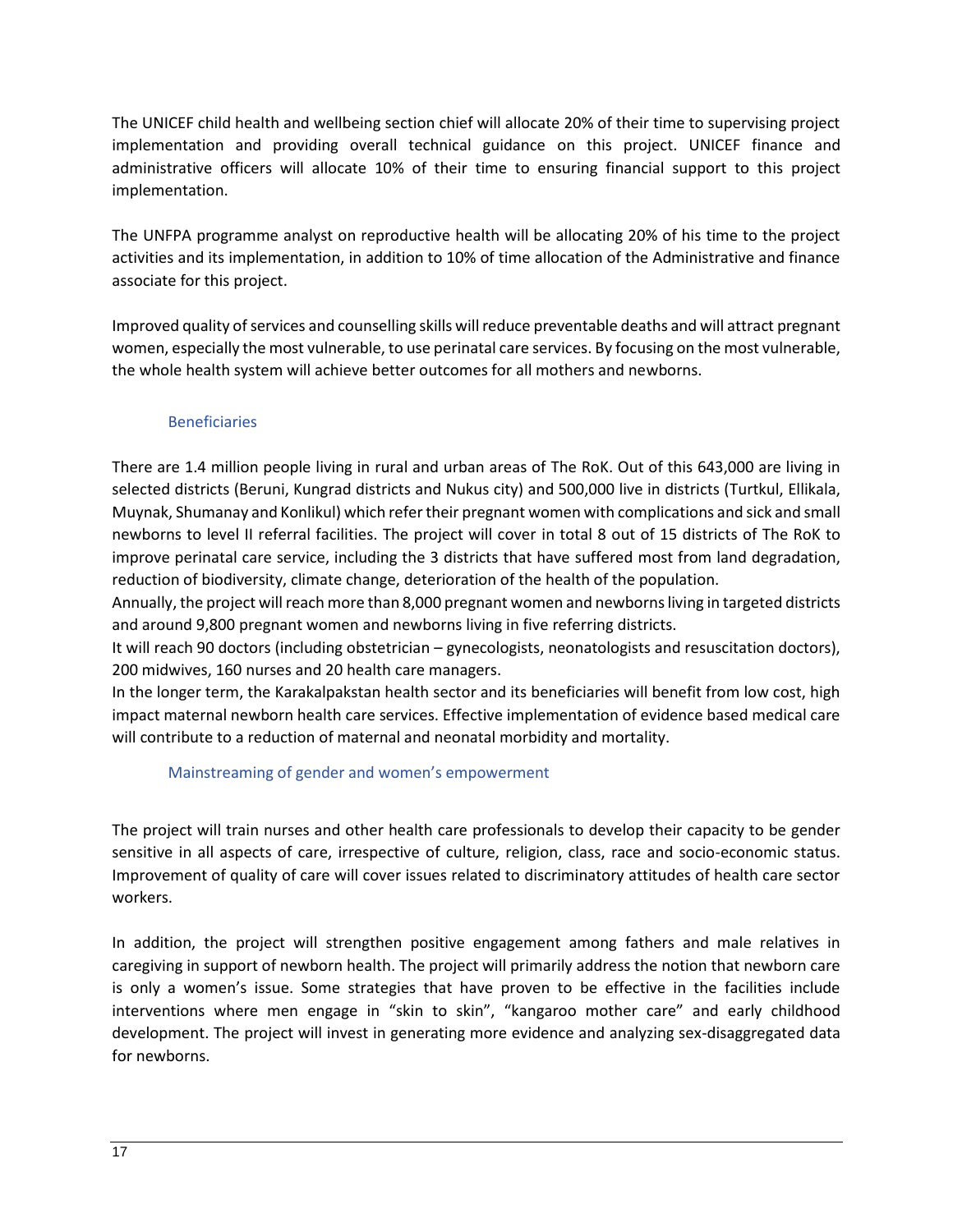The project will measure, and report sex-disaggregated data on births, neonatal mortality and morbidity. The project Logical framework matrix has information on indicators related to gender equality and women's empowerment.

### Sustainability

<span id="page-16-0"></span>The Ministry of Health (MoH) issued order No. 185 on the Regionalization of Perinatal Services in the Republic of Uzbekistan in 2014. This project supports MoH to implement this order and the project will be sustained further while MoH implements this order.

The project will establish a Coordination Council at regional level as an output of the project that guarantees the ownership and sustainability of coordinated efforts to improve maternal and newborn health in the RoK. The project will ensure a shift of the Coordination Council from a project-based approach to a sector-wide approach. This serves as a platform for policy dialogue, supporting health reform and the exchange of experience among relevant stakeholders in maternal newborn and child health. It contributes to system level changes and the sustainability of interventions implemented with the support of different partners. A technical assessment of the cost of equipment will be conducted and training on how to use the equipment will be conducted and jointly with the MoH. The equipment procured will be formally handover to health facilities and the project will advocate with MoH to including maintenance cost in regular budget.

Health care managers will be trained in continuous quality improvement approaches to ensure the integration of sustainable elements by addressing identified health system barriers/bottlenecks. To support the sustainability of quality MCH services, the project will ensure the introduction of new knowledge and skills in daily practice through a supportive supervision and mentoring approach. The project will support the introduction of evidence-based standards of care approved by the MoH by establishing regional training capacity for human development and the introduction of an enhanced statistical reporting system. The Nukus branch of Tashkent Medical Pediatric Institute and Karakalpak center for post-service training will be involved in capacity building and will continue to train new cohorts of students, who, from the start of their professional careers, can contribute to reducing neonatal mortality rates and improving maternal health by applying life-saving skills for mothers and newborns.

The sustainability of service delivery will be ensured through the application of modern approaches for maternal and newborn survival through building the capacity of all health professionals involved in the provision of care at level II facilities. The project will establish and equip training rooms in each facility to provide opportunities for health care providers to practice skills and maintain knowledge.

Improved infrastructure and availability of new life saving equipment will ensure access to quality health care services and the project will advocate for putting in place a maintenance system.

In addition, activities supported by UNICEF at the national level to create an enabling environment, to formulate evidence-based regulatory frameworks and budgets for key maternal and newborn health packages of interventions, to update neonatal care curriculum in pre-service and in-service education of health providers will also contribute to the sustainability of the project results.

UNICEF will focus on improving quality of newborn care including procurement of equipment related to newborn health and capacity building on improving quality of newborn care. While UNFPA will focus on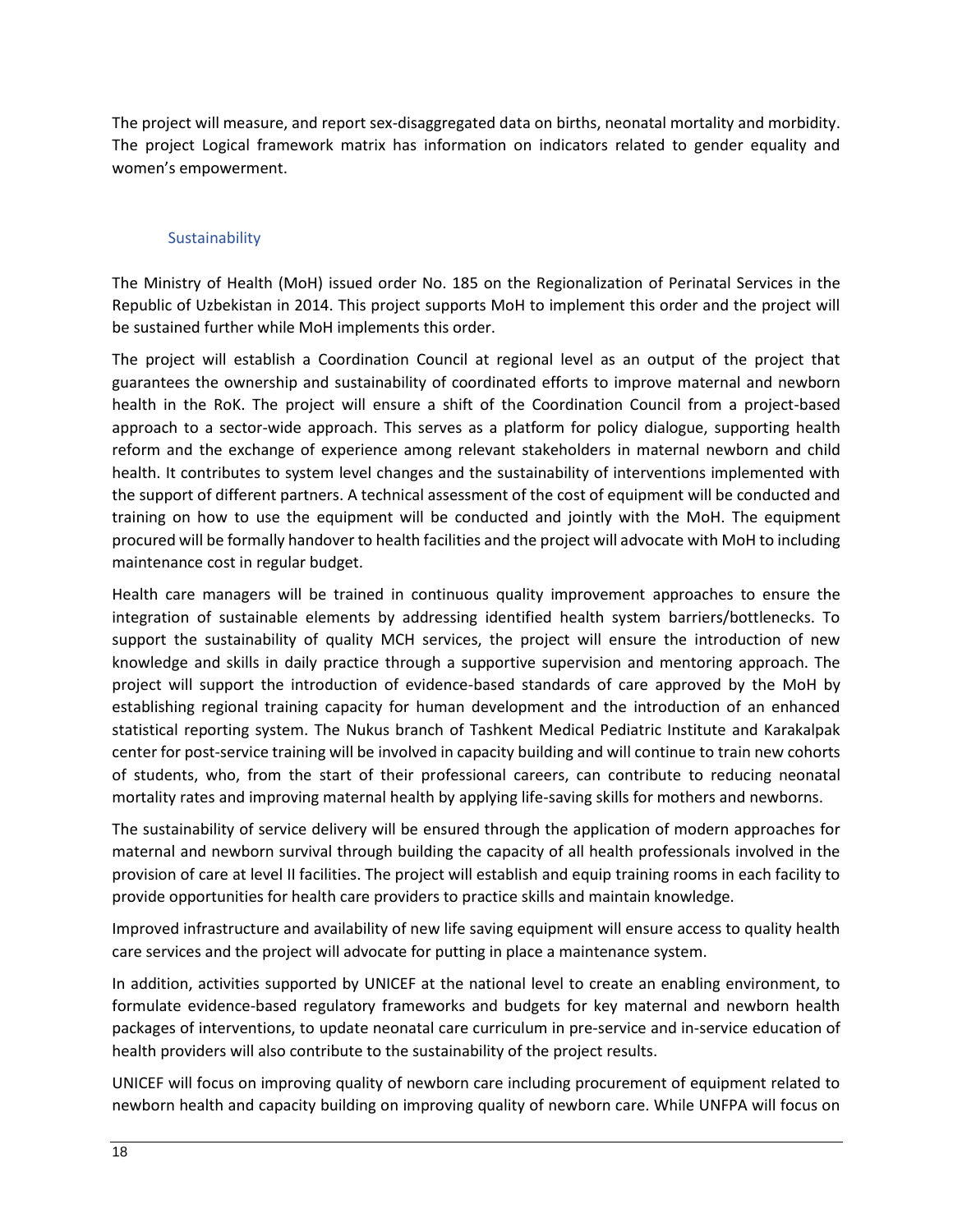improving quality of maternal care including procurement of equipment related to maternal health and capacity building on improving quality of maternal health care. UNFPA will support improving the infrastructure of targeted referral facilities by investing in improving water supply, upgrading wiring to ensure uninterrupted power supply for all equipment in the maternity, introduction ventilation and the provision of air conditioning in key rooms. The joint work between UNICEF and UNFPA is crucial as newborn health cannot be improved without improving maternal health.

### <span id="page-17-0"></span>4. Results Framework

Situation and determinant analyses suggest that inadequate infrastructure, lack of equipment, poor quality of health services, especially at referral facilities, and the poor knowledge and practices of caregivers are the major bottlenecks for mother and child survival and wellbeing.

Substantial improvements in maternal and newborn health can only be achieved through a comprehensive approach that combines both supply, quality and demand side interventions. Improving infrastructure, making available modern equipment, ensuring access to quality maternal and newborn care and influencing populations' knowledge, and attitudes are key effective strategies that will impact on maternal and newborn health. The project outputs are focused on eliminating the above-mentioned bottlenecks. Outputs developed under the outcome are based on Government priorities, UNDAF priorities and the situation analysis.

Expected outcome result: By 2020 mothers and newborns in The RoK, especially the most vulnerable have received quality perinatal healthcare services.

**Output 1:** Second level perinatal care facilities have improved infrastructure and are equipped with modern equipment

Rationale: Sustainable access to perinatal health care services and a reduction in equity gaps could be achieved through addressing priority bottlenecks in infrastructure and the availability of essential equipment for women with complicated deliveries and sick and small newborns.

The assumptions are that health will continue to be high on the national, regional and district level government agenda and government will continue to allocate human and financial resources for equitable and quality health programmes and interventions. In particular, it is assumed that delivering services to the most disadvantaged is given priority. The referral system will be functioning. The population will have more trust in health care facilities with appropriate infrastructures and modern equipment and will utilize the potential of the perinatal referral system.

The main risks in implementing the outputs are: availability of water and power supply in the selected districts; insufficient supplies and commodities for provision of care; low ownership of local government in supporting the project; lack of motivation of managerial staff to improve the perinatal referral system; lack of knowledge and skills of health care providers to use equipment. Complicated customs clearance and the registration rules applied to new equipment may take a long time and influence project implementation.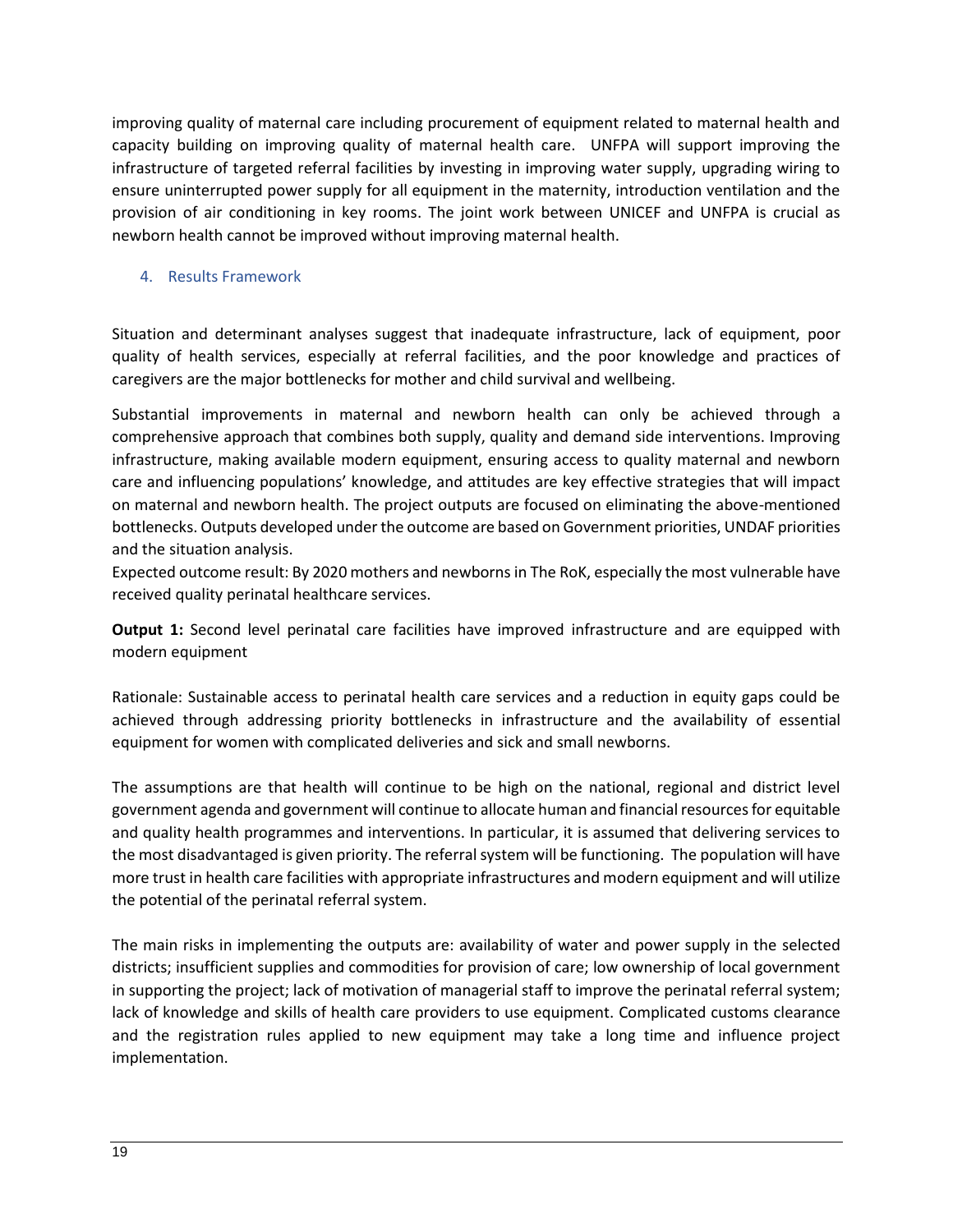Mitigating risks**:** measures will be focused on advocacy activities with the local government to ensure uninterrupted water and power supply for level II perinatal facilities; policy dialogue and advocacy will be used to ensure funds allocation for procurement of supplies and commodities for provision of care for mothers and newborns; developing the capacity of health managers to address the barriers and bottlenecks in an effective referral system; building the capacity of health care providers on use of modern equipment. To work with MoH and other government officials to ensure the smooth customs clearance and registration of new equipment

**Output 2:** Health care providers at second level perinatal care facilities have increased capacity to provide quality of care, counselling and support to pregnant women and newborns

Rationale: A sustainable and progressive realization of women's and children's rights and a reduction in equity gaps could be achieved through changes at the system level. This will translate into effectively addressing priority bottlenecks to providing evidence-based and high impact interventions that ensure mother and child survival, and development. The reduction of maternal and neonatal mortality in Karakalpakistan has reached acritical point where future decreases are impossible without improving the quality of perinatal care and removing key bottlenecks and barriers related to quality and demand. UNICEF and UNFPA has been working to introduce highly effective life-saving technologies for the mother, as well as newborn health care to improve the quality of services and reduce morbidity and mortality rates. Under this output the project will focus on reducing the quality of care side bottlenecks, specifically related to emergency obstetric care, neonatal resuscitation and care for premature newborns.

The assumption is that the systematic approach to capacity building to health care providers and continued support of level II facilities' health workers with adequate supervision and monitoring will improve quality of care on emergency obstetric care, neonatal resuscitation and care for premature newborns and improve mothers' practices on newborn care and development. This will contribute to better mother and child survival. Health professionals will be open to receiving new knowledge and skills to improve their practices.

The main risks in implementing the outputs are: lack of managerial support to implement appropriate quality of care and use of data for evidence-based decision making; lack of reliable data for decision making; insufficient budget allocation for medicine and supply; lack of motivation and capacity of health care providers; low sustainability of supportive supervision system, turnover of key management staff of selected facilities and health care providers.

Mitigating risks measures will be focused on advocacy activities with the local government to ensure provision of funds for procurement of medicine and supply for level II perinatal facilities; creation of enabling environment for strengthening supportive supervision and motivation; capacity development of health managers and health care providers; introduction of software for routine data collection; involvement of key decision makers in all steps of planned activities; advocacy and policy advice to create an operating space for developing quality improvement plans; knowledge management and exchange will be used as a tool for dissemination of results and to motivate decision makers and health professionals. Table 3 Result Matrix provide result framework. Table 4 Risk Ranking Matrix provides full risk log.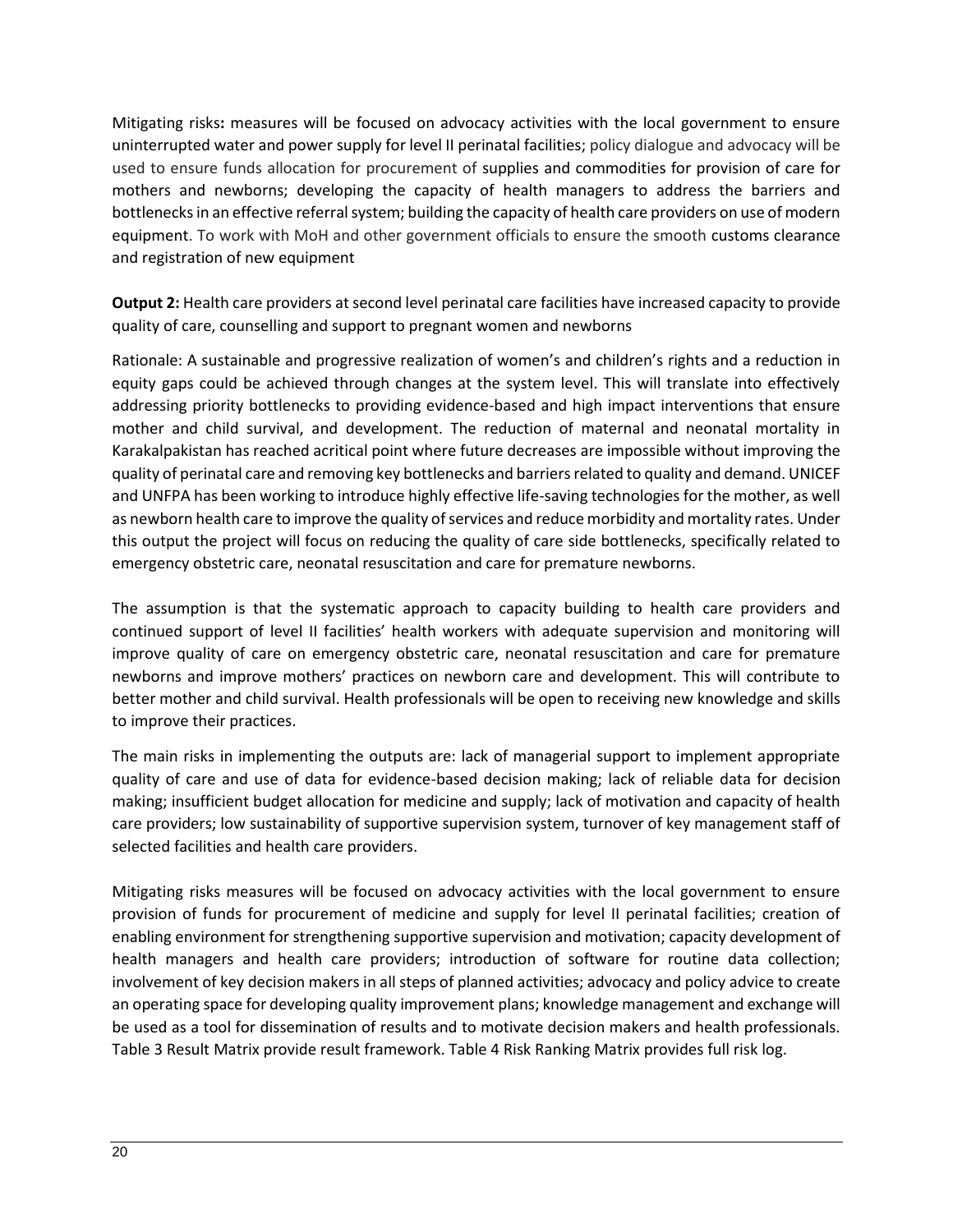## Results Framework

#### Table 3. Results Matrix

<span id="page-19-0"></span>

| <b>Title of the</b><br>programme:                                             | Improvement of quality of perinatal care service to most vulnerable mothers and newborns                                     |                                                                                                                      |                                                                                                                                      |                                            |                                            |                                            |                                               |                             |  |  |
|-------------------------------------------------------------------------------|------------------------------------------------------------------------------------------------------------------------------|----------------------------------------------------------------------------------------------------------------------|--------------------------------------------------------------------------------------------------------------------------------------|--------------------------------------------|--------------------------------------------|--------------------------------------------|-----------------------------------------------|-----------------------------|--|--|
| <b>UNDAF Priority Area</b>                                                    | life course.                                                                                                                 | UNDAF Outcome 4: By 2020, all people benefit from quality, equitable and accessible health services throughout their |                                                                                                                                      |                                            |                                            |                                            |                                               |                             |  |  |
| <b>Relevant National</b><br>SDG(s)                                            |                                                                                                                              | SDG3. Ensure healthy lives and promote well-being for all at all ages                                                |                                                                                                                                      |                                            |                                            |                                            |                                               |                             |  |  |
| <b>Expected Results</b><br>(Outcomes & outputs)                               |                                                                                                                              |                                                                                                                      | <b>Indicators</b><br><b>Means of</b><br><b>Responsibilities</b><br>verification/<br>(PUNOs and<br>Frequency<br>national<br>partners) |                                            |                                            |                                            |                                               |                             |  |  |
|                                                                               | <b>Indicator description</b>                                                                                                 |                                                                                                                      | <b>Baseline</b>                                                                                                                      |                                            | Target (cumulative)                        |                                            |                                               |                             |  |  |
|                                                                               |                                                                                                                              | Value                                                                                                                | Year                                                                                                                                 | 2019                                       |                                            | 2020                                       |                                               |                             |  |  |
|                                                                               |                                                                                                                              |                                                                                                                      |                                                                                                                                      | <b>S2</b>                                  | S <sub>1</sub>                             | <b>S2</b>                                  |                                               |                             |  |  |
| <b>Programme outcomes</b>                                                     | Contribution to the MPHSTF outcomes: The overall health of the local population improved, and healthy lifestyle<br>promoted. |                                                                                                                      |                                                                                                                                      |                                            |                                            |                                            |                                               |                             |  |  |
| Outcome By 2020<br>mothers and<br>newborns in the RoK,<br>especially the most | Proportion of survival of<br>low birth weight<br>newborns (1000 - 2499<br>gr) in targeted facilities                         | 76 % (in<br>three<br>selected<br>facilities                                                                          | 2018                                                                                                                                 | 76% (in<br>three<br>selected<br>facilities | 78% (in<br>three<br>selected<br>facilities | 80% (in<br>three<br>selected<br>facilities | MoH data<br>(babies<br>matrix)/onc<br>e per 6 | UNICEF, UNFPA<br><b>MoH</b> |  |  |
| vulnerable have<br>received quality                                           |                                                                                                                              | in 2018)                                                                                                             |                                                                                                                                      | (male,<br>female)                          | (male,<br>female)                          | (male,<br>female)                          | month                                         |                             |  |  |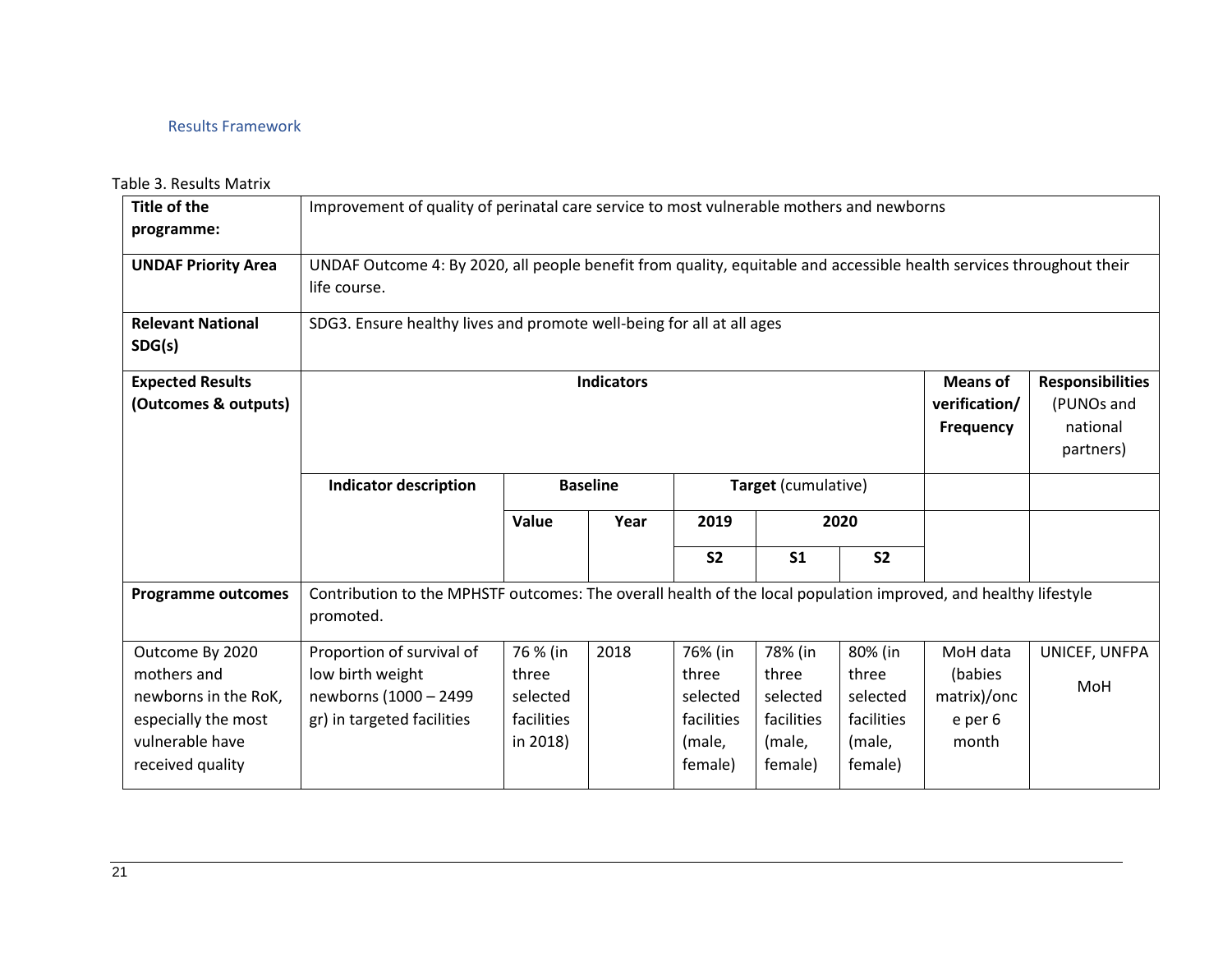| perinatal healthcare<br>service.                                                                                                     | % of mothers satisfied<br>with perinatal health<br>services in selected<br>facilities | <b>TBD</b> after<br>the<br>baseline<br>assessme<br>nt in<br>October<br>2019 | 2019 |                |                | TBD after<br>the<br>baseline<br>assessme<br>nt in<br>October<br>2019 | Exit<br>interview                            | <b>UNICEF</b> and<br>MoH are<br>responsible for<br>newborn part<br>UNFPA and<br>MoH are<br>responsible for<br>maternal part         |
|--------------------------------------------------------------------------------------------------------------------------------------|---------------------------------------------------------------------------------------|-----------------------------------------------------------------------------|------|----------------|----------------|----------------------------------------------------------------------|----------------------------------------------|-------------------------------------------------------------------------------------------------------------------------------------|
| <b>Programme outputs</b>                                                                                                             |                                                                                       |                                                                             |      |                |                |                                                                      |                                              |                                                                                                                                     |
| Output 1. Secondary<br>level perinatal care<br>facilities have<br>improved<br>infrastructure and                                     | 1) Number of medical<br>institutions with improved<br>infrastructure                  | $\mathbf 0$                                                                 | 2019 | $\mathbf 0$    | $\mathbf 0$    | At least 2<br>level II<br>perinatal<br>facilities                    | Quarterly<br>based on<br>project<br>document | <b>UNFPA</b> and<br>MoH                                                                                                             |
| equipped with modern<br>equipment to ensure<br>access of population to<br>evidence-based and<br>equity-perinatal health<br>services. | 2) Number of medical<br>institutions equipped with<br>modern equipment                | $\overline{0}$                                                              | 2019 | $\mathbf 0$    | $\overline{0}$ | At least 3<br>level II<br>perinatal<br>facilities                    | Quarterly<br>based on<br>Project<br>document | <b>UNICEF</b> and<br>MoH are<br>responsible for<br>newborn part.<br><b>UNFPA</b> and<br>MoH are<br>responsible for<br>maternal part |
| Output 2. Health care<br>providers at second<br>level perinatal care                                                                 | # of health care<br>professionals trained                                             | $\mathbf 0$                                                                 | 2019 | 50             | 300            | 400                                                                  | Project<br>report                            | UNICEF, UNFPA<br>and MoH                                                                                                            |
| facilities have<br>increased capacity to                                                                                             | # of supportive<br>supervision visits                                                 | 0                                                                           | 2019 | $\overline{2}$ | 6              | 8                                                                    | Project<br>report                            | UNICEF, UNFPA<br>and MoH                                                                                                            |
| provide quality of care,<br>counselling and                                                                                          | % of perinatal deaths<br>audited                                                      | 0                                                                           | 2019 | 5%             | 15%            | 25%                                                                  | Monitoring<br>reports,                       | <b>UNICEF</b> and<br>MoH                                                                                                            |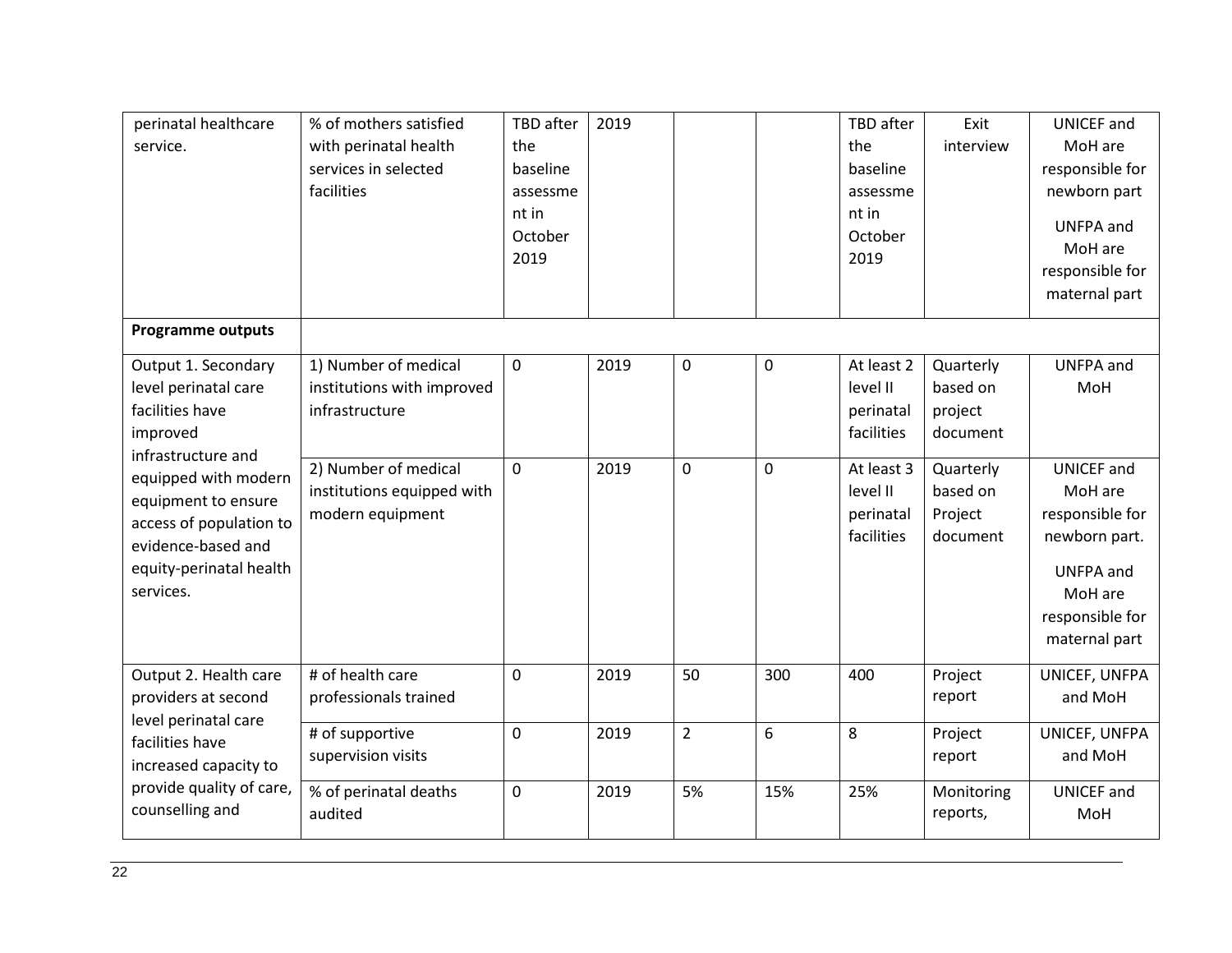| support to pregnant |                          |    |      |             |              |            | final      |                   |
|---------------------|--------------------------|----|------|-------------|--------------|------------|------------|-------------------|
| women and newborns  |                          |    |      |             |              |            | assessment |                   |
|                     |                          |    |      |             |              |            | report     |                   |
|                     | % of maternal            | 0  | 2019 | 5%          | 15%          | 25%        | Monitoring | UNFPA and         |
|                     | complications reviewed   |    |      |             |              |            | reports,   | MoH               |
|                     |                          |    |      |             |              |            | final      |                   |
|                     |                          |    |      |             |              |            | assessment |                   |
|                     |                          |    |      |             |              |            | report     |                   |
|                     | Number of quality        | 0  | 2019 | $\mathbf 0$ | 1            | At least 2 | Monitoring | <b>UNICEF</b> and |
|                     | improvement plans        |    |      |             |              |            | reports,   | MoH               |
|                     | implemented              |    |      |             |              |            | final      |                   |
|                     |                          |    |      |             |              |            | assessment |                   |
|                     |                          |    |      |             |              |            | report     |                   |
|                     | HMIS for perinatal       | No | 2019 | $\mathbf 0$ | $\mathbf{1}$ | At least 2 | Monitoring | <b>UNICEF</b> and |
|                     | services developed and   |    |      |             |              |            | reports,   | MoH               |
|                     | introduced in 3 level II |    |      |             |              |            | final      |                   |
|                     | maternity hospitals      |    |      |             |              |            | assessment |                   |
|                     |                          |    |      |             |              |            | report     |                   |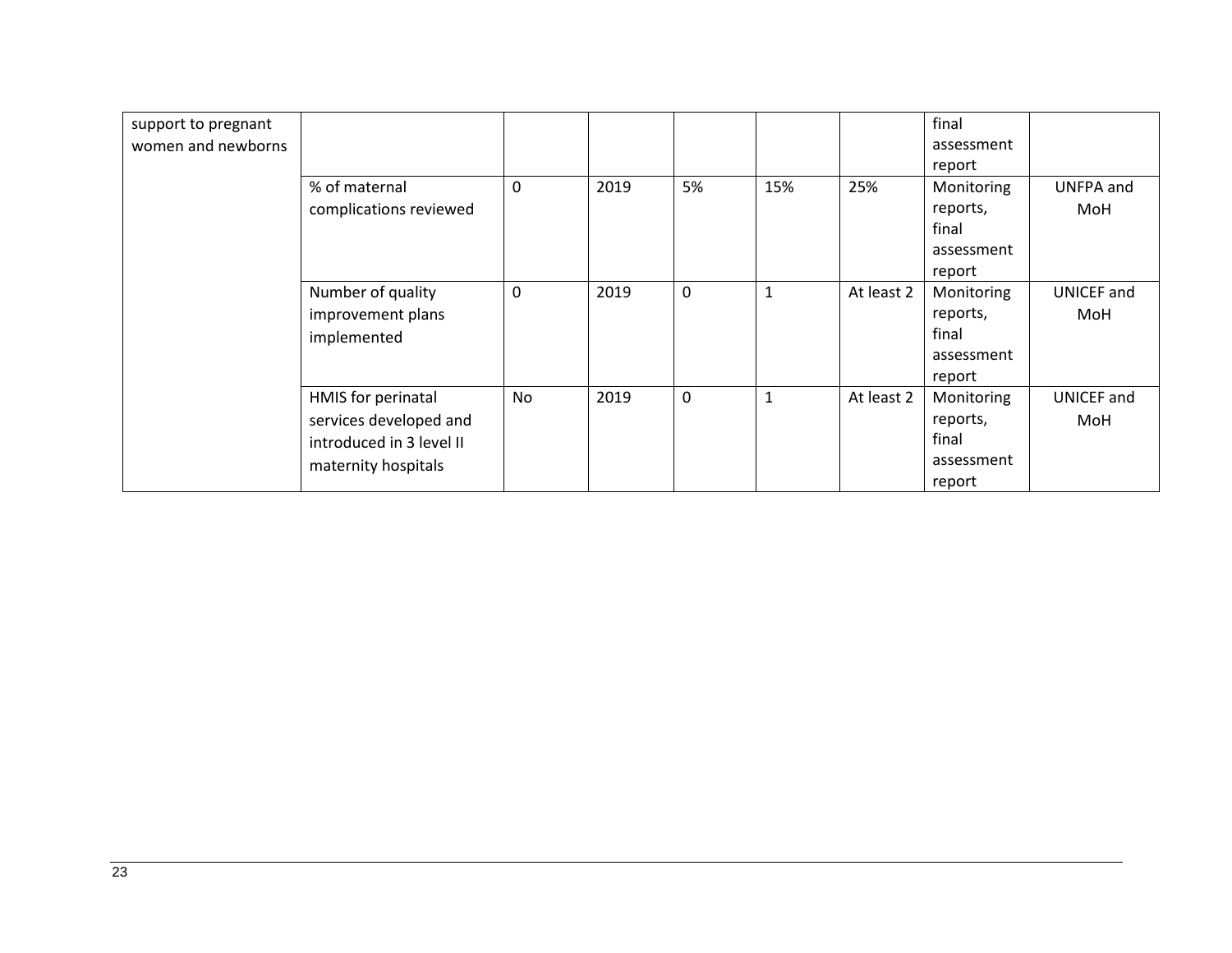# Table 4. Risk Ranking Matrix

| <b>Risks</b>                         | <b>Character</b> | Impact | Probability | <b>Mitigation Strategy</b>                                        |
|--------------------------------------|------------------|--------|-------------|-------------------------------------------------------------------|
| Long procurement and registration    | Operational      | High   | Medium      | The procurement process will start as early as possible after the |
| process for new medical              |                  |        |             | specifications are agreed, and the MoH will be requested to       |
| equipment which may jeopardize       |                  |        |             | share and agree list of equipment with relevant government        |
| the achievement of project results   |                  |        |             | bodies to expedite custom clearance and registration.             |
| Availability of water and power      | Enabling         | High   | Low         | Advocacy activities with the local government to ensure           |
| supply in the selected districts     | environment      |        |             | uninterrupted water and power supply for level II perinatal       |
|                                      |                  |        |             | facilities                                                        |
| Insufficient supplies and            | Enabling         | High   | Medium      | Policy dialogue and advocacy will be used to ensure funds         |
| commodities for provision of care    | environment      |        |             | allocation for procurement of supplies and commodities for        |
|                                      |                  |        |             | provision of care for mothers and newborns                        |
| Lack of motivation of managerial     | Performance      | Medium | Medium      | Developing the capacity of health managers to address barriers    |
| staff to improve perinatal referral  |                  |        |             | and bottlenecks in effective referral system                      |
| system                               |                  |        |             |                                                                   |
| Insufficient capacities of perinatal | Programmatic     | High   | Medium      | The project proposal includes component on training, which will   |
| centers' staff to master new         |                  |        |             | further be strengthened and tailored to the needs of staff of     |
| equipment and provide quality        |                  |        |             | perinatal centers                                                 |
| services                             |                  |        |             |                                                                   |
| Lack of managerial support to        | Programmatic     | High   | Medium      | Capacity building of managers on DIVA approach and support in     |
| implement appropriate quality of     |                  |        |             | HIMS (software) implementation                                    |
| care and use of data for evidence-   |                  |        |             |                                                                   |
| based decision making                |                  |        |             |                                                                   |
| Lack of motivation and capacity of   | Performance      | High   | Medium      | Capacity development of health managers and health care           |
| health care providers                |                  |        |             | providers and supportive supervision. Knowledge management        |
|                                      |                  |        |             | and exchange will be used as a tool to motivate decision makers   |
|                                      |                  |        |             | and health care providers                                         |
| Low sustainability of supportive     | Programmatic     | Medium | Medium      | Creation of enabling environment for strengthening supportive     |
| supervision system                   |                  |        |             | supervisions and motivation                                       |
| Turn over of key management staff    | Loss of support  | Medium | Medium      | Involvement of key decision makers in all steps of planned        |
| of selected facilities and health    |                  |        |             | activities; advocacy and policy advice to local governors and     |
| care providers                       |                  |        |             | MoH                                                               |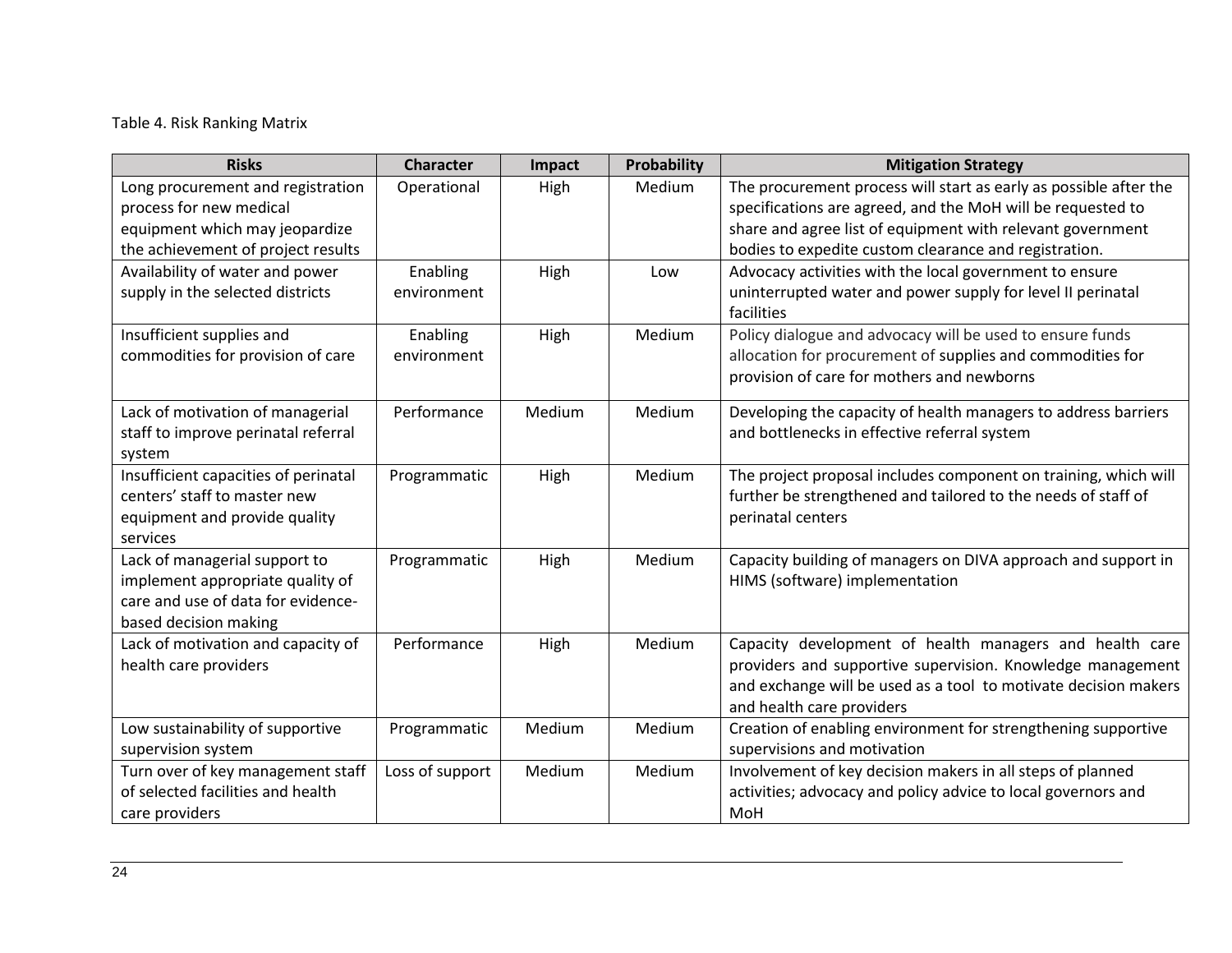#### <span id="page-23-0"></span>5. Management and Coordination Arrangements

The project will establish a Coordination Council at regional level for coordination and project management to guarantee the sustainability of the coordinated efforts to improve maternal and newborn health in the RoK. The coordination Council will be the main entity in the project governance structure. Representatives of the MoH of Uzbekistan and Karakalpakstan, the management of selected district health care services, district and regional governors, representatives of non-government organizations (NGOs), civil society organizations (CSOs), the trained community health volunteers of UN JP in Aral Sea Region, community and UN agencies will be members of the Coordination Council. The MoH of Uzbekistan and Karakalpakstan will lead the Coordination Council. The council will be responsible for building partnerships and coordination with other stakeholders (civil society, local government).

The coordination Council is viewed not only as project leadership but also as an effective mechanism for the coordination and leveraging of resources for maternal, newborn and child health care.

The MCH Coordination Council will be the platform for donor coordination, harmonization and complementation of each other's work in the MCH sector. This will create an enabling environment to move towards a Sector Wide Approach in health.

The MCH Coordination Council will strengthen the Karakalpakstan MoH's capacity to continue the consolidation of achieved results and to ensure effective donor involvement in the health sector governance agenda.

National institutions such the Republican Specialized Scientific Practical Medical Center of Pediatrics, the Republican Perinatal and Tashkent perinatal Centers, the Tashkent Postgraduate Medical Institute will be involved in project implementation at the national level. The national institutions will provide support in building practical skills, improvement of facility management capacity, supportive supervision, introduction of continuous quality improvement measures and measurement of achievements.

Regional level III, (KbRSSC of O&G will also be involved in supportive supervision, the introduction of continuous quality improvement measures and measurement of achievements.

District government will be involved in ensuring availability of water, power supply, providing funding for the sustainable provision of medicines and supply. The participation of NGOs, CSOs and community representatives will help to achieve better targeting and improve the project's quality of implementation. In particular, NGOs, CSOs, trained community health volunteers and community representatives will be involved in demand generation and in advocacy for the utilization of perinatal services. CSOs and communities will be involved in monitoring the project implementation and will be involved in the baseline assessment and actively participate in the decision-making process via the Coordination Council throughout the planning and implementation process.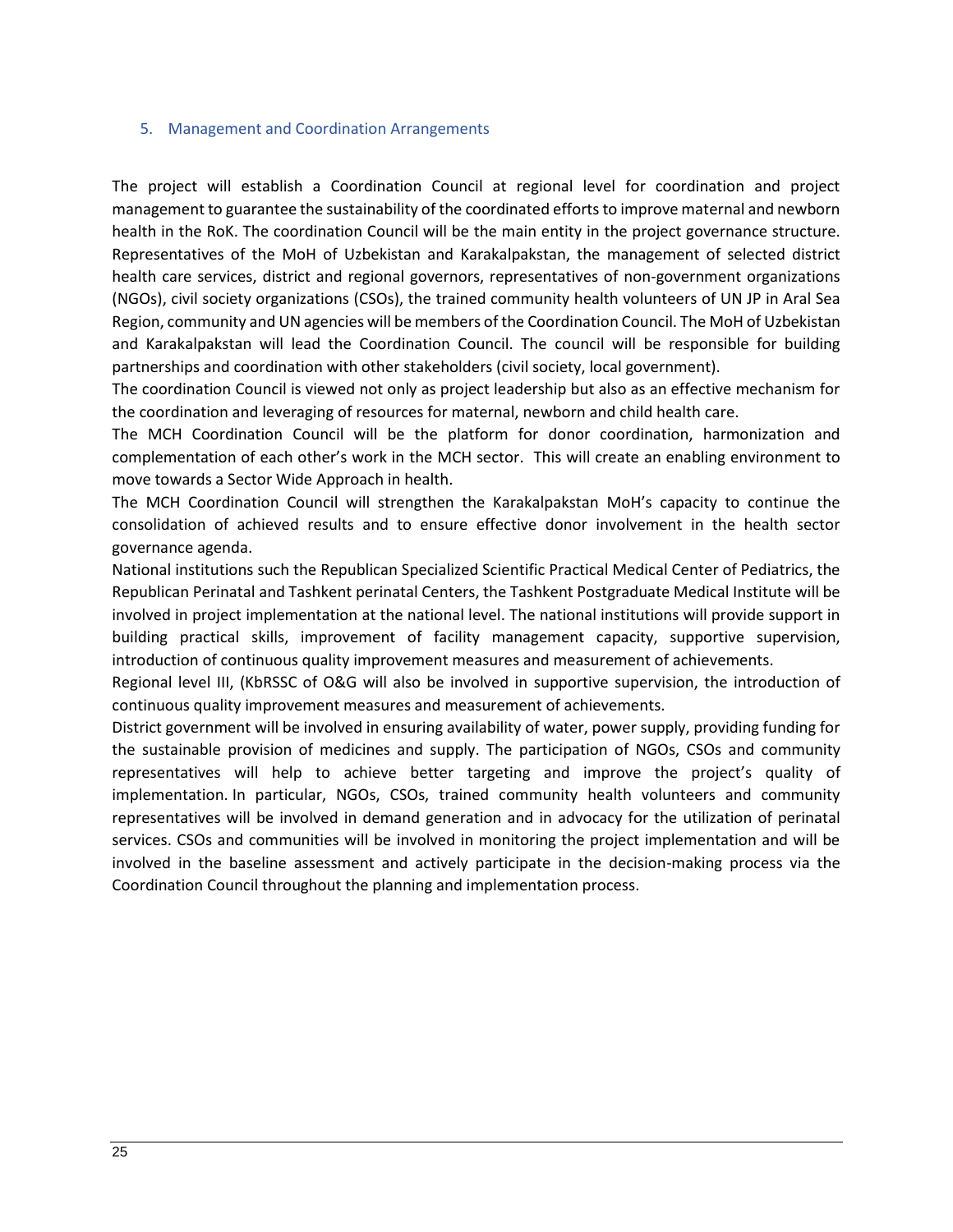

Focal points:

| Name            | Organization  | Position              | telephone    | Email                   |
|-----------------|---------------|-----------------------|--------------|-------------------------|
| Sufang Guo      | <b>UNICEF</b> | Chief of Child        | 998935058191 | sguo@unicef.org         |
|                 |               | Health<br>and         |              |                         |
|                 |               | Wellbeing             |              |                         |
| Fakhriddin      | <b>UNICEF</b> | <b>Health officer</b> | 998933990557 | fnizamov@unicef.org     |
| Nizamov         |               |                       |              |                         |
|                 |               |                       |              |                         |
| Kamolkhon       | <b>UNFPA</b>  | Assistant             | 998933810899 | inomkhodjayev@unfpa.org |
| Inomkhodjayev   |               | Representative        |              |                         |
| Bekhruz Yusupov | <b>UNFPA</b>  | <b>NPO</b><br>on      | 998946495121 | yusupov@unfpa.org       |
|                 |               | Reproductive          |              |                         |
|                 |               | Health                |              |                         |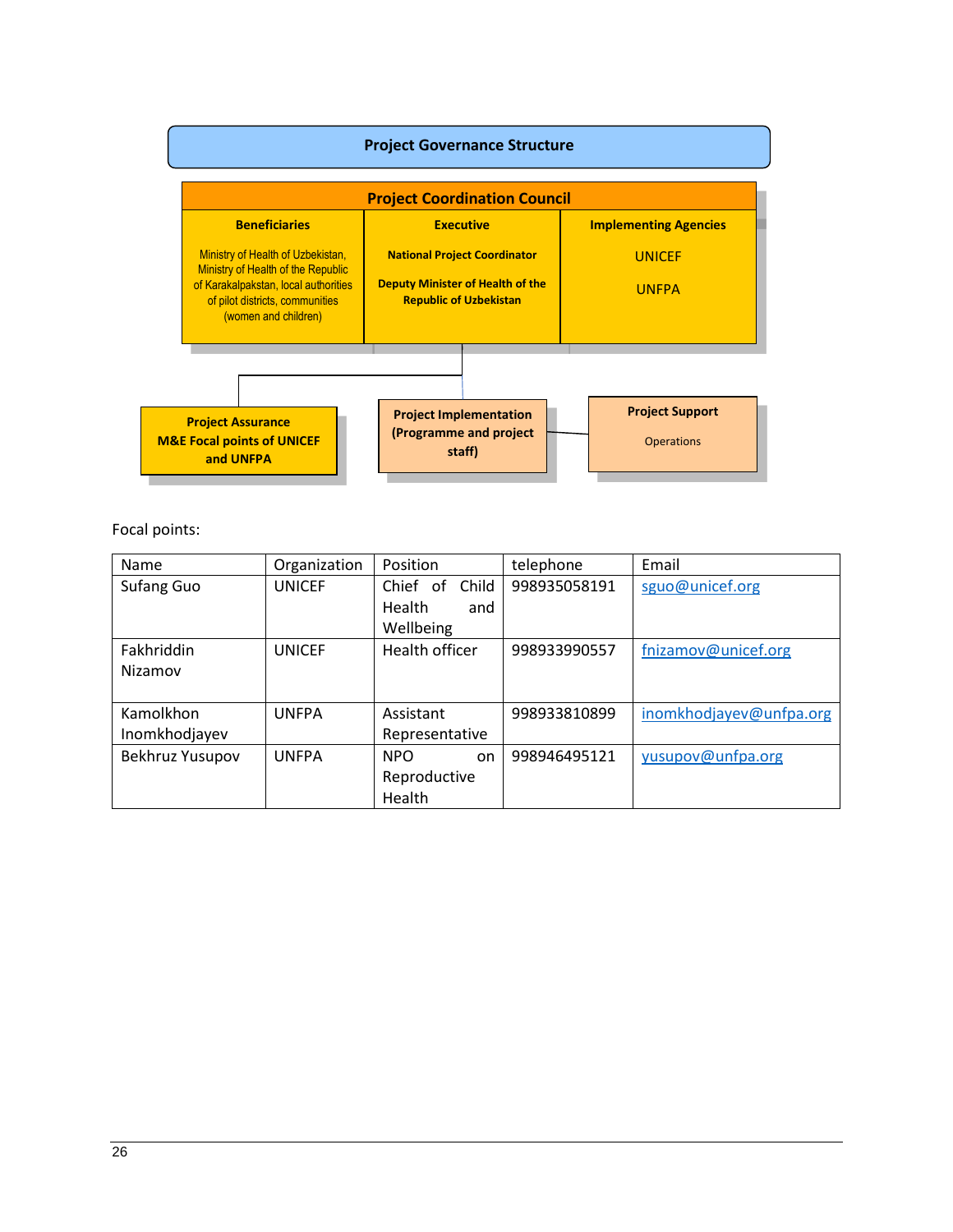#### <span id="page-25-0"></span>6. Fund Management Arrangements

The proposed project will be implemented under the pass-through funding modality. UNICEF will be the lead/convening agency in implementing this project. Therefore, UNICEF will be responsible for consolidating Narrative reports and submitting them to the MPHSTF Secretariat and UNDP MPTF Office.

UNICEF and UNFPA will manage each organization funds and implements its activities. UNICEF and UNFPA will report to Project Coordination Council. After agreed by The Project Coordination Council, UNICEF/UNFPA will report to MPHSTF.

Transfer of cash to national Implementing Partners will be in accordance with applicable policies, processes and procedures of the participating UN organizations.

## <span id="page-25-1"></span>7. Monitoring, Evaluation and Reporting

Within the framework of the M&E System the project will lay the foundation for regular reviews during the implementation of the project. The M&E will involve a monitoring progress in implementation, identifying problems, refining and adaptation of implementation strategies and assessing the efficiency of interventions. Support will be provided to the MoH for review of national and oblast level M&E system on MCH. This revision will contribute to developing standardized protocols, guidelines and training materials for data collection, analysis and reporting systems.

There are limited human resources to support and sustain Oblast level M&E operations, and therefore local staff will be trained to routinely use information for decision-making (DIVA training). Trained health providers will receive two post training follow up and supervision visits. Quality control and strong feedback mechanisms for data collection, processing and analysis will be created including cross-checking for accuracy, logical and internal consistencies to assess reliability, and wherever possible, additional validation methods will be used. A system of regular meetings by the district, regional health team will be enhanced/established to stimulate use of information. As information is reviewed, best practices will be shared, problems identified, and solutions proposed for the improvement of maternal and newborn health services.

#### **Internal monitoring**:

The internal monitoring system will be focused on the process of monitoring the training and supervision system. The following monitoring system will be applied for the above-mentioned purpose.

- Quality of trainings: Monitoring the level of knowledge acquired will be done through testing before (pre –test) and after (post –test) of the training. The participant should score at least 70% in post-test to qualify for certification.
- Post training follow up supervision and coaching online or onsite: The trainers will carry out integrated supportive supervision visits after 2 and 6 months and as a one of their tasks will assess the skills of trained professional and provide feedback. Methodology and indicators will be developed by UNICEF, MOH and WHO. During the project life cycle, it is proposed to conduct two supervision visits.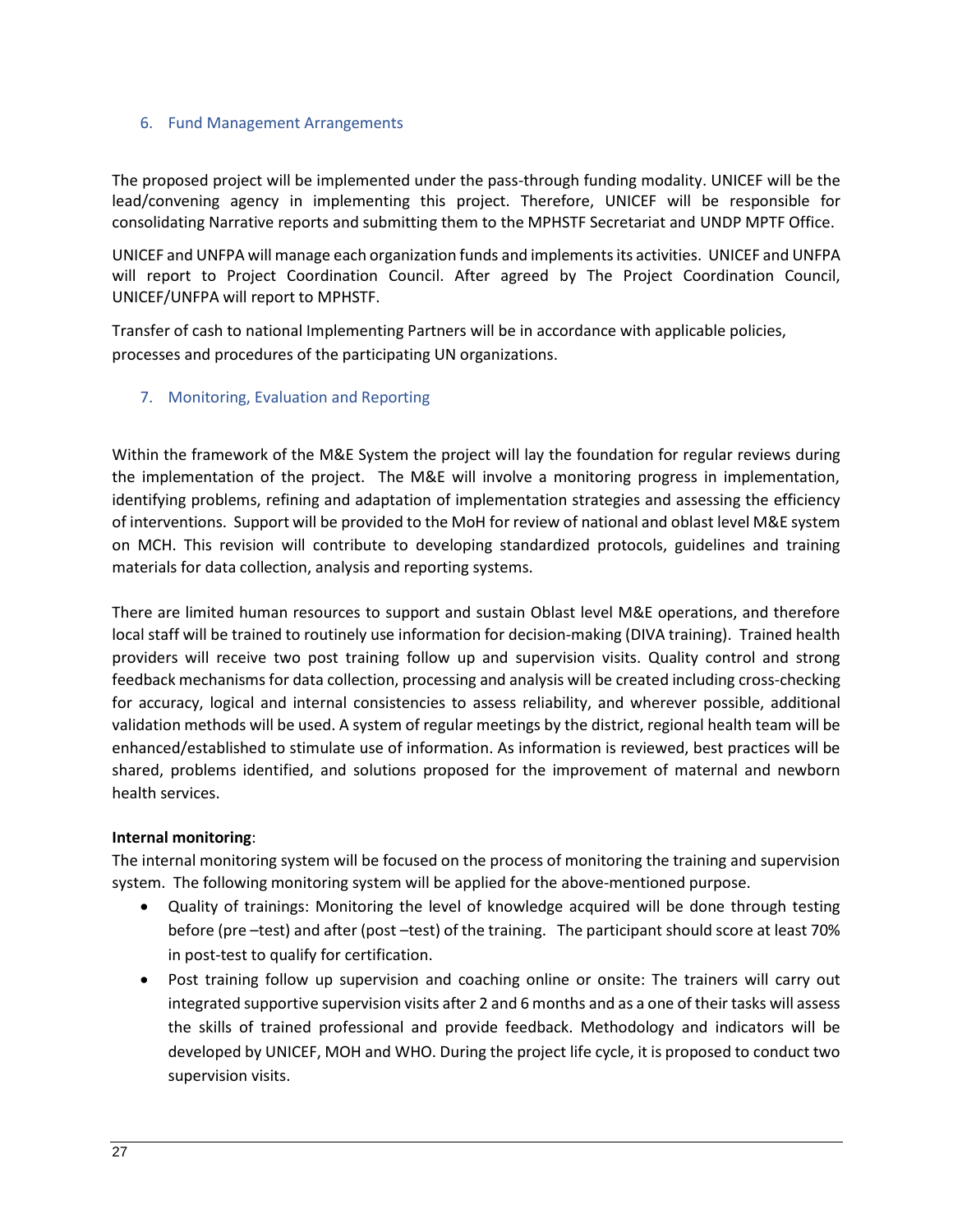- A joint monitoring team with MoH and MPHSTF will be established to monitor the progress of the project. The JMT findings and recommendations will be presented in the project Coordination Council meetings for review and to bring them into practice.
- The project will create a database of training activities to capture more information from the internal monitoring process and to give access to all interested parties for project assessment and reporting. The database and periodic monitoring report will be shared with the MoH and MPHSTF for further analysis and implementation.

The joint programme results framework provides a basis for programme monitoring and reporting. UNICEF and UNFPA will use their internal monitoring and evaluation (M&E) procedures and requirements, while the programme steering committee will provide overall programme oversight.

Final assessment of the project will be done in the last semester of the project to measure achievements against selected indicators. The same WHO tool ("Assessment tool for the quality of hospital care for mothers and newborn babies") used for the baseline assessment will be used for this activity. The tool can measure improvements and provide information on quality of care and changes in patient satisfaction. The tool will provide an opportunity to report project indicators. Partners will be involved in the final assessment to ensure accountability. Qualitative data collection will be a part of the final assessment and will allow for collecting data that is non-numeric and helps to explore how decisions are made and will provide detailed insight. A report with findings and recommendations will be developed and shared with all interested parties. The estimated allocation of resources for M&E is 105,000 USD.

UNICEF will provide annual narrative progress report no latter that three (3) months (31 March) after calendar year and final narrative reports after the completion of activities no later than four months (30 April) after end of the calendar year and closure of the activities based on the Memorandum of Understanding between the Participation UN Organizations (PUNOs) and the UNDP MPTF office on operational aspects of the UN MPHSTF for the Aral Sea Region in Uzbekistan.

Annual financial report as of 31 December with respect to the funds disbursed to it from the MPHSTF Administrative Agent, to be provided no later than four months (30 April) after end of calendar year. Certified final financial statement and final financial report after the completion of the activities to be provided no later than five months (31 May) after the end of the calendar year.

UNICEF will consolidate narrative progress and financial reports and submit these consolidated reports to the Administrative Agent and MPHSTF Technical Secretariat which in turn will submit the consolidated reports to each donor that has contributed to the Fund, as well as the Steering Committee, in accordance with the timetable established in the Standard Administrative Arrangements signed between the donor and MPHSTF Administrative Agent (UNDP MPTF Office).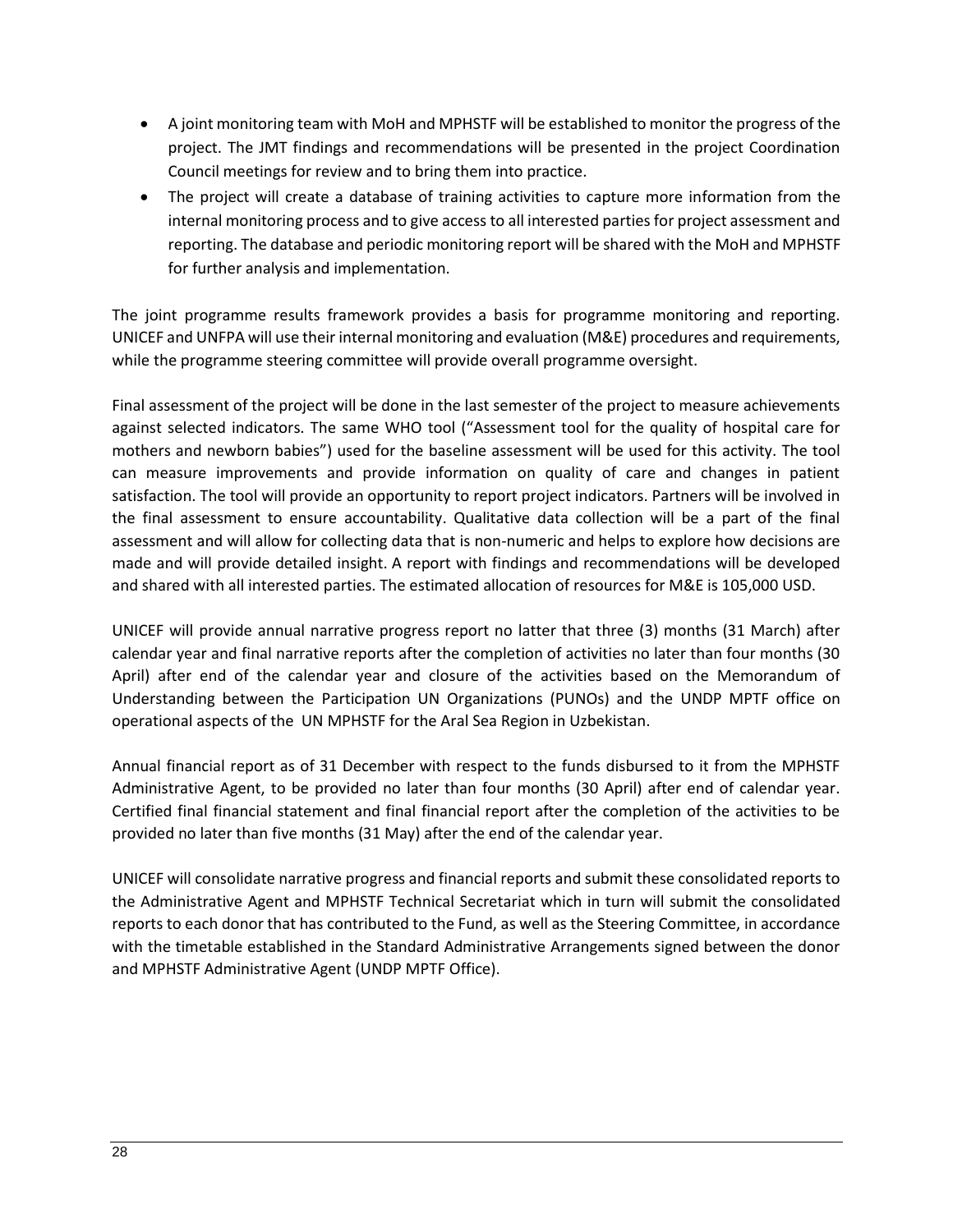### <span id="page-27-0"></span>8. Legal Context or Basis of Relationship

The legal basis for UNICEF's cooperation in the country is the signed Basic Cooperation Agreement between the Government of Uzbekistan and UNICEF in 1994. This project will be implemented within the framework of Country Program Action Plan for 2016-2020 signed between UNICEF and the Government of Uzbekistan.

The legal basis for UNFPA's cooperation in Uzbekistan is the Agreement signed by the United Nations Development Programme and the Government of the Republic of Uzbekistan on 10 June, 1993. This project will be implemented within the framework of the United Nations Development Assistance Framework for the Republic of Uzbekistan 2016-2020, and UNFPA Country Programme Document for Uzbekistan 2016-2020.

UNICEF and UNFPA agree to undertake all reasonable efforts to ensure that none of the funds received pursuant to this Project are used to provide support to individuals or entities associated with terrorism and that the recipients of any amounts provided by Participating UN organizations do not appear on the list maintained by the Security Council Committee established pursuant to resolution 1267 (1999). The list can be accessed vi[a http://www.un.org/Docs/sc/committees/1267/1267ListEng.htm.](http://www.un.org/Docs/sc/committees/1267/1267ListEng.htm) This provision must be included in all sub-contracts or sub-agreements entered into under this programme document.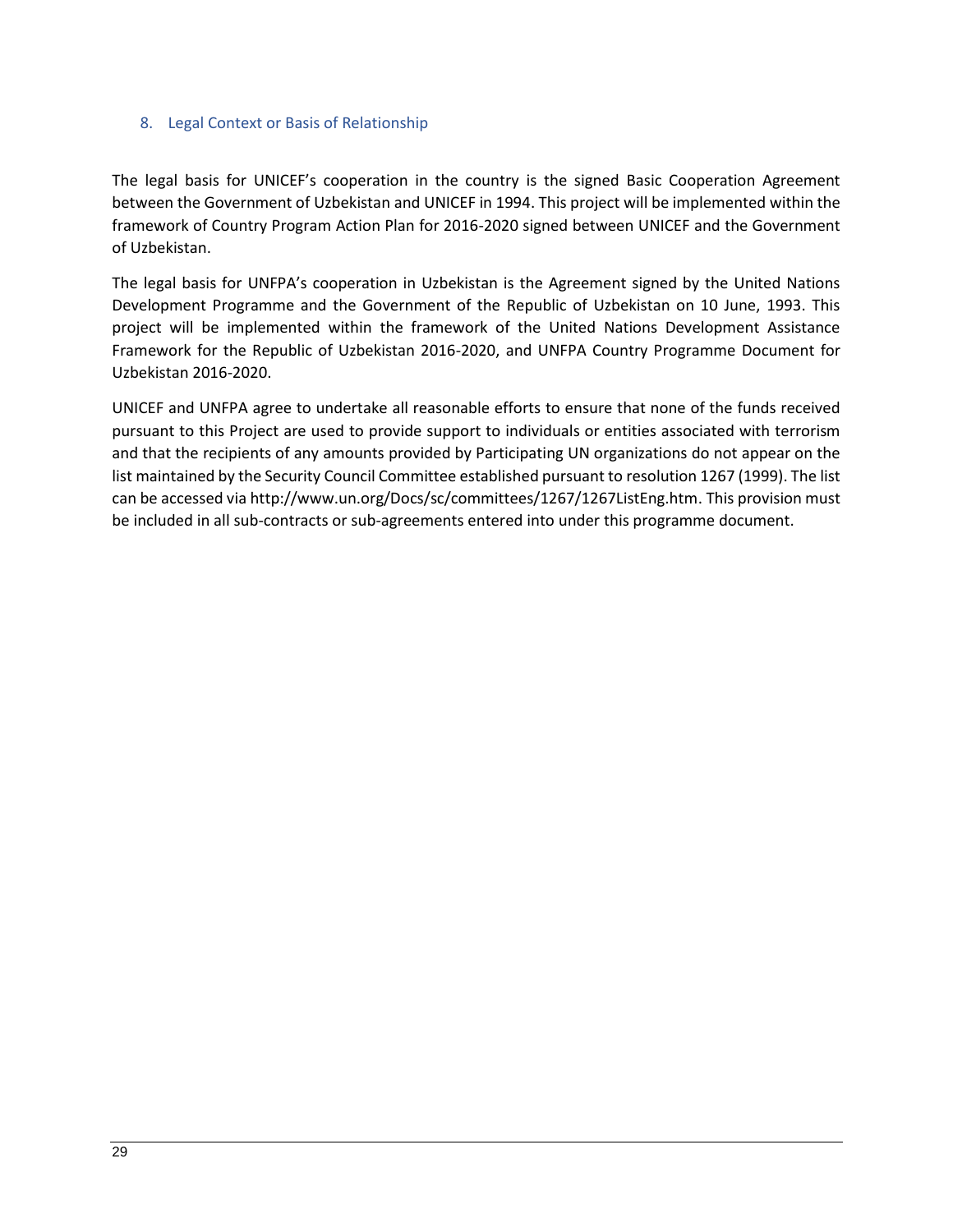## 9. Work plans and budgets

**Table 5. Work Plan for: Improvement of quality of perinatal care service to most vulnerable mothers and newborns** 

**Period (Covered by the WP) 2019, 2020** 

<span id="page-28-0"></span>

|                                                                                                                                                                                                               |               |                                            |                |    |      | <b>TIME FRAME[1]</b> |                |    | <b>PLANNED</b>    |
|---------------------------------------------------------------------------------------------------------------------------------------------------------------------------------------------------------------|---------------|--------------------------------------------|----------------|----|------|----------------------|----------------|----|-------------------|
|                                                                                                                                                                                                               | <b>UN</b>     | Implementing                               | 2019           |    | 2020 |                      |                |    | <b>BUDGET, in</b> |
|                                                                                                                                                                                                               | organization  | Partner                                    | Q <sub>3</sub> | Q4 | Q1   | Q <sub>2</sub>       | Q <sub>3</sub> | Q4 | <b>USD</b>        |
| Objective 1. To ensure access of population to perinatal service by improving infrastructure and provision of essential equipment for level II<br>perinatal referral facilities                               |               |                                            |                |    |      |                      |                |    |                   |
| Output 1. Secondary level perinatal care facilities have improved infrastructure and equipped with modern equipment to ensure access of<br>population to evidence-based and equity-perinatal health services. |               |                                            |                |    |      |                      |                |    |                   |
| Activity 1.1 Development of detailed specification of equipment<br>and medical consumables needed for selected maternities.                                                                                   | <b>UNICEF</b> | MoH of<br>Uzbekistan and<br>Karakalpakstan |                |    |      |                      |                |    | 4,700             |
| Activity 1.2. Infrastructure improvement: improving of water<br>supply, upgrading electric wiring to ensure uninterrupted<br>power supply, including air conditioning in key rooms.                           | <b>UNFPA</b>  | MoH of<br>Uzbekistan and<br>Karakalpakstan |                |    |      |                      |                |    | 96,766            |
| Activity 1.3. Monitoring of quality of infrastructure<br>improvement.                                                                                                                                         | <b>UNFPA</b>  | MoH of<br>Uzbekistan and<br>Karakalpakstan |                |    |      |                      |                |    | 16,995            |
| Activity 1.4 Procurement and instalment of medical equipment<br>and medical consumables needed for selected maternity<br>hospitals.                                                                           | <b>UNICEF</b> | MoH of<br>Uzbekistan and<br>Karakalpakstan |                |    |      |                      |                |    | 443,965           |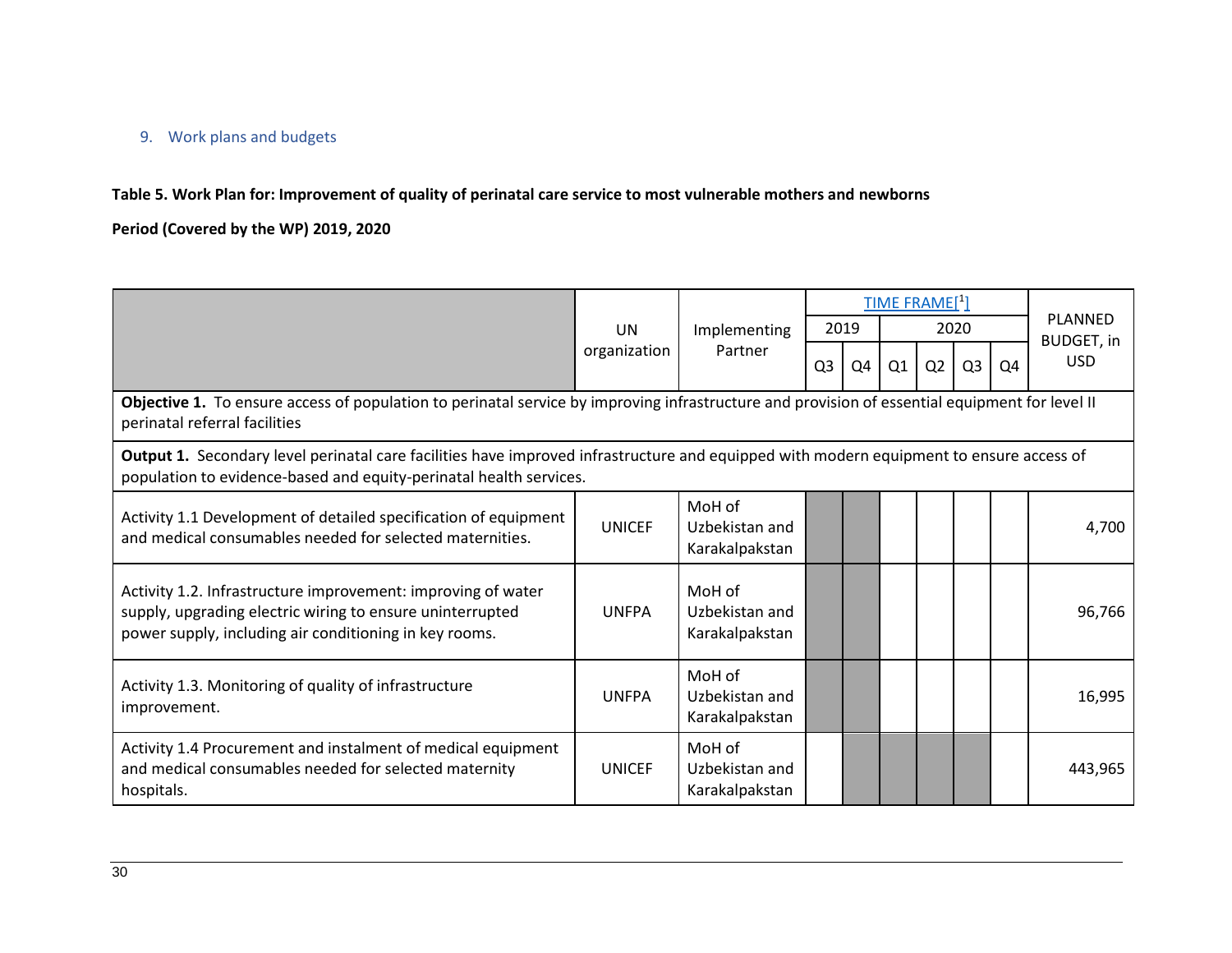| Activity 1.5 Procurement and instalment of medical equipment<br>and medical consumables needed for selected maternity<br>hospitals.                                                      | <b>UNFPA</b>  | MoH of<br>Uzbekistan and<br>Karakalpakstan              |                |    |    |                              |                |                | 314,826 |  |
|------------------------------------------------------------------------------------------------------------------------------------------------------------------------------------------|---------------|---------------------------------------------------------|----------------|----|----|------------------------------|----------------|----------------|---------|--|
| Activity 1.6. Training for health care providers on use of<br>equipment.                                                                                                                 | <b>UNICEF</b> | MoH of<br>Uzbekistan and<br>Karakalpakstan              |                |    |    |                              |                |                | 5,100   |  |
| Activity 1.7. Procurement officer (NOA 9 months)                                                                                                                                         | <b>UNICEF</b> | MoH of<br>Uzbekistan and<br>Karakalpakstan              |                |    |    |                              |                |                | 30,028  |  |
|                                                                                                                                                                                          |               |                                                         |                |    |    | Output 1. Subtotal           |                |                | 912,380 |  |
|                                                                                                                                                                                          |               |                                                         |                |    |    | <b>Objective 1. Subtotal</b> |                |                | 912,380 |  |
| Objective 2. To increase the quality of mother and newborn health care services, and to increase the awareness of families to make informed<br>choices about health and nutrition.       |               |                                                         |                |    |    |                              |                |                |         |  |
| Output 2.1 Health care providers at second level perinatal care facilities have increased capacity to provide quality of care, counselling and<br>support to pregnant women and newborns |               |                                                         |                |    |    |                              |                |                |         |  |
| <b>Activities</b>                                                                                                                                                                        |               |                                                         | Q <sub>3</sub> | Q4 | Q1 | Q <sub>2</sub>               | Q <sub>3</sub> | Q <sub>4</sub> |         |  |
| Activity 2.1 Baseline assessment of quality of care in three<br>selected facilities (including household survey).                                                                        | <b>UNICEF</b> | MoH of<br>Uzbekistan and<br>Karakalpakstan,<br>National |                |    |    |                              |                |                | 9,000   |  |
| Activity 2.2. Development of capacity building and supervision<br>action plan based on the results of assessment of quality of<br>care for mothers and newborns.                         | <b>UNICEF</b> | MoH of<br>Uzbekistan and<br>Karakalpakstan              |                |    |    |                              |                |                | 1,500   |  |
| Activity 2.3 Printing of training materials. Parents' guide.<br>Posters. Handouts and stationary for training.                                                                           | <b>UNICEF</b> | MoH of<br>Uzbekistan and<br>Karakalpakstan              |                |    |    |                              |                |                | 72,000  |  |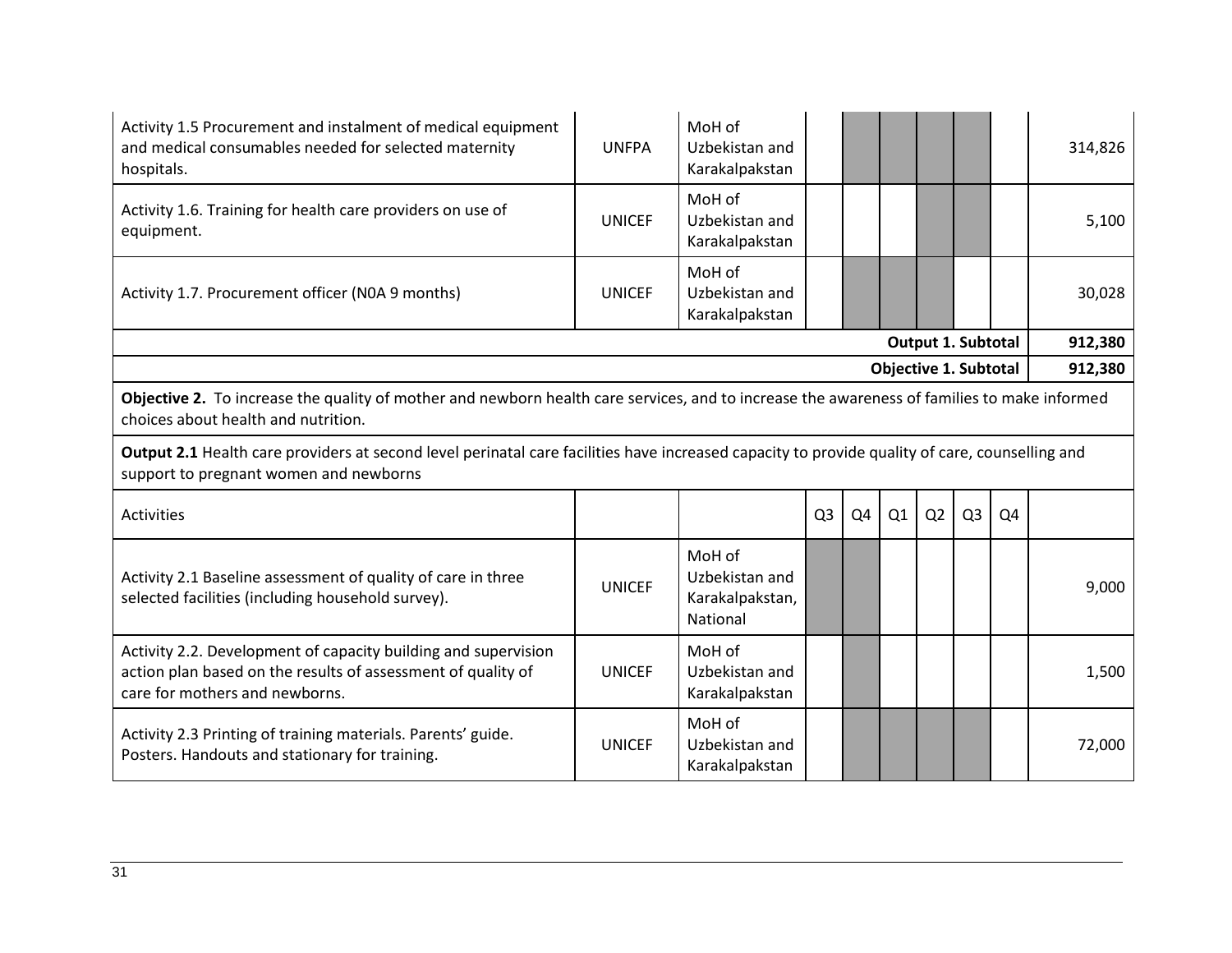| Activity 2.4. Capacity building on essential newborn care.                                                                                                                  | <b>UNICEF</b> | MoH of<br>Uzbekistan and<br>Karakalpakstan |  |  |  | 46,500 |
|-----------------------------------------------------------------------------------------------------------------------------------------------------------------------------|---------------|--------------------------------------------|--|--|--|--------|
| Activity 2.5. Capacity building small and sick newborns.<br>Trainings on respiratory support and trainings on advanced care<br>for premature newborns.                      | <b>UNICEF</b> | MoH of<br>Uzbekistan and<br>Karakalpakstan |  |  |  | 37,885 |
| Activity 2.6 Capacity development of midwifes and obstetrician-<br>gynaecologists on delivering high quality Emergency Obstetric<br>Care (EmOC)                             | <b>UNFPA</b>  | MoH of<br>Uzbekistan and<br>Karakalpakstan |  |  |  | 56,250 |
| Activity 2.7 Capacity building of health care providers on EmOC<br>by on-the-job trainings                                                                                  | <b>UNFPA</b>  | MoH of<br>Uzbekistan and<br>Karakalpakstan |  |  |  | 27,000 |
| Activity 2.8. Capacity development of anaesthesiology -<br>resuscitation doctors of the selected facilities on providing<br>maternal intensive care by on-the-job trainings | <b>UNFPA</b>  | MoH of<br>Uzbekistan and<br>Karakalpakstan |  |  |  | 15,000 |
| Activity 2.9.1 Training on supportive supervision on neonatal<br>care.                                                                                                      | <b>UNICEF</b> | MoH of<br>Uzbekistan and<br>Karakalpakstan |  |  |  | 9,700  |
| Activity 2.9.2 Training on supportive supervision on<br>obstetrician-gynecological care                                                                                     | <b>UNFPA</b>  | MoH of<br>Uzbekistan and<br>Karakalpakstan |  |  |  | 9,700  |
| Activity 2.10.1Supportive supervision visits to health care<br>providers trained on neonatal care.                                                                          | <b>UNICEF</b> | MoH of<br>Uzbekistan and<br>Karakalpakstan |  |  |  | 8,000  |
| Activity 2.10.2 Supportive supervision visits to health care<br>providers trained on obstetrician-gynecological care.                                                       | <b>UNFPA</b>  | MoH of<br>Uzbekistan and<br>Karakalpakstan |  |  |  | 8,000  |
| Activity 2.11. Capacity building of health care providers on<br>neonatal care by on-the-job trainings.                                                                      | <b>UNICEF</b> | MoH of<br>Uzbekistan and<br>Karakalpakstan |  |  |  | 27,000 |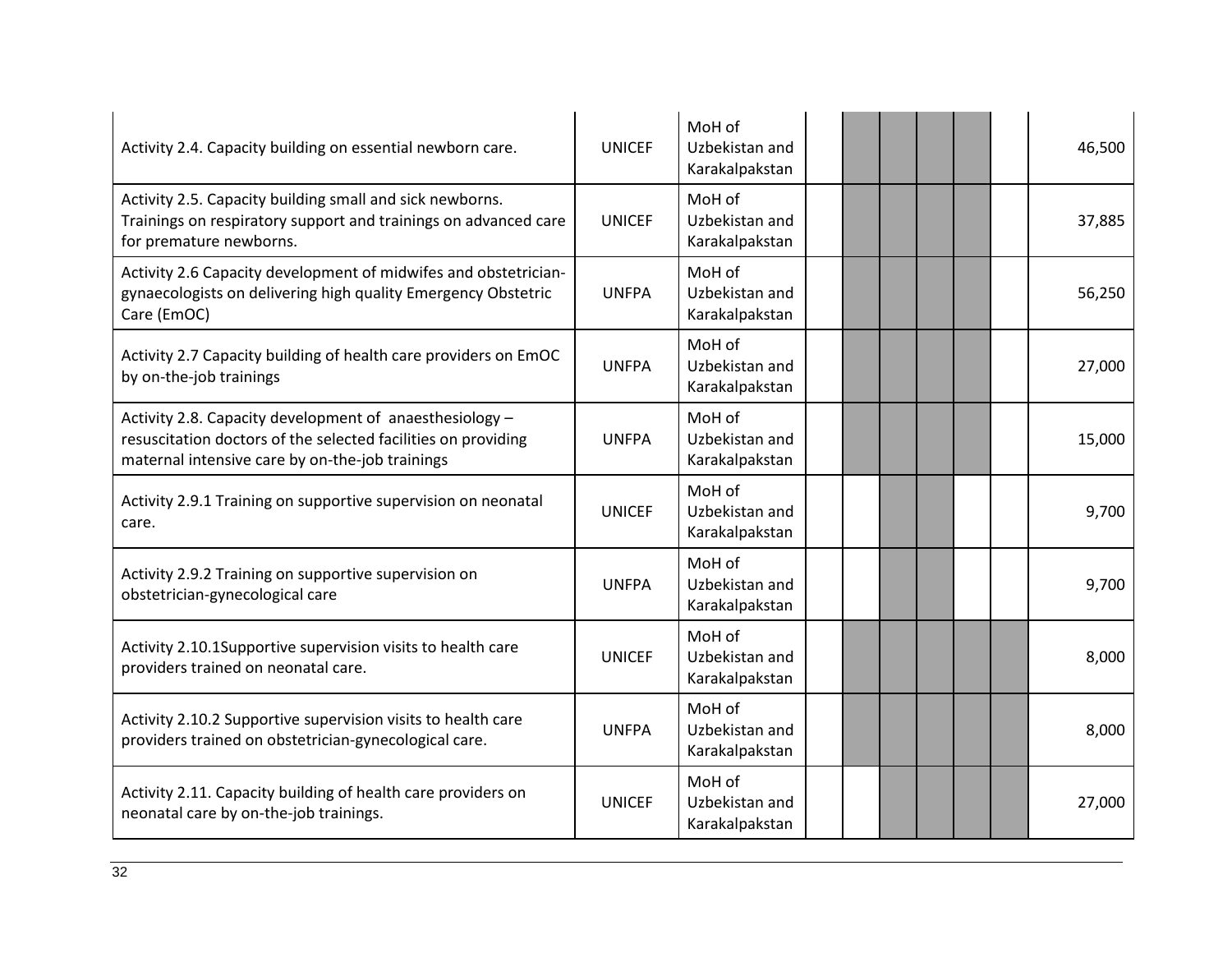| Activity 2.12. Introduction of Near-miss case review (NMCR)                                                                                    | <b>UNFPA</b>  | MoH of<br>Uzbekistan and<br>Karakalpakstan |  |  |  | 15,200 |
|------------------------------------------------------------------------------------------------------------------------------------------------|---------------|--------------------------------------------|--|--|--|--------|
| Activity 2.13. Introduction of perinatal audit.                                                                                                | <b>UNICEF</b> | MoH of<br>Uzbekistan and<br>Karakalpakstan |  |  |  | 18,000 |
| Activity 2.14. Building capacity of health care managers from<br>selected facilities on quality improvement.                                   | <b>UNICEF</b> | MoH of<br>Uzbekistan and<br>Karakalpakstan |  |  |  | 4,300  |
| Activity 2.15. Building capacity of health care providers from<br>selected facilities on quality improvement.                                  | <b>UNICEF</b> | MoH of<br>Uzbekistan and<br>Karakalpakstan |  |  |  | 30,000 |
| Activity 2.15.1. internatioanl consultant to building capacity of<br>health care providers from selected facilities on quality<br>improvement. | <b>UNICEF</b> | MoH of<br>Uzbekistan and<br>Karakalpakstan |  |  |  | 20,000 |
| Activity 2.16. Experience exchange and learning visits.                                                                                        | <b>UNICEF</b> | MoH of<br>Uzbekistan and<br>Karakalpakstan |  |  |  | 9,000  |
| Activity 2.17. Develop, strengthen and sustain mechanisms for<br>accountability for quality of care.                                           | <b>UNICEF</b> | MoH of<br>Uzbekistan and<br>Karakalpakstan |  |  |  | 10,000 |
| Activity 2.18.1. Monitoring of project implementation.                                                                                         | <b>UNICEF</b> | MoH of<br>Uzbekistan and<br>Karakalpakstan |  |  |  | 8,000  |
| Activity 2.18.2 Monitoring of project implementation.                                                                                          | <b>UNFPA</b>  | MoH of<br>Uzbekistan and<br>Karakalpakstan |  |  |  | 8,000  |
| Activity 2.19. Final assessment of quality of care in three<br>selected facilities (including household survey).                               | <b>UNICEF</b> | MoH of<br>Uzbekistan and<br>Karakalpakstan |  |  |  | 12,000 |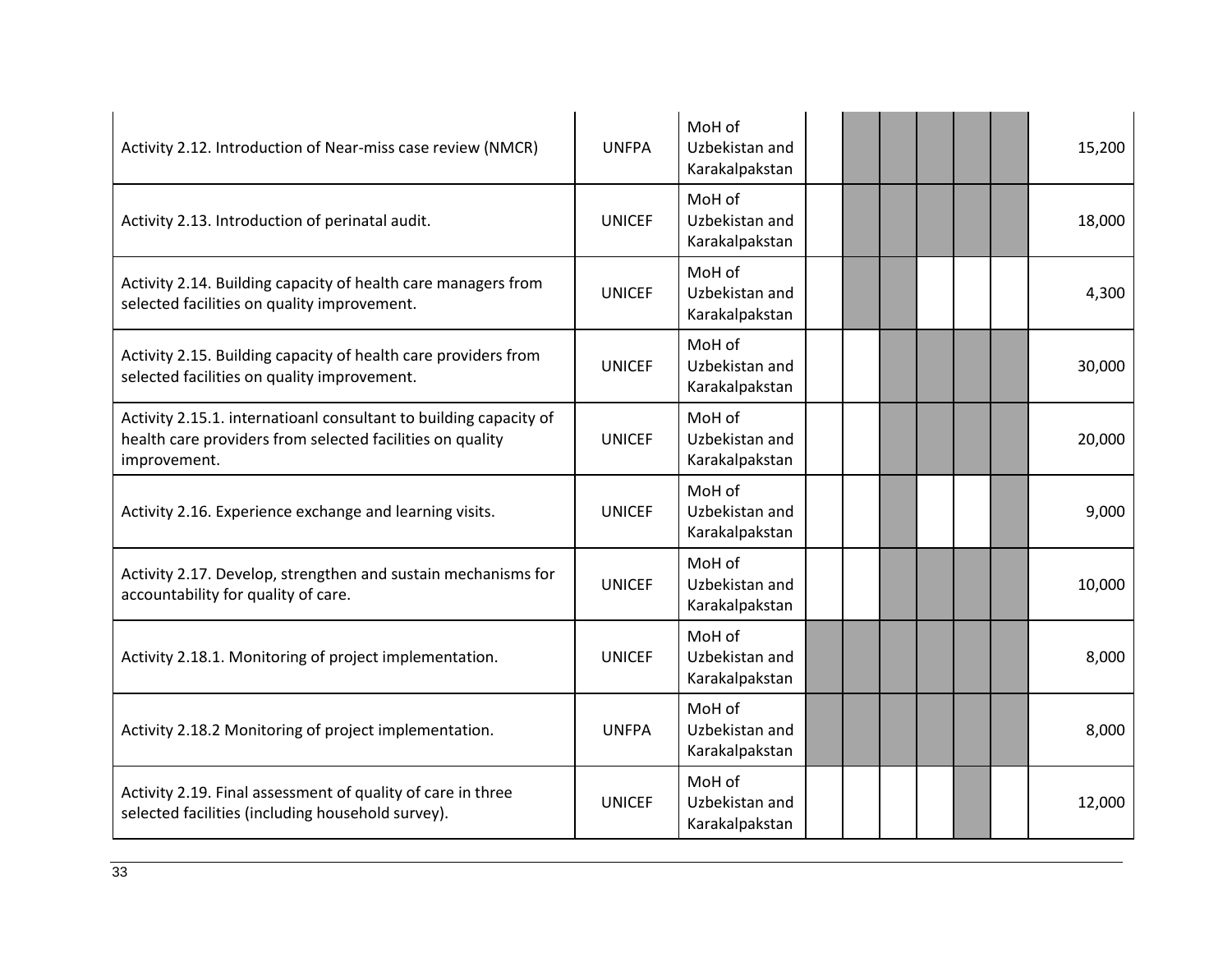| Activity 2.20. Health officer NoB (16 months)      | <b>UNICEF</b> |                                    |  |                              | 56,036    |
|----------------------------------------------------|---------------|------------------------------------|--|------------------------------|-----------|
| Activity 2.21. Programme assistant GS5 (16 months) | <b>UNCIEF</b> |                                    |  |                              | 31,736    |
| Activity 2.22. Programme assistant GS6 (16 months) | <b>UNFPA</b>  |                                    |  |                              | 25,600    |
| Activity 2.23. Field office cost (16 months)       | <b>UNICEF</b> |                                    |  |                              | 17,600    |
| Activity 2.24.1. Bank charges                      | <b>UNICEF</b> |                                    |  |                              | 4,160     |
| Activity 2.24.2. Bank charges                      | <b>UNFPA</b>  |                                    |  |                              | 4,160     |
|                                                    |               |                                    |  | <b>Output 2. Subtotal</b>    | 601,327   |
|                                                    |               |                                    |  | <b>Objective 2. Subtotal</b> | 601,327   |
|                                                    |               | <b>Project Management Expenses</b> |  |                              | 1,513,707 |
|                                                    |               |                                    |  | Indirect support cost        | 105,959   |
|                                                    |               |                                    |  | <b>Total Planned Budget</b>  | 1,619,666 |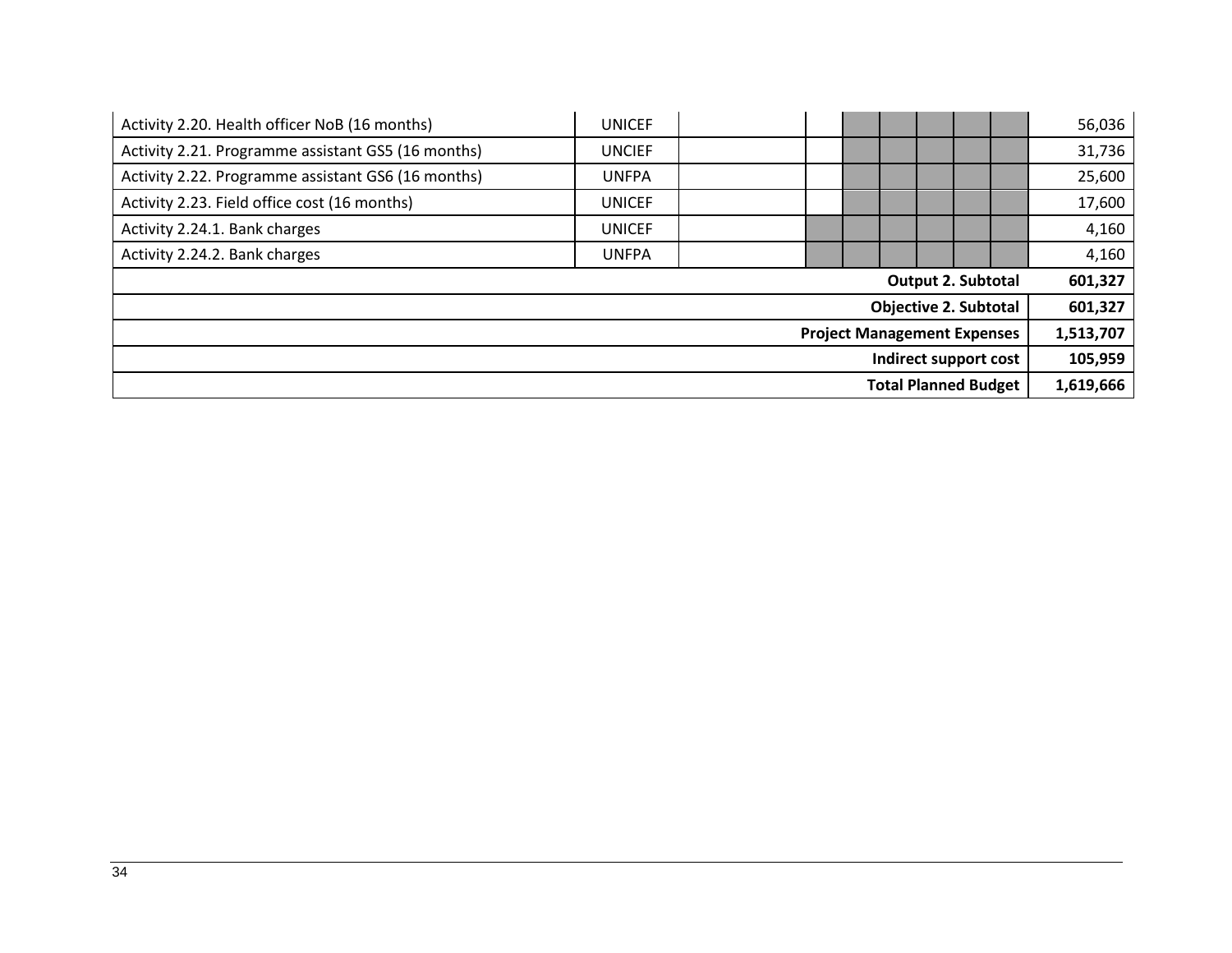# **Table 6.1. Detailed budget for UNICEF**

| <b>Detailed description</b>                                                                                                                                                                                                                                                                                                                                                                                                                                                                                     | <b>Budget</b>                          | Item line budget           |                  |                           | Amount  | Year 1  | Year <sub>2</sub> |
|-----------------------------------------------------------------------------------------------------------------------------------------------------------------------------------------------------------------------------------------------------------------------------------------------------------------------------------------------------------------------------------------------------------------------------------------------------------------------------------------------------------------|----------------------------------------|----------------------------|------------------|---------------------------|---------|---------|-------------------|
|                                                                                                                                                                                                                                                                                                                                                                                                                                                                                                                 | Categories*                            | <b>Item</b><br>description | <b>Unit Cost</b> | <b>Number</b><br>of units |         |         |                   |
| Objective 1. To ensure access of population to perinatal service by improving infrastructure and provision of essential equipment for level<br>Il perinatal referral facilities                                                                                                                                                                                                                                                                                                                                 |                                        |                            |                  |                           |         |         |                   |
| Output 1. Second level perinatal care facilities have improved infrastructure and equipped with modern equipment to ensure access of                                                                                                                                                                                                                                                                                                                                                                            |                                        |                            |                  |                           |         |         |                   |
| population to evidence-based and equity-perinatal health services                                                                                                                                                                                                                                                                                                                                                                                                                                               |                                        |                            |                  |                           |         |         |                   |
| Activity 1.1 Development of detailed<br>specification of equipment and medical<br>consumables needed for selected<br>maternities. Cost of two consultants (O&G<br>and neonatal equipment expert). 20 working<br>days (to assess situation and prepare<br>detailed equipment specification, discussion<br>with partners and finalization of<br>specifications, assessment of documents<br>submitted for tender). 100 USD per day.<br>Travel cost to Karakalpakstan Travel (\$142)<br>and per-diem (\$35*5 days). | Supplies,<br>commodities,<br>materials | lump sum                   | \$2,350          | $\overline{2}$            | 4,700   | \$4,700 | $\mathbf 0$       |
| Activity 1.4 Procurement and instalment of<br>medical equipment and medical<br>consumables needed for selected maternity<br>hospitals. The detailed cost estimation is<br>attached (annex B)                                                                                                                                                                                                                                                                                                                    | Supplies,<br>Commodities,<br>Materials | Number                     | \$25,692         | 17.28                     | 443,965 |         | \$443,965         |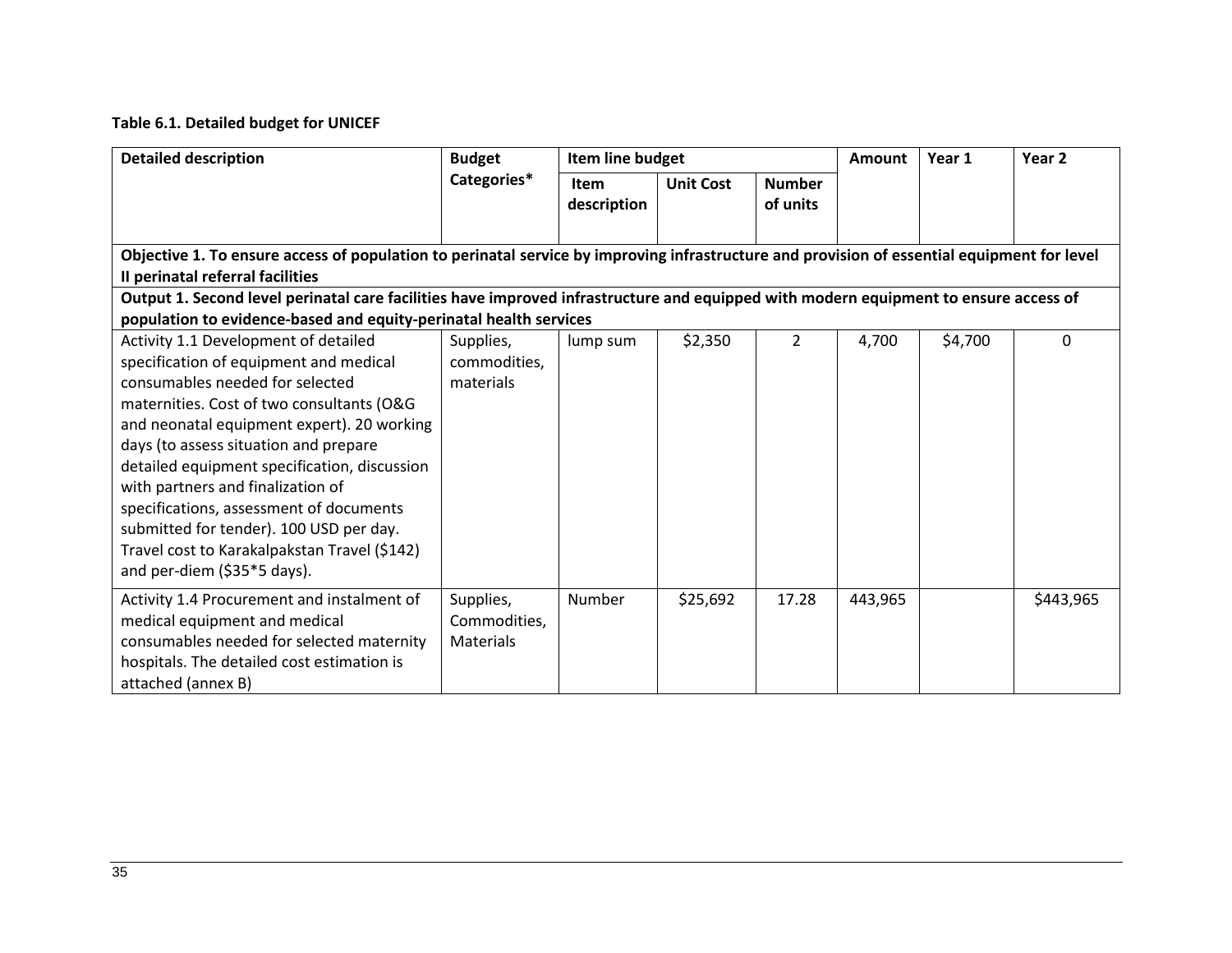| Activity 1.6. Training for health care<br>providers on use of equipment. Trainers fee<br>(\$35 per day). Trainers' travel (\$142 per one<br>person) and per-diem (\$35 per one person<br>per day, 17 calendar days). 5 days in each<br>facility (15 working days). 4 trainers. Total 15<br>working days. | Transfers and<br>grants to<br>counterparts | per batch | \$1,700 | 3            | 5,100     | \$1,000  | \$4,100     |
|----------------------------------------------------------------------------------------------------------------------------------------------------------------------------------------------------------------------------------------------------------------------------------------------------------|--------------------------------------------|-----------|---------|--------------|-----------|----------|-------------|
| Activity 1.7. Procurement officer (NOA 9<br>months)                                                                                                                                                                                                                                                      | Staff                                      | Per month | \$3,336 | 9            | 30,028    | \$13,346 | \$16,682    |
| <b>Objective 1 Subtotal</b>                                                                                                                                                                                                                                                                              |                                            |           |         |              | \$483,793 | \$19,046 | \$464,747   |
| Objective 2. To increase the quality of mother and newborn health care services, and to increase the capacity of families to make informed                                                                                                                                                               |                                            |           |         |              |           |          |             |
| choices about health and nutrition                                                                                                                                                                                                                                                                       |                                            |           |         |              |           |          |             |
| Output 2. Health care providers at second level perinatal care facilities have increased capacity to provide quality of care, counselling and                                                                                                                                                            |                                            |           |         |              |           |          |             |
| support to pregnant women and newborns                                                                                                                                                                                                                                                                   |                                            |           |         |              |           |          |             |
| Activity 2.1 Baseline assessment of quality of                                                                                                                                                                                                                                                           | Transfers and                              | per batch | \$9,000 | $\mathbf{1}$ | 9,000     | 9,000    | $\mathbf 0$ |
| care in three selected facilities (including                                                                                                                                                                                                                                                             | grants to                                  |           |         |              |           |          |             |
| household survey). Assessors' fee (\$35 per                                                                                                                                                                                                                                                              | counterparts                               |           |         |              |           |          |             |
| day). Assessors' travel (\$142 per one person)                                                                                                                                                                                                                                                           |                                            |           |         |              |           |          |             |
| and per-diem (\$35 per one person per day, 9                                                                                                                                                                                                                                                             |                                            |           |         |              |           |          |             |
| calendar days). 2 days in 8 facilities (8                                                                                                                                                                                                                                                                |                                            |           |         |              |           |          |             |
| working days). 8 Assessors (two teams, 4                                                                                                                                                                                                                                                                 |                                            |           |         |              |           |          |             |
| assessors per team). Data entry, data                                                                                                                                                                                                                                                                    |                                            |           |         |              |           |          |             |
| tabulation, analysis and report preparation.                                                                                                                                                                                                                                                             |                                            |           |         |              |           |          |             |
|                                                                                                                                                                                                                                                                                                          |                                            |           |         |              |           |          |             |
| Activity 2.2. Development of capacity                                                                                                                                                                                                                                                                    | <b>Transfers and</b>                       | per batch | \$1,500 | $\mathbf{1}$ | 1,500     | 1,500    | $\mathbf 0$ |
| building and supervision action plan based                                                                                                                                                                                                                                                               | grants to                                  |           |         |              |           |          |             |
| on the results of assessment of quality of                                                                                                                                                                                                                                                               | counterparts                               |           |         |              |           |          |             |
| care for mothers and newborns. National                                                                                                                                                                                                                                                                  |                                            |           |         |              |           |          |             |
| experts' fee (\$35 per day). National experts'                                                                                                                                                                                                                                                           |                                            |           |         |              |           |          |             |
| travel (\$142 per one person) and per-diem                                                                                                                                                                                                                                                               |                                            |           |         |              |           |          |             |
| (\$35 per one person per day, 9 calendar                                                                                                                                                                                                                                                                 |                                            |           |         |              |           |          |             |
| days). 1 day in 8 facilities (8 working days). 2                                                                                                                                                                                                                                                         |                                            |           |         |              |           |          |             |
| National experts.                                                                                                                                                                                                                                                                                        |                                            |           |         |              |           |          |             |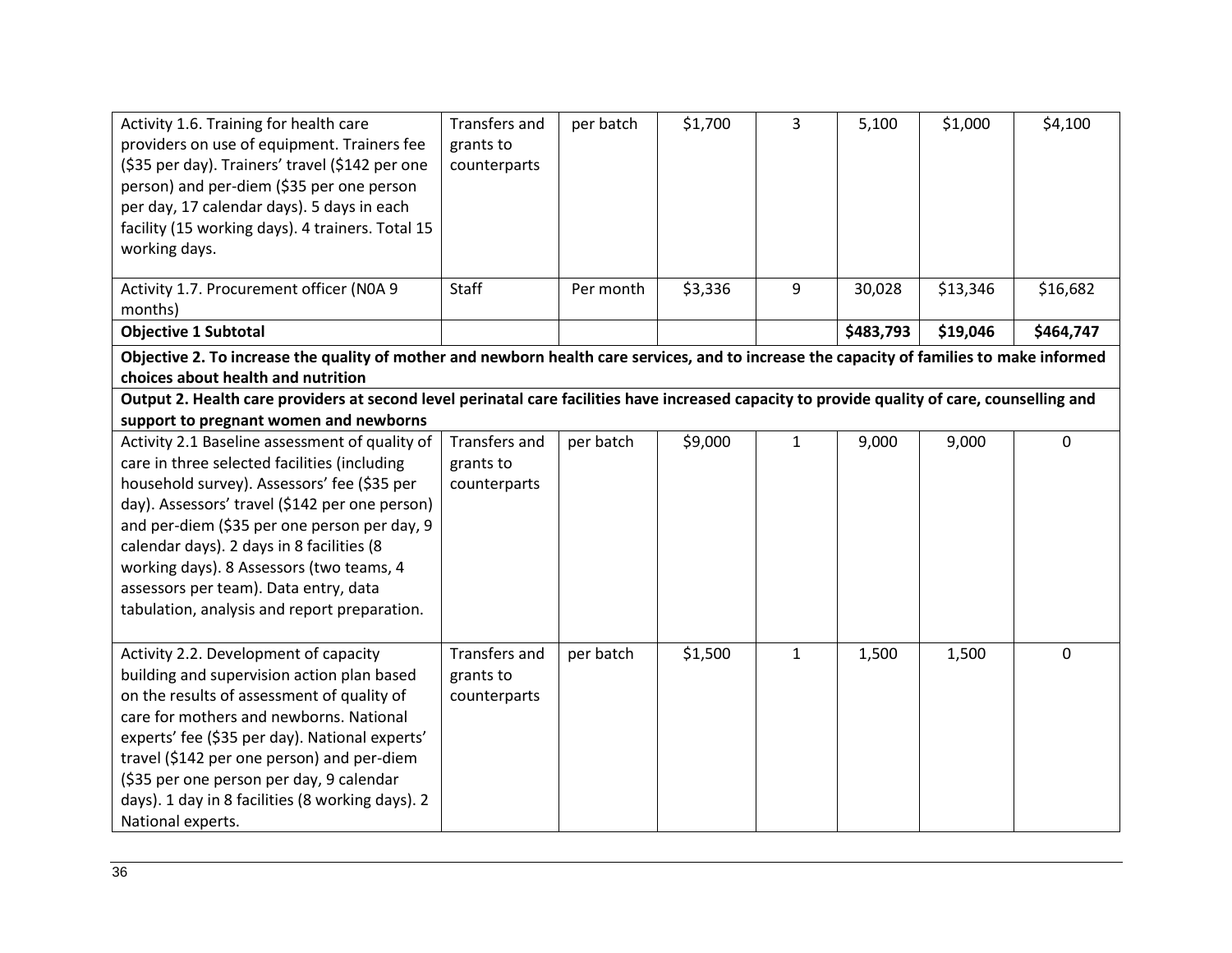| Activity 2.3. Printing of training materials.<br>Parents' guide. Posters. Handouts and<br>stationary for training. 250 copies of 10 sets<br>training materials. Handouts and stationary.<br>Delivery cost to the RoK                                                                                                                                                                                                                                                                                  | Contractual<br>services                    | Per set   | \$288     | 250 | 72,000 | 32,000      | 40,000       |
|-------------------------------------------------------------------------------------------------------------------------------------------------------------------------------------------------------------------------------------------------------------------------------------------------------------------------------------------------------------------------------------------------------------------------------------------------------------------------------------------------------|--------------------------------------------|-----------|-----------|-----|--------|-------------|--------------|
| Activity 2.4. Capacity building on essential<br>newborn care. 360 health care providers. 15<br>trainings (24 participants per training). Each<br>training is 3 days. 5 trainers per training.<br>Trainers fee (\$35 per day). Trainers' travel<br>(\$142 per one person) and per-diem (\$35<br>per one person per day). Per-diem for<br>participants (\$35 per day, 2 days per<br>training).                                                                                                          | Transfers and<br>grants to<br>counterparts | per batch | \$3,100   | 15  | 46,500 | 46,500      | $\mathbf{0}$ |
| Activity 2.5. Capacity building small and sick<br>newborns. Trainings on respiratory support<br>and trainings on advanced care for<br>premature newborns. 5 health care<br>providers. 3 trainings (15 participants per<br>training). Each training is 5 days. 5 trainers<br>per training. Trainers fee (\$35 per day).<br>Trainers' travel (\$142 per one person) and<br>per-diem (\$35 per one person per day). Per-<br>diem for participants (\$35 per day, 4 days<br>per training) and monitoring. | Transfers and<br>grants to<br>counterparts | per batch | \$6,314.2 | 6   | 37,885 | $\mathbf 0$ | 37,885       |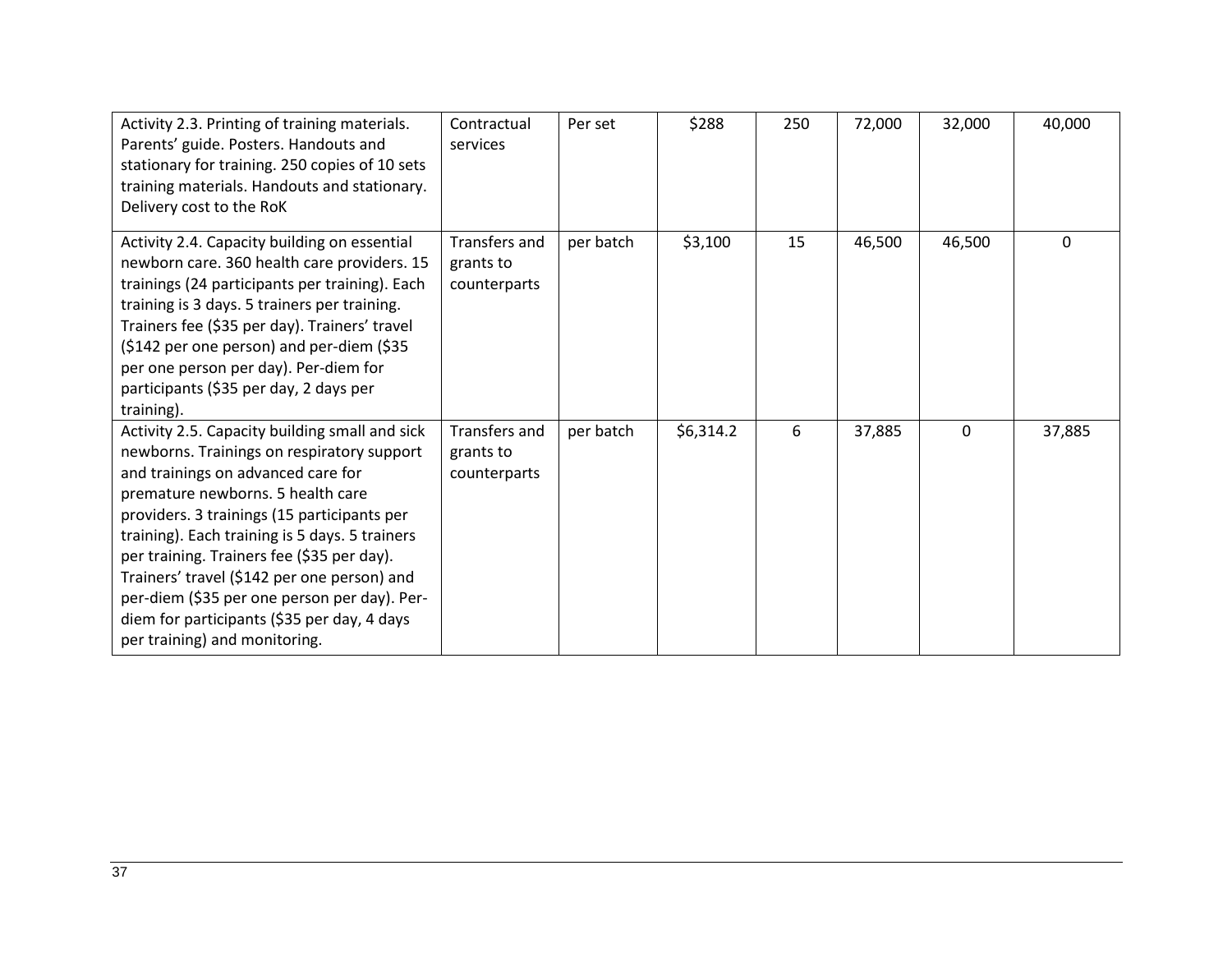| Activity 2.9.1. Training on supportive           | Contractual          | per batch | \$4,850 | $\overline{2}$ | 9,700  |       | 9,700  |
|--------------------------------------------------|----------------------|-----------|---------|----------------|--------|-------|--------|
| supervision on neonatal care. 40 health care     | services             |           |         |                |        |       |        |
| providers and managers. 2 trainings (20          |                      |           |         |                |        |       |        |
| participants per training). Each training is 5   |                      |           |         |                |        |       |        |
| days. 4 trainers per training. Trainers fee      |                      |           |         |                |        |       |        |
| (\$35 per day). Trainers' travel (\$142 per one  |                      |           |         |                |        |       |        |
| person) and per-diem (\$35 per one person        |                      |           |         |                |        |       |        |
| per day). Per-diem for participants (\$35 per    |                      |           |         |                |        |       |        |
| day, 4 days per training).                       |                      |           |         |                |        |       |        |
| Activity 2.10.1 Supportive supervision visits    | <b>Transfers and</b> | per batch | \$2,000 | 4              | 8,000  | 1,000 | 7,000  |
| to trained health care providers. National       | grants to            |           |         |                |        |       |        |
| experts' fee (\$35 per day). National experts'   | counterparts         |           |         |                |        |       |        |
| travel (\$142 per one person) and per-diem       |                      |           |         |                |        |       |        |
| (\$35 per one person per day, 18 calendar        |                      |           |         |                |        |       |        |
| days). 2 days in 8 facilities (16 working days). |                      |           |         |                |        |       |        |
| 3 National experts'. Four visits. The first, two |                      |           |         |                |        |       |        |
| months after training the second, 6 months       |                      |           |         |                |        |       |        |
| after training.                                  |                      |           |         |                |        |       |        |
| Activity 2.11. Capacity building of health       | Transfers and        | per batch | \$9,000 | 3              | 27,000 | 0     | 27,000 |
| care providers on neonatal care by on-the-       | grants to            |           |         |                |        |       |        |
| job trainings. national experts' fee (\$35 per   | counterparts         |           |         |                |        |       |        |
| day). National experts' travel (\$142 per one    |                      |           |         |                |        |       |        |
| person) and per-diem (\$35 per one person        |                      |           |         |                |        |       |        |
| per day, 26 calendar days). 3 days in 8          |                      |           |         |                |        |       |        |
| facilities (24 working days). 4 National         |                      |           |         |                |        |       |        |
| experts. Three visits.                           |                      |           |         |                |        |       |        |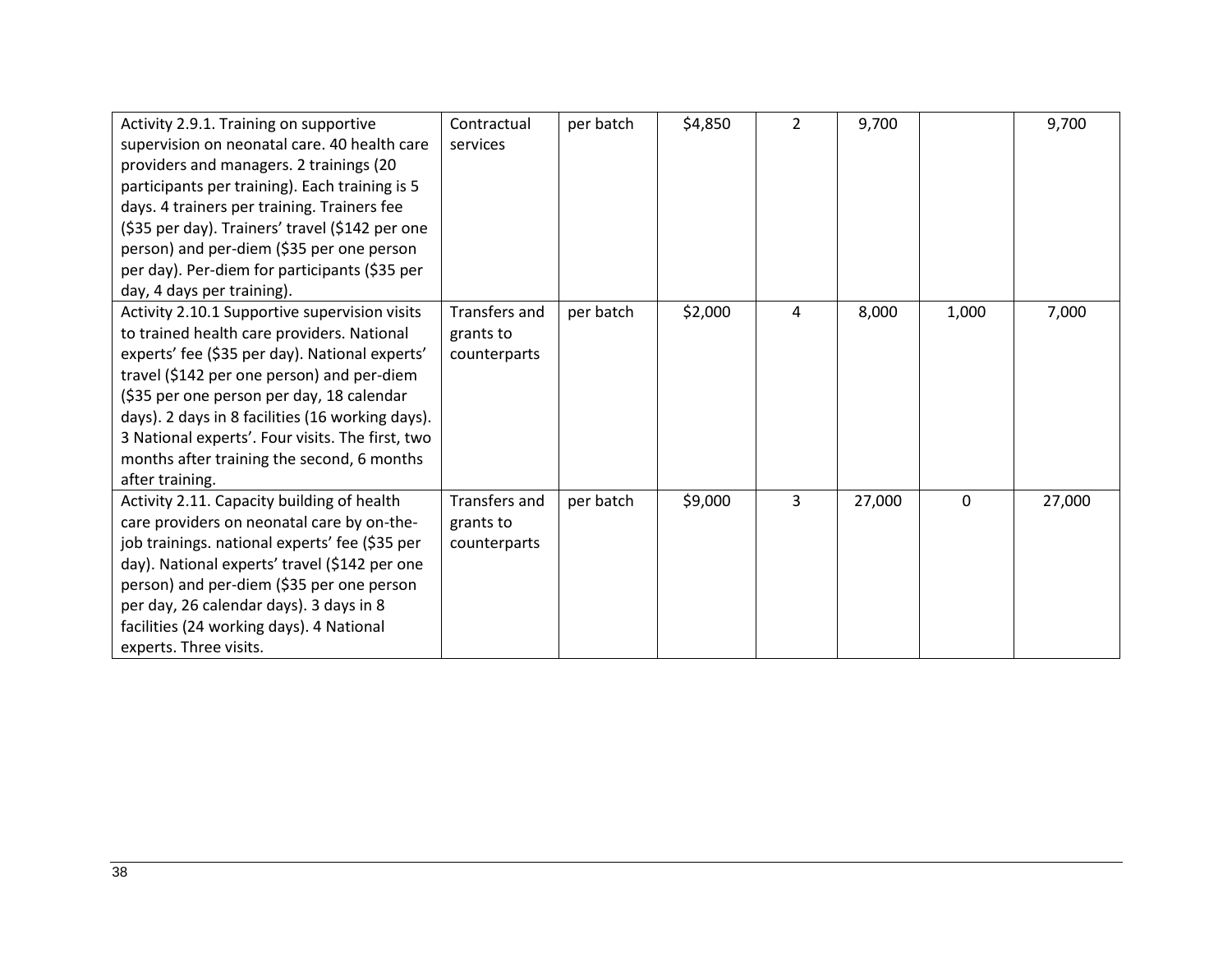| Activity 2.13. Introduction of perinatal audit.  | Transfers and | per batch | \$3,800 | 4 | 18,000 | 9,800 | 8,200    |
|--------------------------------------------------|---------------|-----------|---------|---|--------|-------|----------|
| Cost of one national consultant. 40 working      | grants to     |           |         |   |        |       |          |
| days (to train teams from 8 facilities, 2        | counterparts  |           |         |   |        |       |          |
| supportive supervision visits, support in        |               |           |         |   |        |       |          |
| annual report preparation). 150 USD per          |               |           |         |   |        |       |          |
| day. Travel cost (\$142) to Karakalpakstan       |               |           |         |   |        |       |          |
| and per-diem (\$56), 4 travels.<br>40 health     |               |           |         |   |        |       |          |
| care providers. 2 trainings (20 participants     |               |           |         |   |        |       |          |
| per training). Each training is 5 days. 1 local  |               |           |         |   |        |       |          |
| co-facilitator per training. Trainers fee (\$35  |               |           |         |   |        |       |          |
| per day*5 days). Trainers' travel (\$142 per     |               |           |         |   |        |       |          |
| one person) and per-diem (\$35 per one           |               |           |         |   |        |       |          |
| person per day). Per-diem for participants       |               |           |         |   |        |       |          |
| (\$35 per day* 4 days) and monitoring            |               |           |         |   |        |       |          |
| Activity 2.14. Building capacity of health care  | Transfers and | per batch | \$4,300 | 1 | 4,300  | 4,300 | $\Omega$ |
| managers from selected facilities on quality     | grants to     |           |         |   |        |       |          |
| improvement. 20 health care managers. 1          | counterparts  |           |         |   |        |       |          |
| training. 5 day training. 3 trainers per         |               |           |         |   |        |       |          |
| training. Trainers fee (\$35 per day). Trainers' |               |           |         |   |        |       |          |
| travel (\$142 per one person) and per-diem       |               |           |         |   |        |       |          |
| (\$35 per one person per day). Per-diem for      |               |           |         |   |        |       |          |
| participants (\$35 per day, 4 days per           |               |           |         |   |        |       |          |
| training).                                       |               |           |         |   |        |       |          |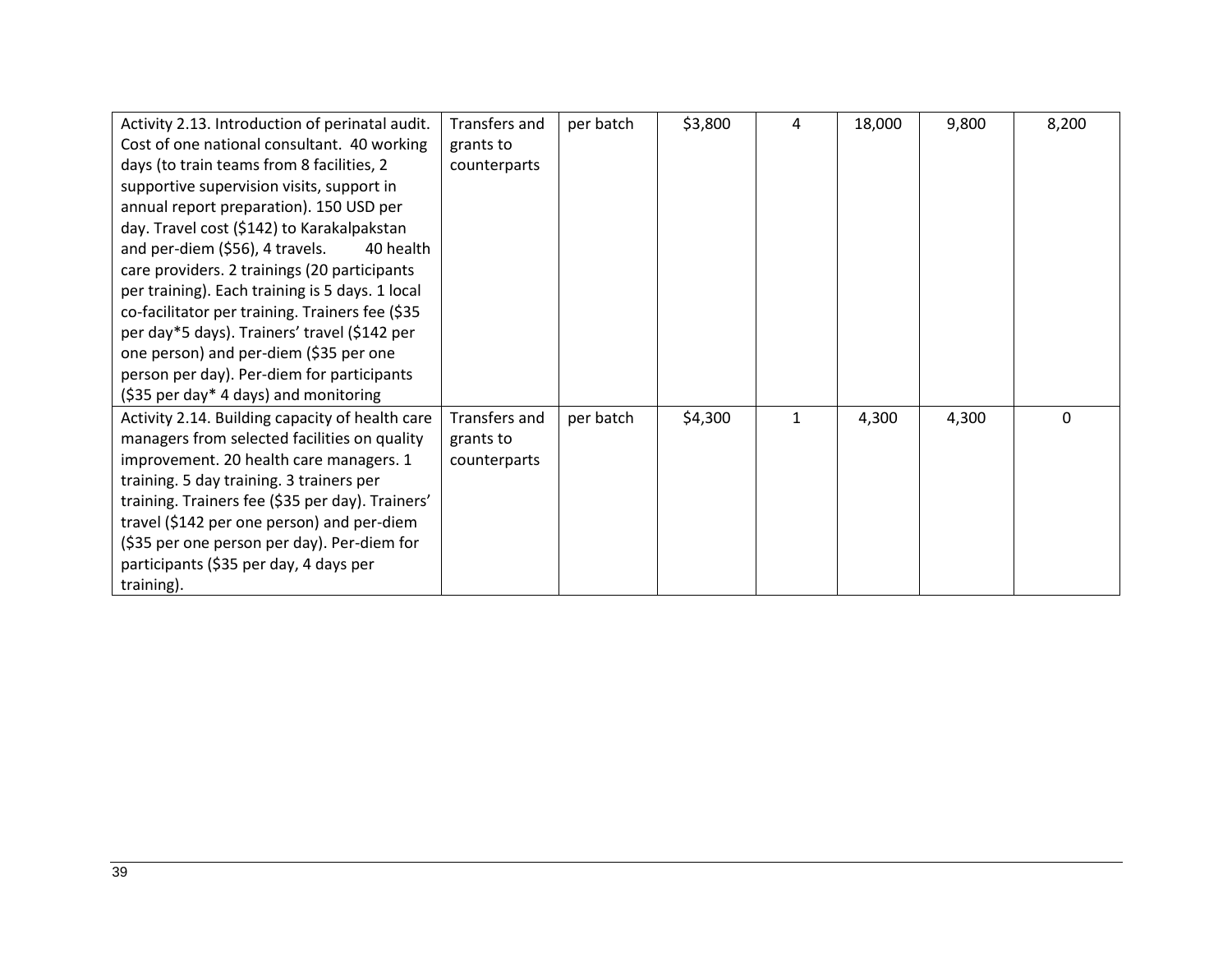| Activity 2.15. Building capacity of health care   | Contractual | per batch | \$5,000  | 6 | 30,000 | 15,000 | 15,000 |
|---------------------------------------------------|-------------|-----------|----------|---|--------|--------|--------|
| providers from selected facilities on quality     | services    |           |          |   |        |        |        |
| improvement. Cost of one national                 |             |           |          |   |        |        |        |
| consultant. 35 working days (to train teams       |             |           |          |   |        |        |        |
| from 8 facilities, 2 supportive supervision       |             |           |          |   |        |        |        |
| visits, to prepare report). 150 USD per day.      |             |           |          |   |        |        |        |
| Travel cost (\$142) to Karakalpakstan and         |             |           |          |   |        |        |        |
| per-diem (\$56), 3 travels.<br>63 health          |             |           |          |   |        |        |        |
| care providers. 3 trainings (21 participants      |             |           |          |   |        |        |        |
| per training). Each training is 4 days. 2 co-     |             |           |          |   |        |        |        |
| facilitators per training. Trainers fee (\$35 per |             |           |          |   |        |        |        |
| day*12 days). Trainers' travel (\$142 per one     |             |           |          |   |        |        |        |
| person) and per-diem (\$35 per one person         |             |           |          |   |        |        |        |
| per day). Per-diem for participants (\$35 per     |             |           |          |   |        |        |        |
| day* 3 days) and monitoring                       |             |           |          |   |        |        |        |
| Activity 2.15.1. International consultant on      | Contractual | per batch | \$20,000 | 1 | 20,000 | 10,000 | 10,000 |
| quality improvement to support activity 2.15      | services    |           |          |   |        |        |        |
| Building capacity of health care providers        |             |           |          |   |        |        |        |
| from selected facilities on quality               |             |           |          |   |        |        |        |
| improvement. Cost of one international            |             |           |          |   |        |        |        |
| consultant (2 trips for a total 16 days).         |             |           |          |   |        |        |        |
| Activity 2.16. Experience exchange and            | Contractual | per batch | \$3,000  | 3 | 9,000  | 0      | 9,000  |
| learning visits. Transportation cost, lunch for   | services    |           |          |   |        |        |        |
| 16 local health care providers, and travel        |             |           |          |   |        |        |        |
| cost for 3 national experts. 1 visit in 3         |             |           |          |   |        |        |        |
| facilities.                                       |             |           |          |   |        |        |        |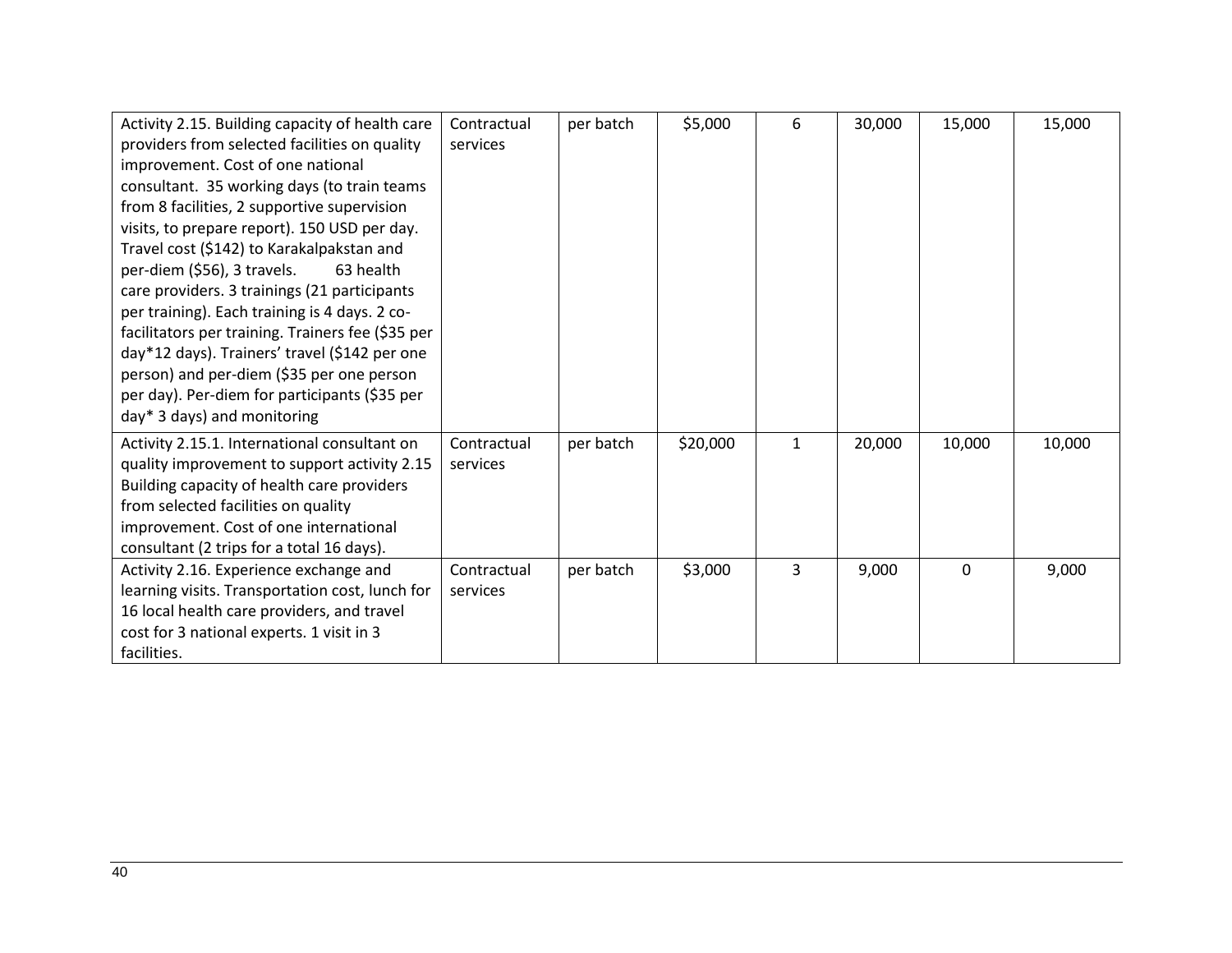| Activity 2.17. Develop, strengthen and         | Contractual          | per batch | \$2,500  | 4            | 10,000 | 1200      | 8,800  |
|------------------------------------------------|----------------------|-----------|----------|--------------|--------|-----------|--------|
| sustain mechanisms for accountability for      | services             |           |          |              |        |           |        |
| quality of care. Cost of one national          |                      |           |          |              |        |           |        |
| consultant. 35 working days (to adjust         |                      |           |          |              |        |           |        |
| software, to train teams from 8 facilities, 2  |                      |           |          |              |        |           |        |
| supportive supervision visits, to prepare      |                      |           |          |              |        |           |        |
| report). 100 USD per day. Travel cost (\$142)  |                      |           |          |              |        |           |        |
| to Karakalpakstan and per-diem (\$56), 3       |                      |           |          |              |        |           |        |
| 24 health care providers. 2<br>travels.        |                      |           |          |              |        |           |        |
| trainings (12 participants per training). Each |                      |           |          |              |        |           |        |
| training is 3 days. 2 co-facilitator per       |                      |           |          |              |        |           |        |
| training. Trainers fee (\$35 per day*6 days).  |                      |           |          |              |        |           |        |
| Trainers' travel (\$142 per one person) and    |                      |           |          |              |        |           |        |
| per-diem (\$35 per one person per day). Per-   |                      |           |          |              |        |           |        |
| diem for participants (\$35 per day* 3 days)   |                      |           |          |              |        |           |        |
| and monitoring                                 |                      |           |          |              |        |           |        |
| Activity 2.18.1 Monitoring of project          | Travel               | per month | \$500    | 16           | 8,000  | 2,000     | 6,000  |
| implementation. UNICEF project staff travel    |                      |           |          |              |        |           |        |
| cost (round-trip air fare+terminals) expenses  |                      |           |          |              |        |           |        |
| and per diems.                                 |                      |           |          |              |        |           |        |
| Activity 2.19. Final assessment of quality of  | <b>Transfers and</b> | per batch | \$12,000 | $\mathbf{1}$ | 12,000 | $\pmb{0}$ | 12,000 |
| care in three selected facilities (including   | grants to            |           |          |              |        |           |        |
| household survey). Assessors' fee (\$35 per    | counterparts         |           |          |              |        |           |        |
| day). Assessors' travel (\$142 per one person) |                      |           |          |              |        |           |        |
| and per-diem (\$35 per one person per day, 9   |                      |           |          |              |        |           |        |
| calendar days). 2 days in 8 facilities (8      |                      |           |          |              |        |           |        |
| working days). 8 Assessors (two teams, 4       |                      |           |          |              |        |           |        |
| assessors per team). Data entry, data          |                      |           |          |              |        |           |        |
| tabulation, analysis and report preparation.   |                      |           |          |              |        |           |        |
| Project documentation and preparation of       |                      |           |          |              |        |           |        |
| human stories.                                 |                      |           |          |              |        |           |        |
| Activity 2.20. Health officer NoB (16 months)  | Staff                |           | \$3,502  | 16           | 56,036 | 13,412    | 42,624 |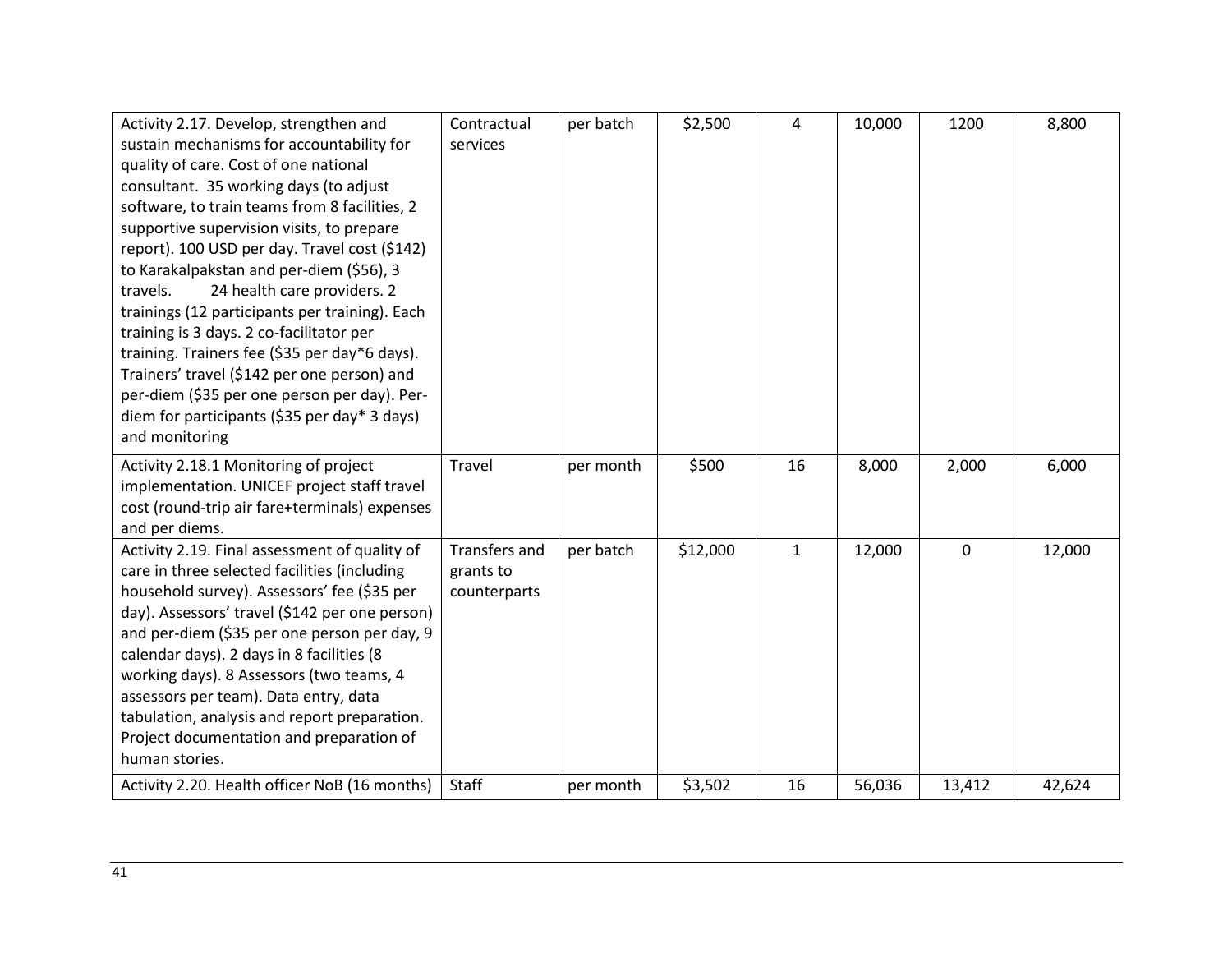| Activity 2.21. Programme assistant GS5 (16<br>months) UNICEF | Staff                                                    | per month | \$1,984 | 16 | 31,736    | 7,640     | 24,096    |
|--------------------------------------------------------------|----------------------------------------------------------|-----------|---------|----|-----------|-----------|-----------|
| Activity 2.23. Field office cost (16 months)                 | General<br>Operating and<br><b>Other Direct</b><br>Costs | per month | \$1,100 | 16 | 17,600    | 4,400     | 13,200    |
| Activity 2.24.1 Bank charges (UNICEF)                        | General<br>Operating and<br><b>Other Direct</b><br>Costs | per month | \$260   | 16 | 4,160     | 1,040     | 3,120     |
| <b>Objective 2 Subtotal</b>                                  |                                                          |           |         |    | \$432,417 | \$158,792 | \$273,625 |
| Total cost                                                   |                                                          |           |         |    | 916,210   | 177,838   | 738,372   |
| Indirect support cost (7%)                                   |                                                          |           |         |    | \$64,134  | \$12,448  | \$51,686  |
| <b>TOTAL BUDGET</b>                                          |                                                          |           |         |    | 980,344   | 190,286   | 790,058   |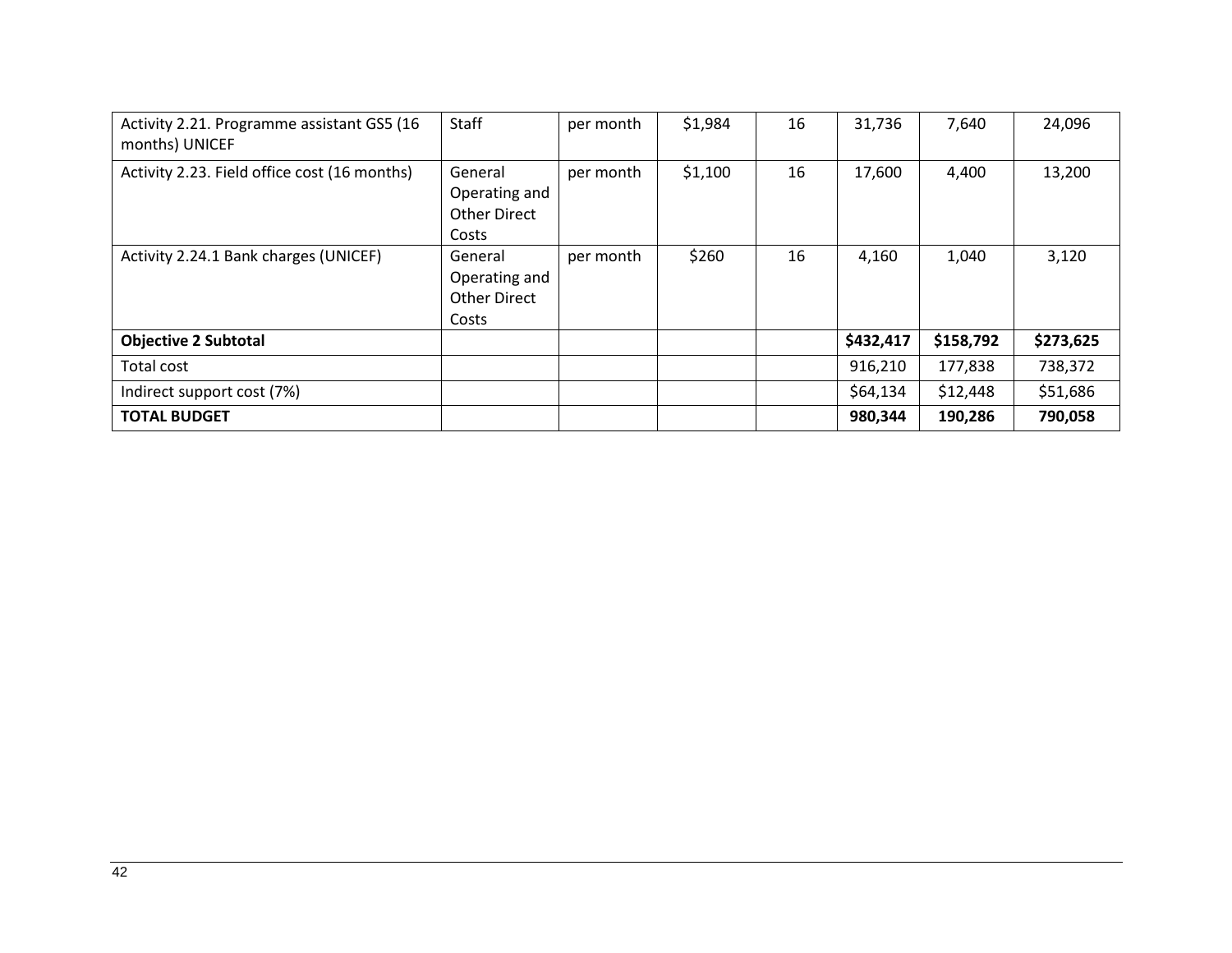# **Table 6.2. Detailed budget for UNFPA**

| <b>Detailed description</b>                                                                                                                                              | <b>Budget</b>    | Item line budget |                  |               | Amount    | Year 1      | Year 2       |  |  |
|--------------------------------------------------------------------------------------------------------------------------------------------------------------------------|------------------|------------------|------------------|---------------|-----------|-------------|--------------|--|--|
|                                                                                                                                                                          | Categories*      | Item             | <b>Unit Cost</b> | <b>Number</b> |           |             |              |  |  |
|                                                                                                                                                                          |                  | description      |                  | of units      |           |             |              |  |  |
|                                                                                                                                                                          |                  |                  |                  |               |           |             |              |  |  |
| Objective 1. To ensure access of population to perinatal service by improving infrastructure and provision of essential equipment for level                              |                  |                  |                  |               |           |             |              |  |  |
| Il perinatal referral facilities<br>Output 1. Second level perinatal care facilities have improved infrastructure and equipped with modern equipment to ensure access of |                  |                  |                  |               |           |             |              |  |  |
| population to evidence-based and equity-perinatal health services                                                                                                        |                  |                  |                  |               |           |             |              |  |  |
| Activity 1.2. Infrastructure improvement:                                                                                                                                | Supplies,        | number           | \$164.62         | 588           | \$96,766  | \$96,766    | $\mathbf{0}$ |  |  |
| improving of water supply, upgrading                                                                                                                                     | commodities,     |                  |                  |               |           |             |              |  |  |
| electric wiring to ensure uninterrupted                                                                                                                                  | materials        |                  |                  |               |           |             |              |  |  |
| power supply, including air conditioning in                                                                                                                              |                  |                  |                  |               |           |             |              |  |  |
| key rooms.                                                                                                                                                               |                  |                  |                  |               |           |             |              |  |  |
|                                                                                                                                                                          |                  |                  |                  |               |           |             |              |  |  |
| Activity 1.3. Monitoring of quality of                                                                                                                                   | Contractual      | per month        | \$2,833          | 6             | \$16,995  | \$16,995    | $\Omega$     |  |  |
| infrastructure improvement: Consultant-                                                                                                                                  | services         |                  |                  |               |           |             |              |  |  |
| Engineer fees 2,500 USD for 6 months,                                                                                                                                    |                  |                  |                  |               |           |             |              |  |  |
| travel cost+A29 294 USD x5 and DCA 35                                                                                                                                    |                  |                  |                  |               |           |             |              |  |  |
| USD per day x 15 days                                                                                                                                                    |                  |                  |                  |               |           |             |              |  |  |
| Activity 1.5. Procurement and instalment of                                                                                                                              | Supplies,        | number           | \$1,720          | 183           | \$314,826 | $\mathbf 0$ | \$314,826    |  |  |
| medical equipment and medical                                                                                                                                            | Commodities,     |                  |                  |               |           |             |              |  |  |
| consumables needed for selected                                                                                                                                          | <b>Materials</b> |                  |                  |               |           |             |              |  |  |
| maternity hospitals. The detailed cost                                                                                                                                   |                  |                  |                  |               |           |             |              |  |  |
| estimation is attached (Annex C)                                                                                                                                         |                  |                  |                  |               |           |             |              |  |  |
| <b>Objective 1. Subtotal</b>                                                                                                                                             |                  |                  |                  |               | \$428,587 | \$113,761   | \$314,826    |  |  |
| Objective 2. To increase the quality of mother and newborn health care services, and to increase the capacity of families to make informed                               |                  |                  |                  |               |           |             |              |  |  |
| choices about health and nutrition                                                                                                                                       |                  |                  |                  |               |           |             |              |  |  |
| Output 2. Health care providers at second level perinatal care facilities have increased capacity to provide quality of care, counselling and                            |                  |                  |                  |               |           |             |              |  |  |
| support to pregnant women and newborns                                                                                                                                   |                  |                  |                  |               |           |             |              |  |  |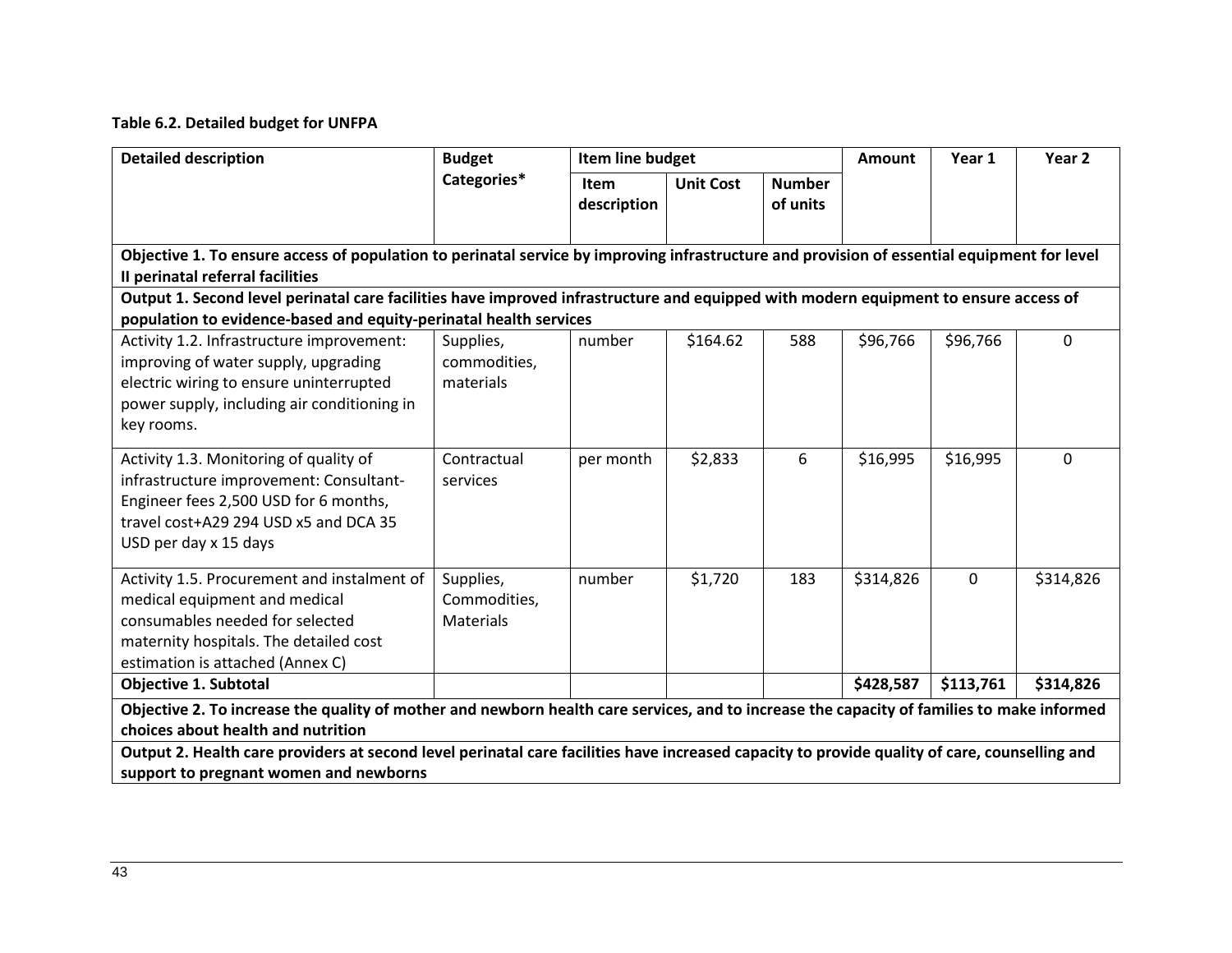| Activity 2.6. Capacity development of<br>midwifes and obstetrician-gynecologists on<br>delivering high quality Emergency Obstetric<br>Care (EmOC). 360 health care providers. 15<br>trainings (24 participants/training). Each<br>training is 6 days. 5 trainers/training.<br>Trainers fee (\$35/day). Trainers' travel<br>(\$142/person) and per-diem (\$35/person/<br>day). Per-diem for participants (\$35/day, 2<br>day training). | Contractual<br>services | per batch | \$3,750 | 15             | 56,250 | 7,500 | 48,750 |
|----------------------------------------------------------------------------------------------------------------------------------------------------------------------------------------------------------------------------------------------------------------------------------------------------------------------------------------------------------------------------------------------------------------------------------------|-------------------------|-----------|---------|----------------|--------|-------|--------|
| Activity 2.7 Capacity building of health care<br>providers on EmOC by on-the-job trainings.<br>National experts' fee (\$35/day). National<br>experts' travel (\$142/person) and per-diem<br>(\$35/person/day, 26 days). 3 days in 8<br>facilities (24 days). 4 National experts.<br>Three visits.                                                                                                                                      | Contractual<br>services | per batch | \$9,000 | $\overline{3}$ | 27,000 | 9,000 | 18,000 |
| Activity 2.8. Capacity development of<br>anesthesiology - resuscitation doctors of<br>the selected facilities on providing maternal<br>intensive care on-the-job trainings. 2 Nat.<br>experts. Six 5 day trainings                                                                                                                                                                                                                     | Contractual<br>services | Per batch | \$5,000 | 3              | 15,000 | 5,000 | 10,000 |
| Activity 2.9.2 Training on supportive<br>obstetrician-gynecological care. 80 health<br>care providers and managers. 4 trainings<br>(20 participants/training). Each training is 5<br>days. 4 trainers per training. Trainers fee<br>(\$35/day/trainer). Trainers' travel<br>(\$142/person) and per-diem (\$35/person/<br>day). Per-diem for participants (\$35 per<br>day, 4 days per training).                                       | Contractual<br>services | per batch | \$4,850 | $\overline{2}$ | 9,700  | 0     | 9,700  |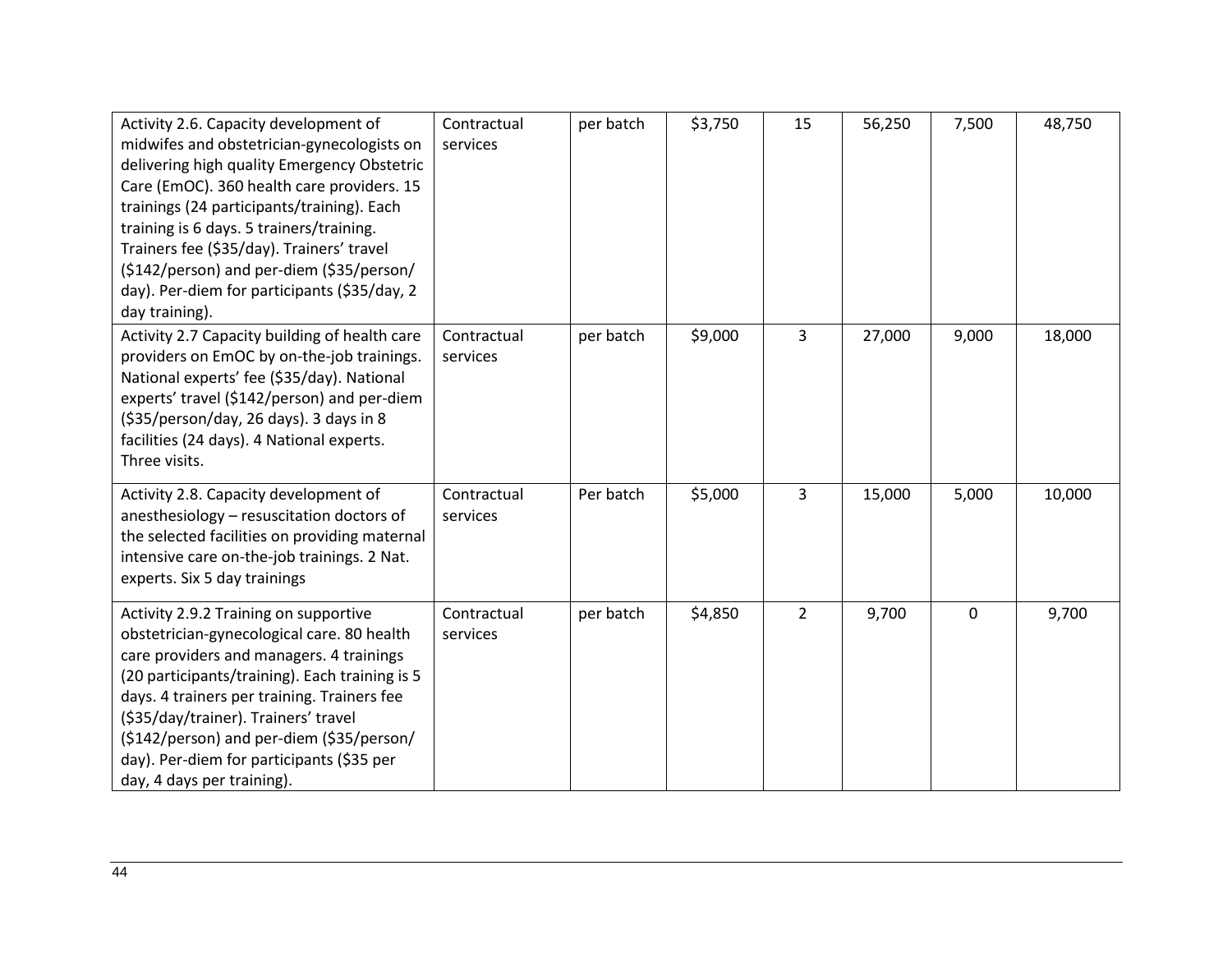| Activity 2.10.2 Supportive supervision visits<br>to trained health care providers. National<br>experts' fee (\$35 per day). National<br>experts' travel (\$142 per one person) and<br>per-diem (\$35 per 1 person/day, 18 days).<br>2 days in 8 facilities (16 days). 3 National<br>experts'. 4 visits. The 1st, 2 months after<br>training, the 2nd, 6 months after training.                                                                                                                                                                                                                                              | Contractual<br>services           | per batch | \$2,000 | 4  | 8,000     | 1,000     | 7,000     |
|-----------------------------------------------------------------------------------------------------------------------------------------------------------------------------------------------------------------------------------------------------------------------------------------------------------------------------------------------------------------------------------------------------------------------------------------------------------------------------------------------------------------------------------------------------------------------------------------------------------------------------|-----------------------------------|-----------|---------|----|-----------|-----------|-----------|
| Activity 2.12. Introduction of Near-miss<br>case review (NMCR). 1 national consultant.<br>40 working days (to train teams from 8<br>facilities, 2 supportive supervision visits,<br>support in annual report preparation). 150<br>USD/day. Travel cost (\$142) to<br>Karakalpakstan and per-diem (\$56), 4<br>travels. 40 health care providers. 2<br>trainings (20 participants/training). Each<br>training is 5 days. 1 local co-<br>facilitator/training. Trainers fee (\$35 per<br>day*5 days). Trainers' travel (\$142/person)<br>and per-diem (\$35/person/day). Per-diem<br>for participants (\$35 per day* 4 days). | Contractual<br>services           | per batch | \$3,800 | 4  | 15,200    | 7,000     | 8,200     |
| Activity 2.18.2 Monitoring of project<br>implem-n. UNFPA project staff travel cost<br>(round-trip fare+terminals) and per diems.                                                                                                                                                                                                                                                                                                                                                                                                                                                                                            | Travel                            | per month | \$500   | 16 | 8,000     | 2,000     | 6,000     |
| Activity 2.22. Programme Assistant SC6                                                                                                                                                                                                                                                                                                                                                                                                                                                                                                                                                                                      | Staff                             | per month | \$1,600 | 16 | 25,600    | 6,400     | 19,200    |
| Activity 2.24.2 Bank charges (UNFPA)                                                                                                                                                                                                                                                                                                                                                                                                                                                                                                                                                                                        | <b>General Operating</b><br>Costs | per month | \$260   | 16 | 4,160     | 1,040     | 3,120     |
| <b>Objective 2 Subtotal</b>                                                                                                                                                                                                                                                                                                                                                                                                                                                                                                                                                                                                 |                                   |           |         |    | \$168,910 | \$38,940  | \$129,970 |
| Total cost                                                                                                                                                                                                                                                                                                                                                                                                                                                                                                                                                                                                                  |                                   |           |         |    | \$597,497 | \$152,701 | \$444,796 |
| Indirect support cost (7%)                                                                                                                                                                                                                                                                                                                                                                                                                                                                                                                                                                                                  |                                   |           |         |    | \$41,825  | \$10,689  | \$31,136  |
| <b>TOTAL BUDGET UNFPA</b>                                                                                                                                                                                                                                                                                                                                                                                                                                                                                                                                                                                                   |                                   |           |         |    | \$639,322 | \$163,390 | \$475,932 |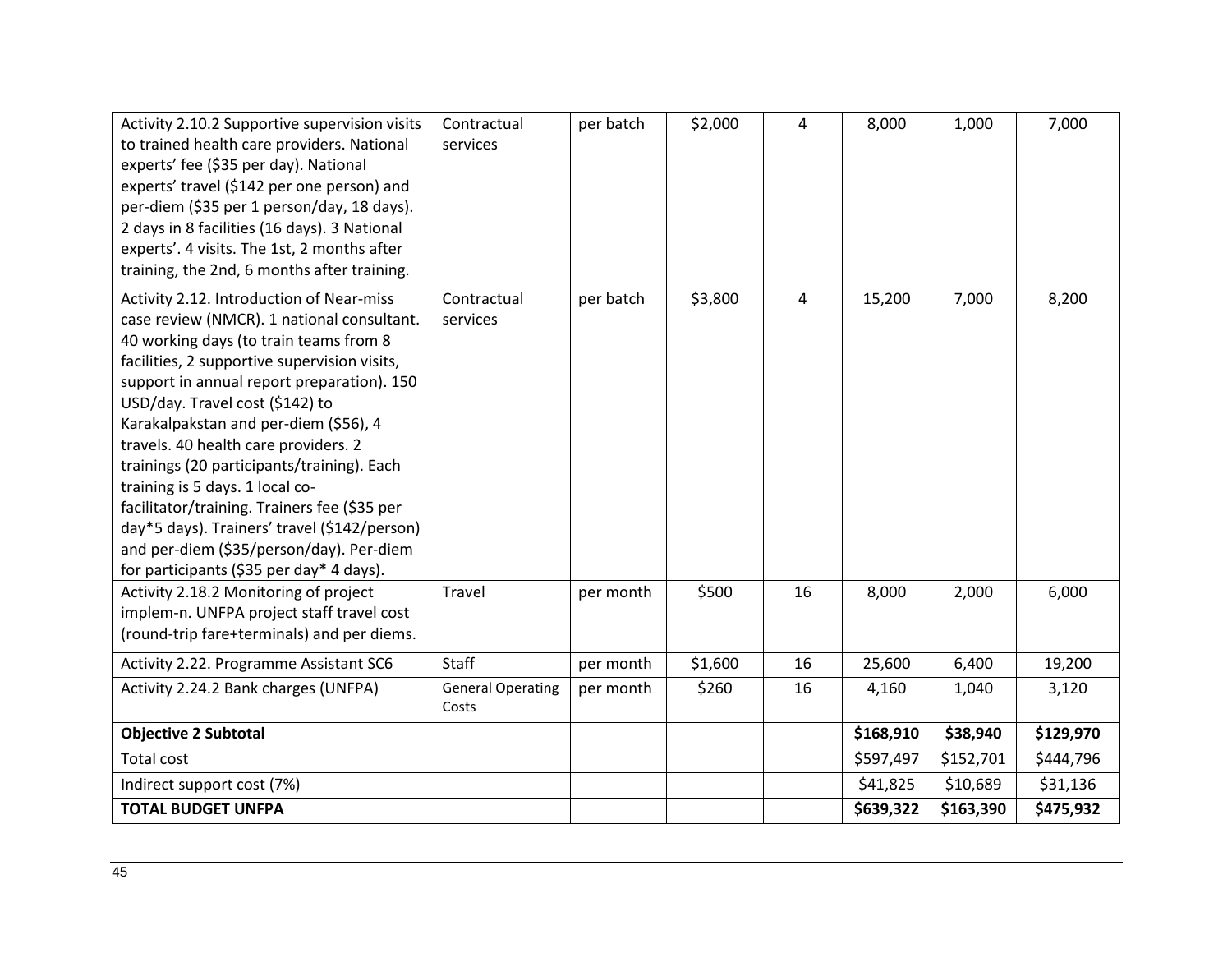# **Table 6.3. Consolidated Budget**

|                |                                                                                                                                                                                                                                                                                                                                                                                                                                                              |              |           |           | <b>Allocation: MPTF</b> |               |              | <b>Allocation:</b>                                           |
|----------------|--------------------------------------------------------------------------------------------------------------------------------------------------------------------------------------------------------------------------------------------------------------------------------------------------------------------------------------------------------------------------------------------------------------------------------------------------------------|--------------|-----------|-----------|-------------------------|---------------|--------------|--------------------------------------------------------------|
|                | <b>Categories</b>                                                                                                                                                                                                                                                                                                                                                                                                                                            | <b>Total</b> | Year 1    | Year 2    | <b>Total</b>            | <b>UNICEF</b> | <b>UNFPA</b> | <b>Other</b><br>(UNICEF and<br><b>UNFPA</b><br>contribution) |
|                | <b>Staff</b>                                                                                                                                                                                                                                                                                                                                                                                                                                                 |              |           |           |                         |               |              |                                                              |
|                | Budget notes:                                                                                                                                                                                                                                                                                                                                                                                                                                                |              |           |           |                         |               |              |                                                              |
| 1              | UNICEF: Procurement officer (NOA 9 months).<br>Health officer NoB (16 months) and Programe<br>assistant GS5 (16 months). UNICEF contribution:<br>20% of chief of child health and wellbeing section<br>time, 10% of finance officer time and 10% of<br>administrative officer time<br>UNFPA: Programe assistant GS5 (16 months).<br>UNFPA contribution: 20% of programme analyst<br>time, 10% of finance officer time and 10% of<br>programme assistant time | \$194,889    | \$40,798  | \$102,602 | \$143,400               | \$117,800     | \$25,600     | \$51,489                                                     |
|                | Supplies, commodities, materials                                                                                                                                                                                                                                                                                                                                                                                                                             |              |           |           |                         |               |              |                                                              |
| $\overline{2}$ | Budget notes: Equipment and medical<br>consumables needed for selected<br>maternities. Includes all direct and indirect costs<br>(e.g. freight, transport, delivery, distribution)<br>associated with procurement of supplies,<br>commodities and materials.                                                                                                                                                                                                 | \$860,257    | \$101,466 | \$758,791 | \$860,257               | \$448,665     | \$411,592    | $\Omega$                                                     |
| 3              | Equipment, vehicles and furniture<br>(including depreciation)                                                                                                                                                                                                                                                                                                                                                                                                |              |           |           |                         |               |              |                                                              |
|                | Budget notes: XX                                                                                                                                                                                                                                                                                                                                                                                                                                             |              |           |           |                         |               |              |                                                              |